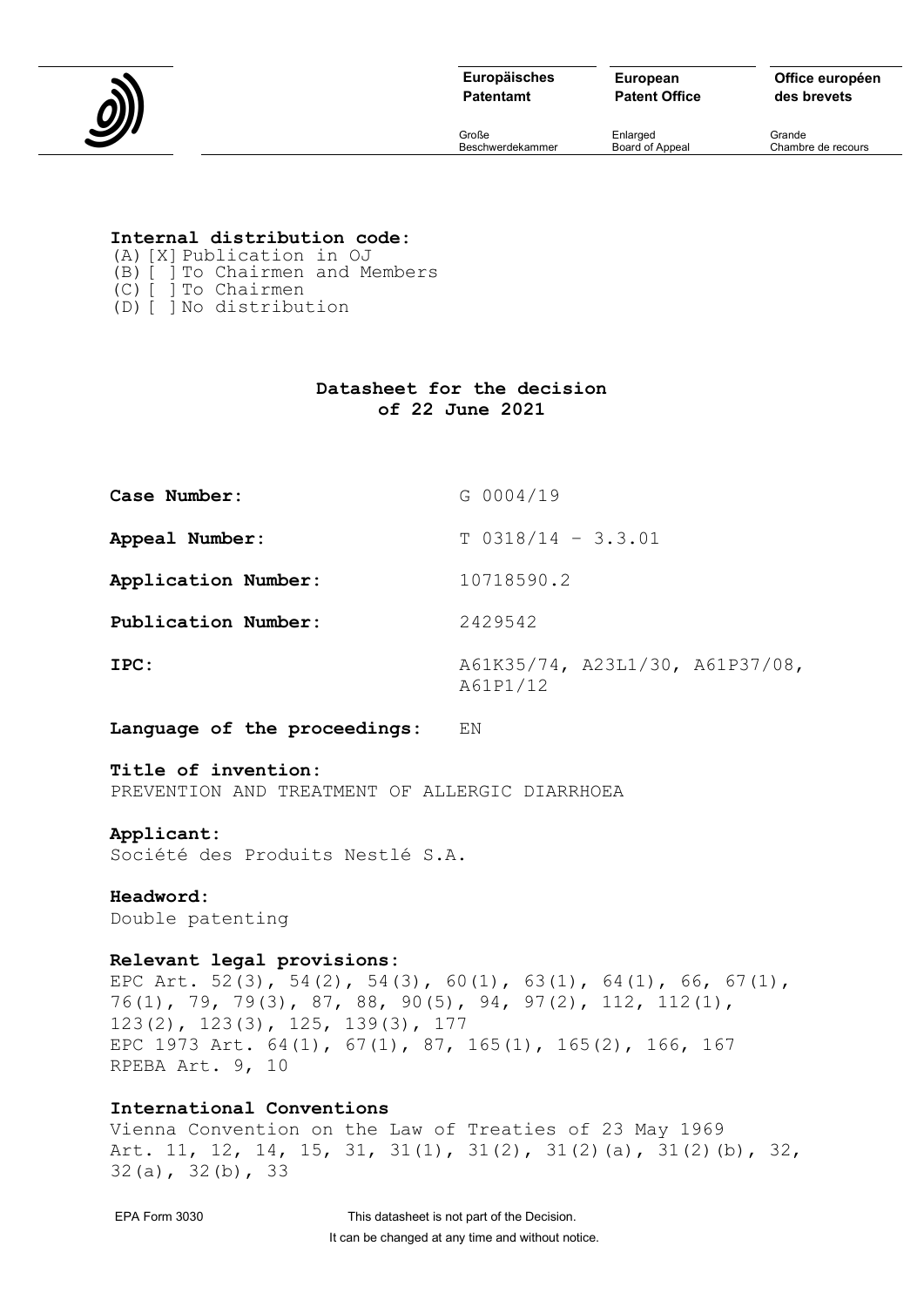## **Keyword:**

Admissibility of referral - (yes) Interpretation of Article 125 EPC Procedural provision absent from the Convention Supplementary means of interpretation under the Vienna Convention on the Law of Treaties Legal basis for a refusal under Article 97(2) EPC for double patenting

#### **Decisions cited:**

G 0001/97, G 0001/05, G 0001/06, G 0001/11, G 0001/14 T 0587/98, T 1391/07, T 1423/07, T 2461/10, T 2563/11 T 0879/12, T 1780/12, T 0318/14

#### **Headnote:**

- 1. A European patent application can be refused under Articles 97(2) and 125 EPC if it claims the same subject-matter as a European patent which has been granted to the same applicant and does not form part of the state of the art pursuant to Article 54(2) and (3) EPC.
- 2. The application can be refused on that legal basis, irrespective of whether it a) was filed on the same date as, or b) is an earlier application or a divisional application (Article 76(1) EPC) in respect of, or c) claims the same priority (Article 88 EPC) as the European patent application leading to the European patent already granted.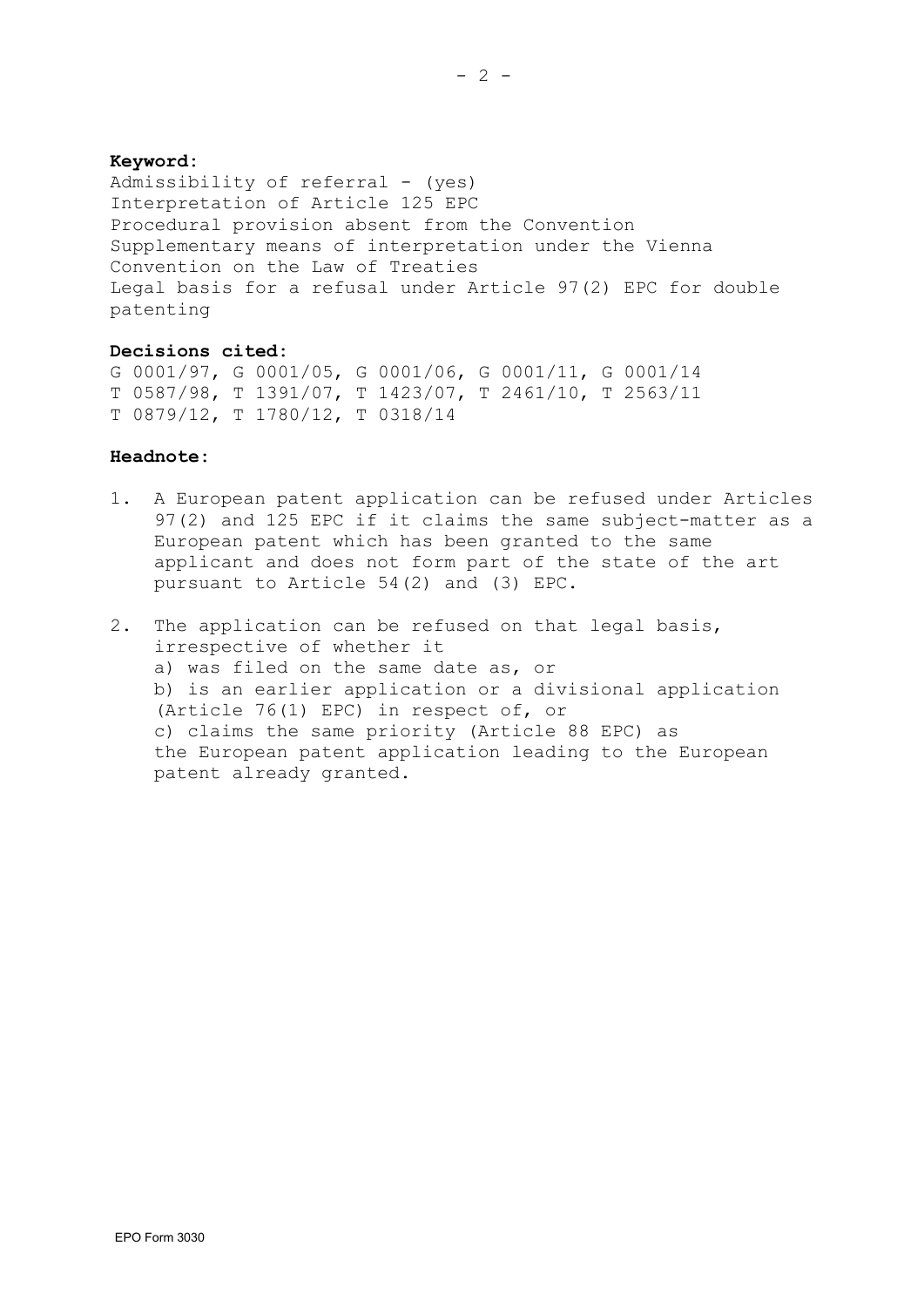

**Große Beschwerdekammer Enlarged Board of Appeal Grande Chambre de recours**  Boards of Appeal of the<br>European Patent Office<br>Richard-Reitzner-Allee 8 85540 Haar GERMANY<br>Tel.+49 (0) 89 2399-0<br>Fax +49 (0) 89 2399-4465

**Case Number:** G 0004/19

# **DECISION of the Enlarged Board of Appeal of 22 June 2021**

- **Appellant:** (Applicant) Société des Produits Nestlé S.A. Entre-deux-Villes 1800 Vevey (CH)
- **Representative:** Lomholt, Stig Bredsted Société des Produits Nestlé S.A. Avenue Nestlé 55 1800 Vevey (CH)
- **Referring decision: Interlocutory decision T 0318/14 of Technical Board of Appeal 3.3.01 of the European Patent Office of 07 February 2019**

**Composition of the Board:**

## **Members:** T. Bokor

- M.-C. Courboulay
- J. Karttunen
- W. van der Eijk
- G. Eliasson
- A. Ritzka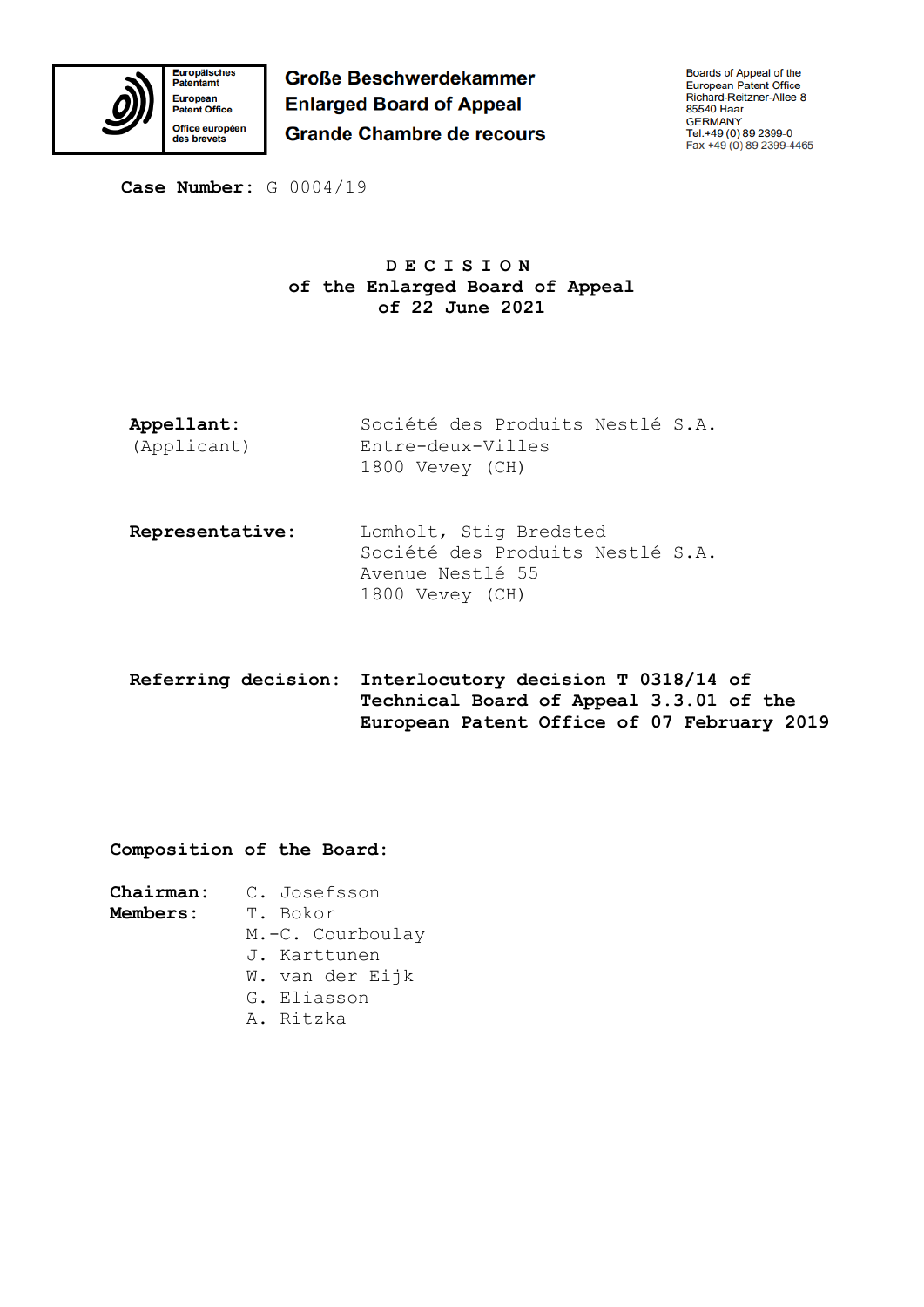# **Summary of facts and submissions**

I. By its decision in appeal case T 0318/14 dated 7 February 2019 (OJ EPO 2020, A104) and issued in writing on 20 December 2019, Board of Appeal 3.3.01 referred the following questions to the Enlarged Board of Appeal:

"1. Can a European patent application be refused under Article 97(2) EPC if it claims the same subject-matter as a European patent which was granted to the same applicant and does not form part of the state of the art pursuant to Article 54(2) and (3) EPC?

2.1 If the answer to the first question is yes, what are the conditions for such a refusal, and are different conditions to be applied depending on whether the European patent application under examination was filed

a) on the same date as, or

b) as a European divisional application (Article 76(1) EPC) in respect of, or

c) claiming the priority (Article 88 EPC) in respect of a European patent application on the basis of which a European patent was granted to the same applicant?

2.2 In particular, in the last of these cases, does an applicant have a legitimate interest in the grant of a patent on the (subsequent) European patent application in view of the fact that the filing date and not the priority date is the relevant date for calculating the term of the European patent under Article 63(1) EPC?"

II. The appeal before the referring Board (in the following "the Board") was against the decision of the Examining Division refusing European patent application No. 10718590.2 under Article 97(2) EPC in conjunction with Article 125 EPC. The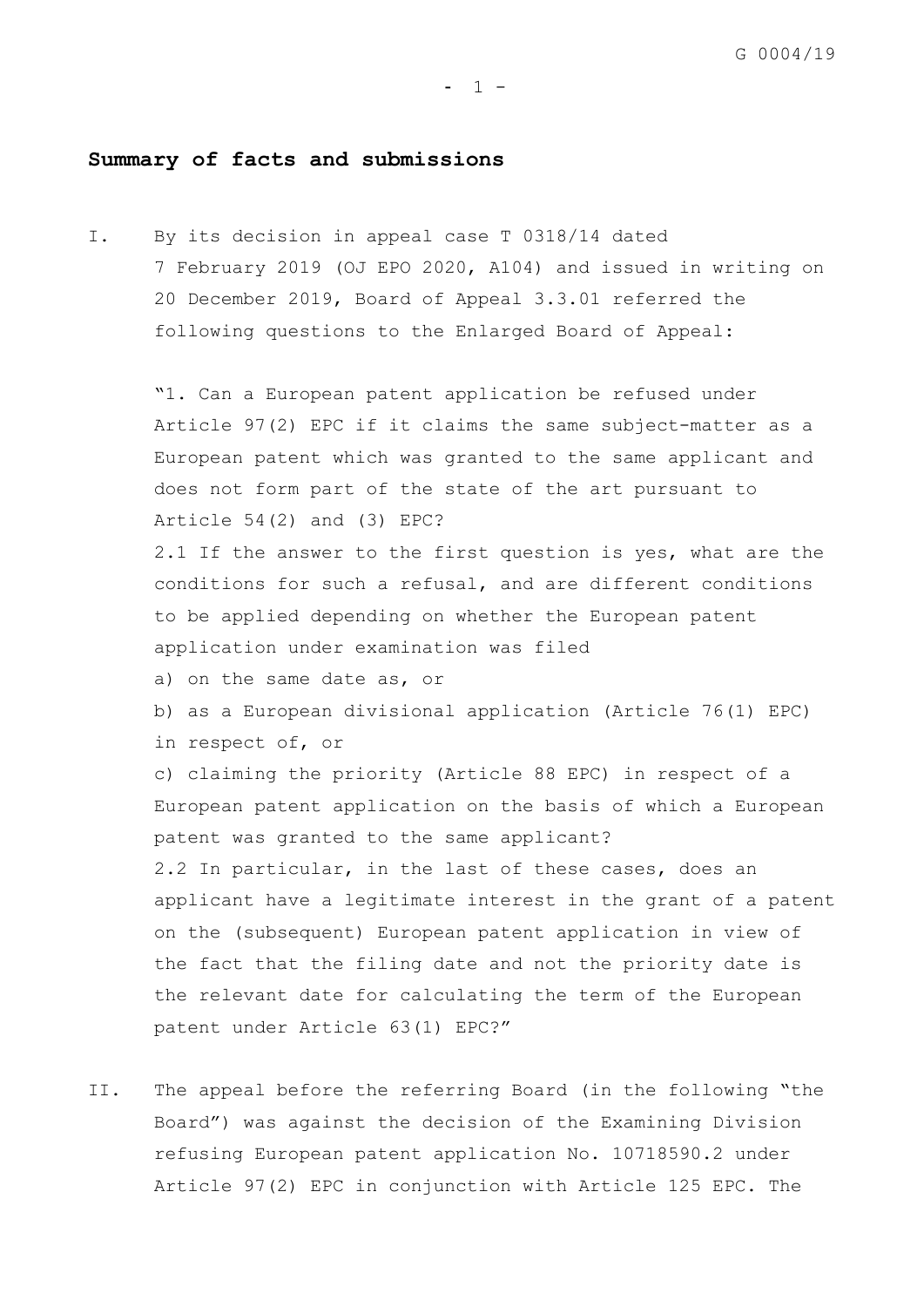$- 2 -$ 

Examining Division found that claim 1 of the sole claim request on file was directed to subject-matter which was identical to the subject-matter claimed in European patent No. 2 251 021, which was granted for the European patent application from which the application-in-suit claimed priority. Granting a second patent on this claim was held to be contrary to the principle of the prohibition on double patenting (in the following also referred to as just "the prohibition"), this being an accepted principle in most patent systems, as stated in the Guidelines. The applicability of the prohibition was furthermore confirmed by an *obiter* statement in the Enlarged Board of Appeal's decisions G 1/05 and G 1/06. The Examining Division held that the prohibition also extended to European applications claiming an internal priority from another European application, and that decision T 1423/07 was not applicable because the applicants were different in that case.

III. The appellant applicant argued in its appeal that the prohibition did not apply in a situation of internal priority. Decisions G 1/05 and G 1/06 related to divisional applications, and applied only in that context. Decision T 1423/07 recognised the existence of a legitimate interest, namely the longer term of protection available to an applicant as a result of claiming an internal priority. The "*ne bis in idem*" principle could not support the prohibition either. Article 125 EPC was not a proper legal basis for prohibiting double patenting, because the issue was one of substantive law. The preparatory documents of the Convention, in particular points 665. and 666. of the Minutes of the Diplomatic Conference establishing the Convention, showed that at the Diplomatic Conference there was no agreement on this issue within the meaning of Article 31(2)(a) of the Vienna Convention on the Law of Treaties of 23 May 1969 (in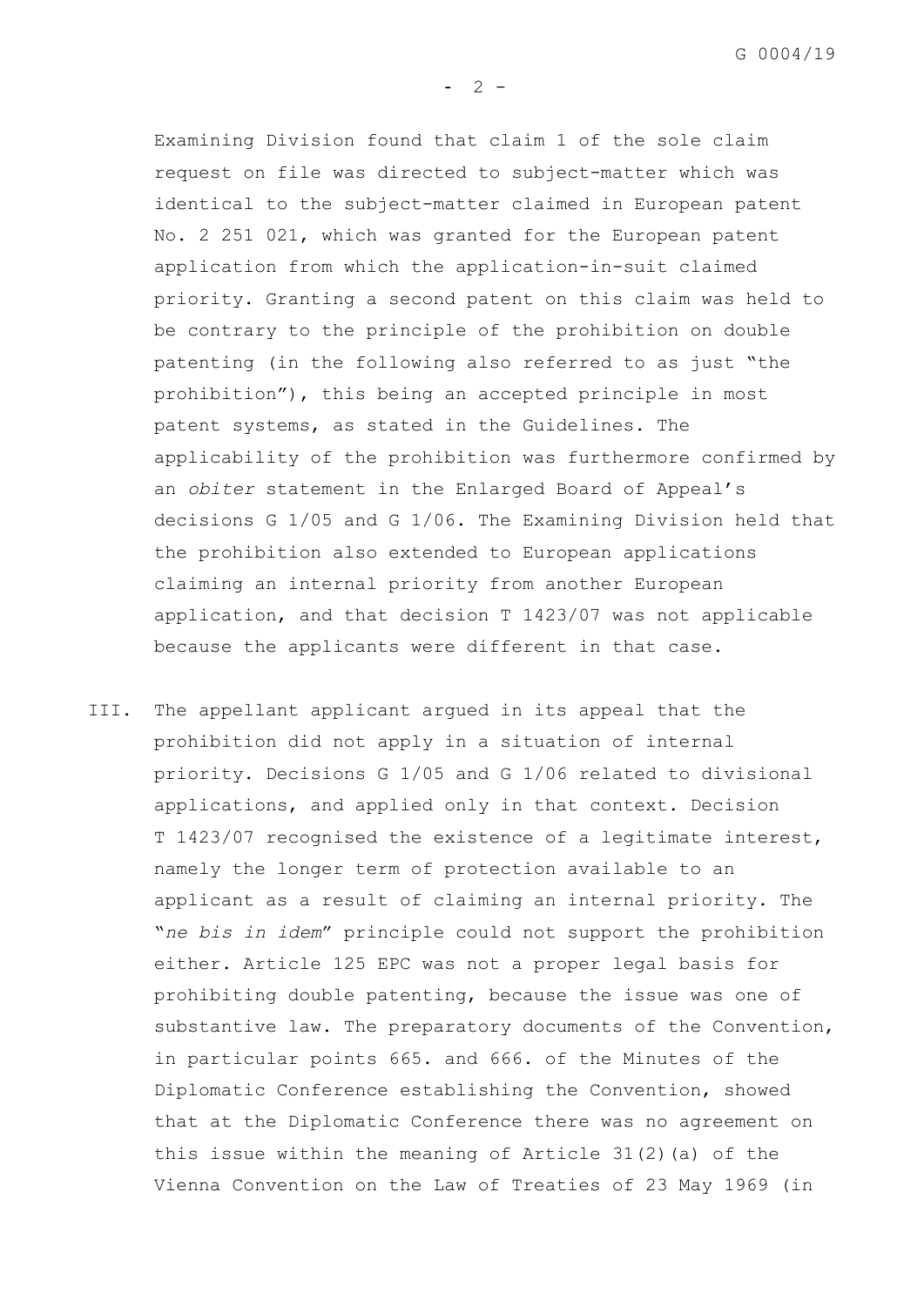G 0004/19

the following VCLT). Although there might have been a majority agreement on a prohibition, it was restricted to applications having the same filing date. Article 139(3) EPC could not provide a basis for the prohibition either. It demonstrated that double patenting was an issue left entirely to national legislation. A referral to the Enlarged Board was warranted. During the oral proceedings before the Board, the appellant requested as its main request the grant of a patent, and as an auxiliary request a referral to the Enlarged Board, for which purpose it agreed to the wording of the questions proposed by the Board.

 $- 3 -$ 

- IV. To support its arguments, the appellant referred to several documents from the collection of the preparatory documents of the Convention (commonly referred to as the "*travaux préparatoires*"). They are treated in more detail in the Reasons of the present decision.
- V. The referring decision examined those provisions of the Convention which have so far been considered in the case law of the boards of appeal to be a possible legal basis for the prohibition, namely Articles 60(1), 63(1), 76(1) and 125 EPC. The Board regarded none of them as suitable for this purpose.
- VI. The Board's doubts as to the applicability of Article 125 EPC were based on two main lines of reasoning (Reasons, points 56. to 64.). First, the Board found that the wording and scope of Article 125 EPC in themselves, i.e. without the assistance of the *travaux préparatoires*, could not be construed as encompassing the principle of a prohibition on double patenting. Following the rules of interpretation stipulated by Articles 31 and 32 VCLT, Article 125 EPC as interpreted under Article 31 VCLT was neither ambiguous or obscure, nor manifestly absurd or unreasonable, and therefore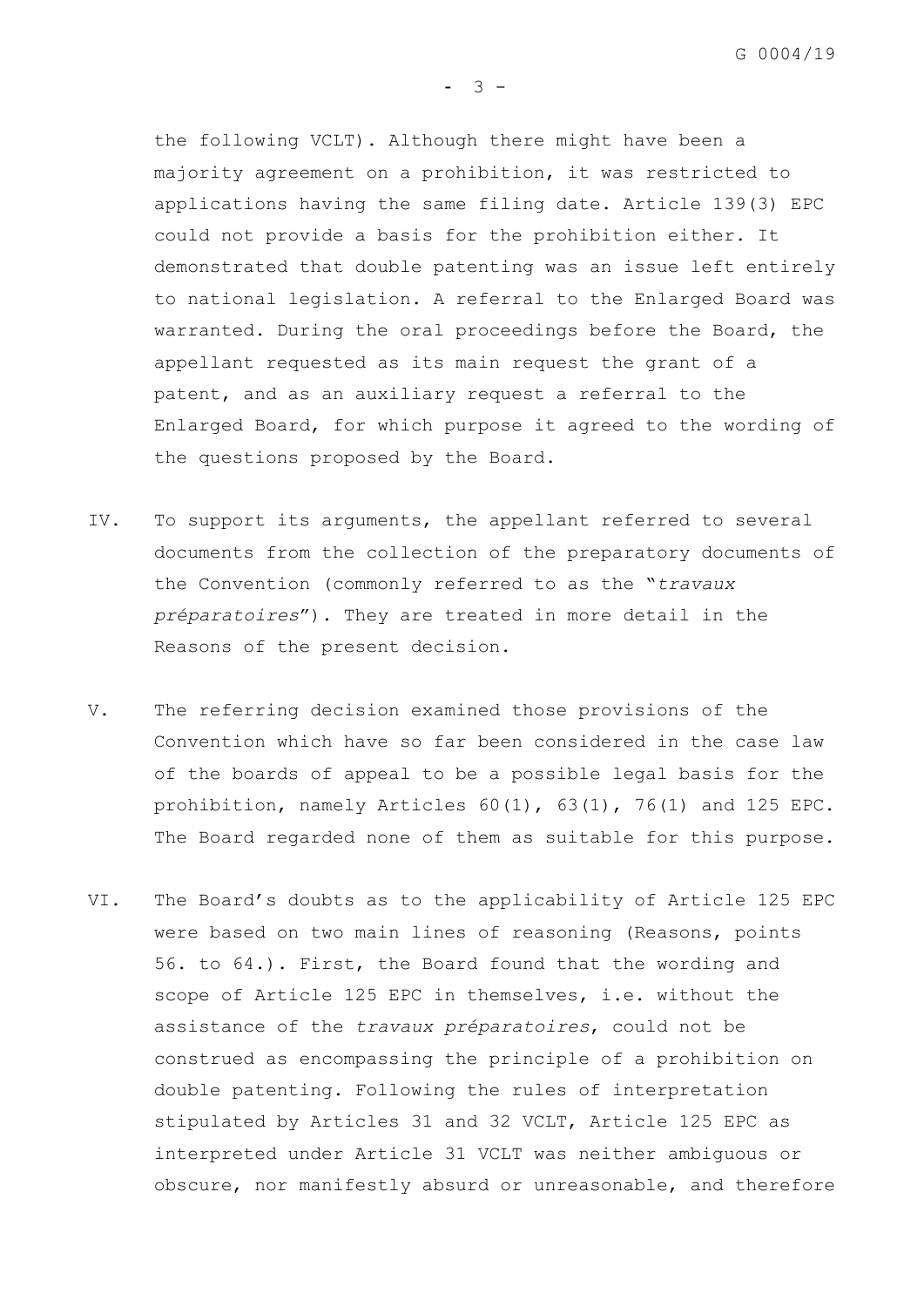was not open to an interpretation under Article 32 VCLT which would also take into account the legislative intent derivable from the *travaux préparatoires*. Secondly, given the lack of agreement on the issue among all the Contracting States during the Diplomatic Conference, an interpretation of Article 125 EPC on the basis of a separate common agreement of all parties or an instrument accepted by all parties within the meaning of Article 31(2)(a) or (b) VCLT, respectively, was not possible either.

- VII. The preparatory documents relied on by the Board in connection with this and other points in its Reasons are treated in detail in the Reasons of the present decision.
- VIII. The President of the EPO was invited to comment on the referral, and third parties were given the opportunity to file submissions under Articles 9 and 10 of the Rules of Procedure of the Enlarged Board of Appeal (RPEBA). Their submissions were forwarded to the appellant.
- IX. In his comments dated 21 September 2020, the President of the EPO submitted that the legal basis for the prohibition was Article 125 EPC. The legislative intent to prohibit double patenting under this article could be clearly derived from the preparatory materials of the Convention. The existence of this principle in the majority of the Contracting States could be inferred from their national legislation implementing Article 139(3) EPC. It was true that there had been no agreement by all parties on this issue during the Diplomatic Conference, but such an agreement was not necessary. The majority agreement could still be taken into account as the identifiable legislative intent, and thus as a supplementary means of interpretation under Article 32 VCLT. Recourse to the preparatory documents under Article 32 VCLT

 $- 4 -$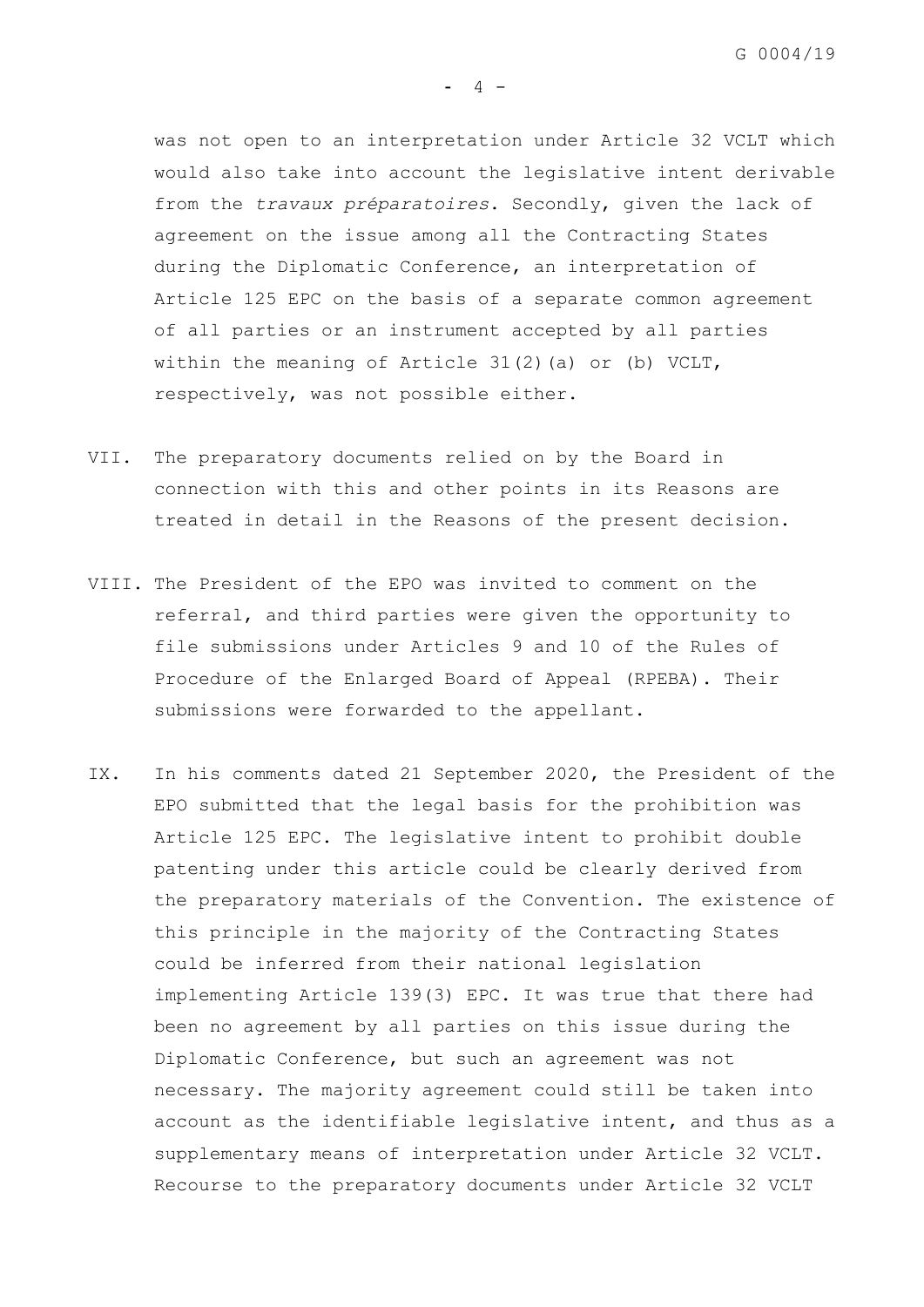was permissible for the purpose of confirming the above interpretation of Articles 125 and 139(3) EPC. Thus the Office's long-standing practice of applying the prohibition was correct, and was also supported by decisions G 1/05 and G 1/06 of the Enlarged Board.

- X. Amicus curiae submissions were filed under Article 10 RPEBA by several professional associations, companies and private persons. Two submissions were made anonymously. The majority of them supported the view that there is no proper legal basis under the Convention for a prohibition on double patenting or thus for the practice of the Office.
- XI. The appellant made no further submissions. Nor did it request oral proceedings before the Enlarged Board. Therefore the present decision can be issued in written proceedings without prior oral proceedings.

### **Reasons for the decision**

## **A. Admissibility of the referral**

#### **A.1 Interpretation of the referred questions**

- 1. The essence of Question 1 is as follows: is there any legal basis under the EPC for refusing an application on the ground of double patenting?
- <span id="page-7-0"></span>2. The Board set out in detail what it understood by the term "double patenting" (Reasons, points 17.-23.), and the Enlarged Board reads this term in the same sense. Nevertheless, while the basic question being asked may be put simply, there are good reasons why the Board was justified in wording Question 1 in a more differentiated manner, bearing in mind that the term "double patenting" itself may not be completely clear once isolated from the specific situations addressed in the referral and in the relatively small body of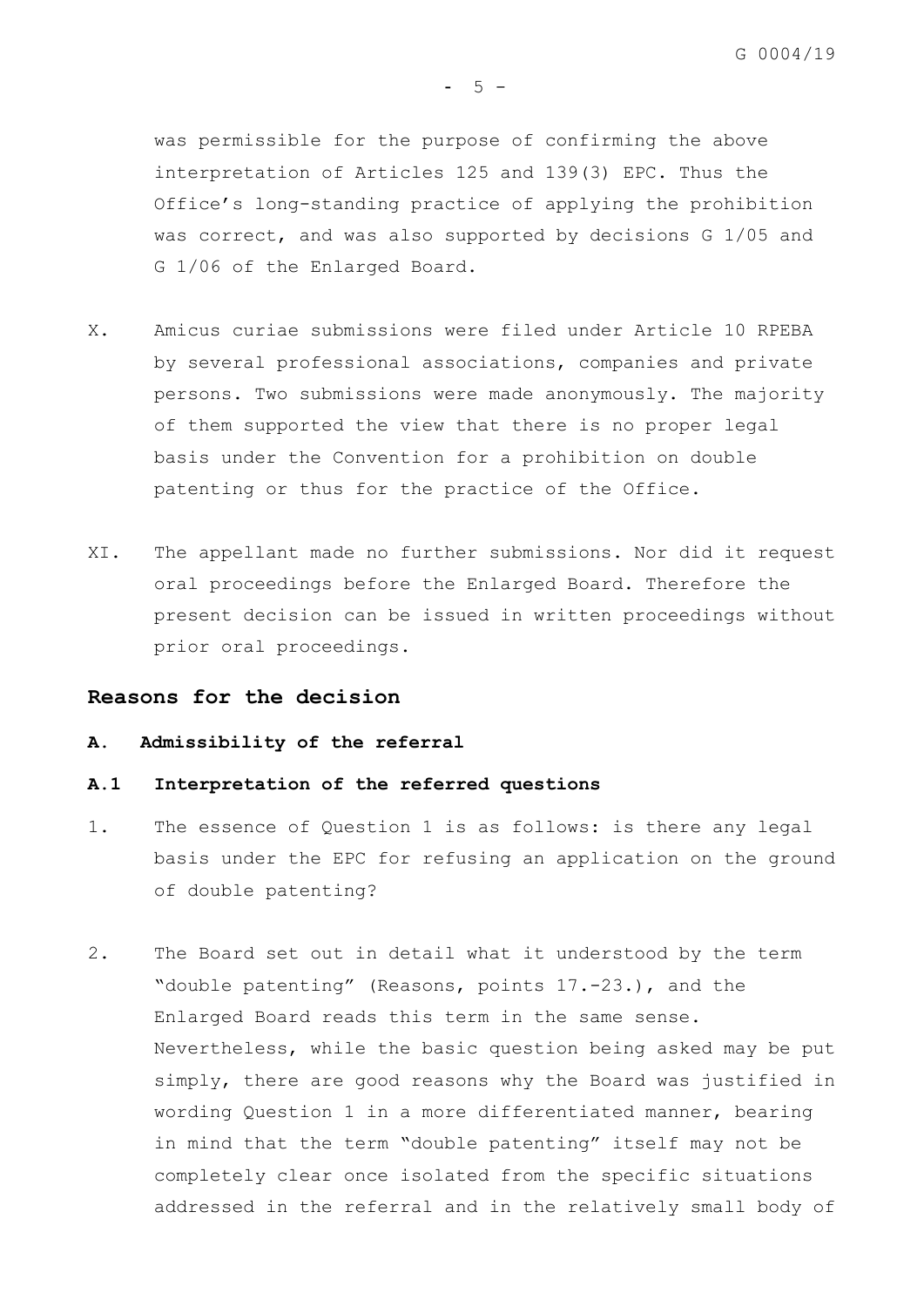G 0004/19

existing board of appeal case law. First, a distinction must be made between the situation falling under Article 139(3) EPC (simultaneous protection by a national and a European patent) and double patenting in the narrow sense, where two or more European applications are involved (Reasons, points 19. and 21.). Secondly, the distinction between double protection (claims with overlapping scope) and double patenting also needs to be kept in mind (Reasons, point 24.). The Enlarged Board notes that the term double protection in German ("Doppelschutz") is also used to denote the situation governed by Article 139(3) EPC and comparable situations of parallel protection.

- 3. Even if "double patenting" is immediately understood in its narrow sense, the term alone may not be sufficient to indicate to the reader that the issue at stake in the referral is whether there is a legal basis in the EPC for prohibiting double patenting. While there is case law which deals specifically with the question of a legal basis for the prohibition, there are also decisions which concern rather the definition of "the same subject-matter" or "the same applicant" in the context of double patenting. The manner in which these elements are incorporated into the wording of Question 1 makes it clear that these points of law are not the subject of the present referral.
- 4. The referral gives no particular explanation why Article 97(2) EPC is mentioned in Question 1. The Enlarged Board takes it that its inclusion serves to distinguish a refusal of a patent application following examination by the Examining Division from other possible refusals, such as by the Receiving Section under Article 90(5) EPC. The main focus of the referral is on an analysis of the various provisions of the Convention which have been put forward in the case law

 $- 6 -$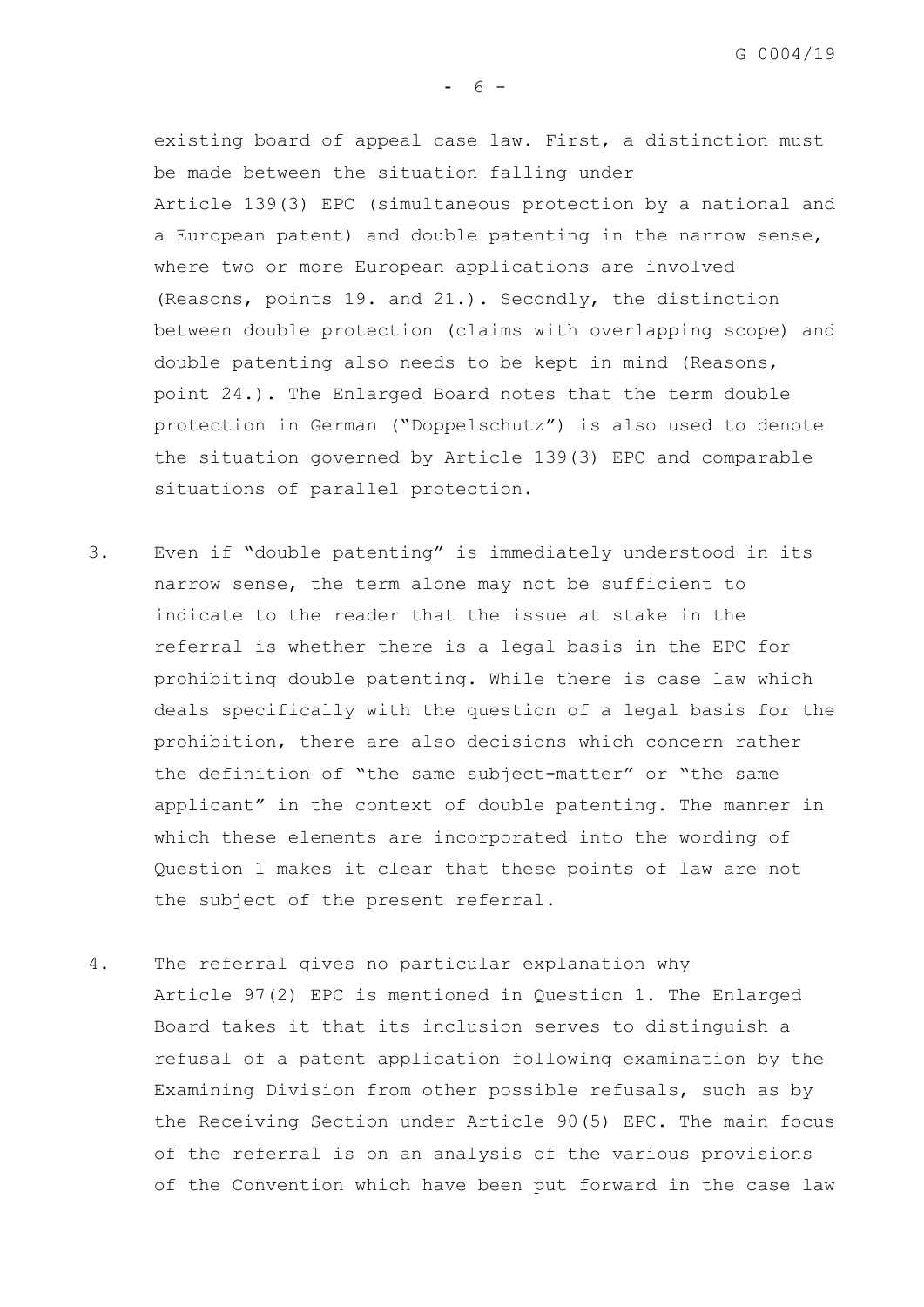as the legal source of the double patenting prohibition (Articles 60, 63, 76, 125 EPC), and which as such may potentially be invoked in conjunction with Article 97(2) EPC as the legal basis for a refusal. The Board also stated that the referral does not extend to the question whether and how the prohibition might be applicable in opposition proceedings (Reasons, point 31.). Thus the Enlarged Board considers that the reference to Article 97(2) EPC makes it clear that the referred question is restricted to (the applicability of the prohibition during) substantive examination proceedings under Article 94 EPC before the Examining Division.

- 5. Question 1 does not mention the additional condition that both the granted and the potential European patent must have an effect in the same territory. Given the system of designations (Articles 66 and 79 EPC), and in particular the possibility to withdraw individual designations (Article 79(3) EPC), it is the Enlarged Board's understanding that in current Office practice an objection of double patenting is only raised if there are overlapping and still valid designations in both the granted patent and the application concerned. As it is clear from the Reasons of the referring decision that the Board was well aware of this condition (points 29. and 30.), the Enlarged Board considers that it is also implied in the question itself.
- 6. The essence of Question 2.1 is as follows: if there is a legal basis in the EPC for the prohibition on double patenting, are all three of the possible constellations in which double patenting may arise to be treated in the same manner? Common to these constellations is that the granted patent and the application both have the same effective date (point 18. of the Reasons).

 $- 7 -$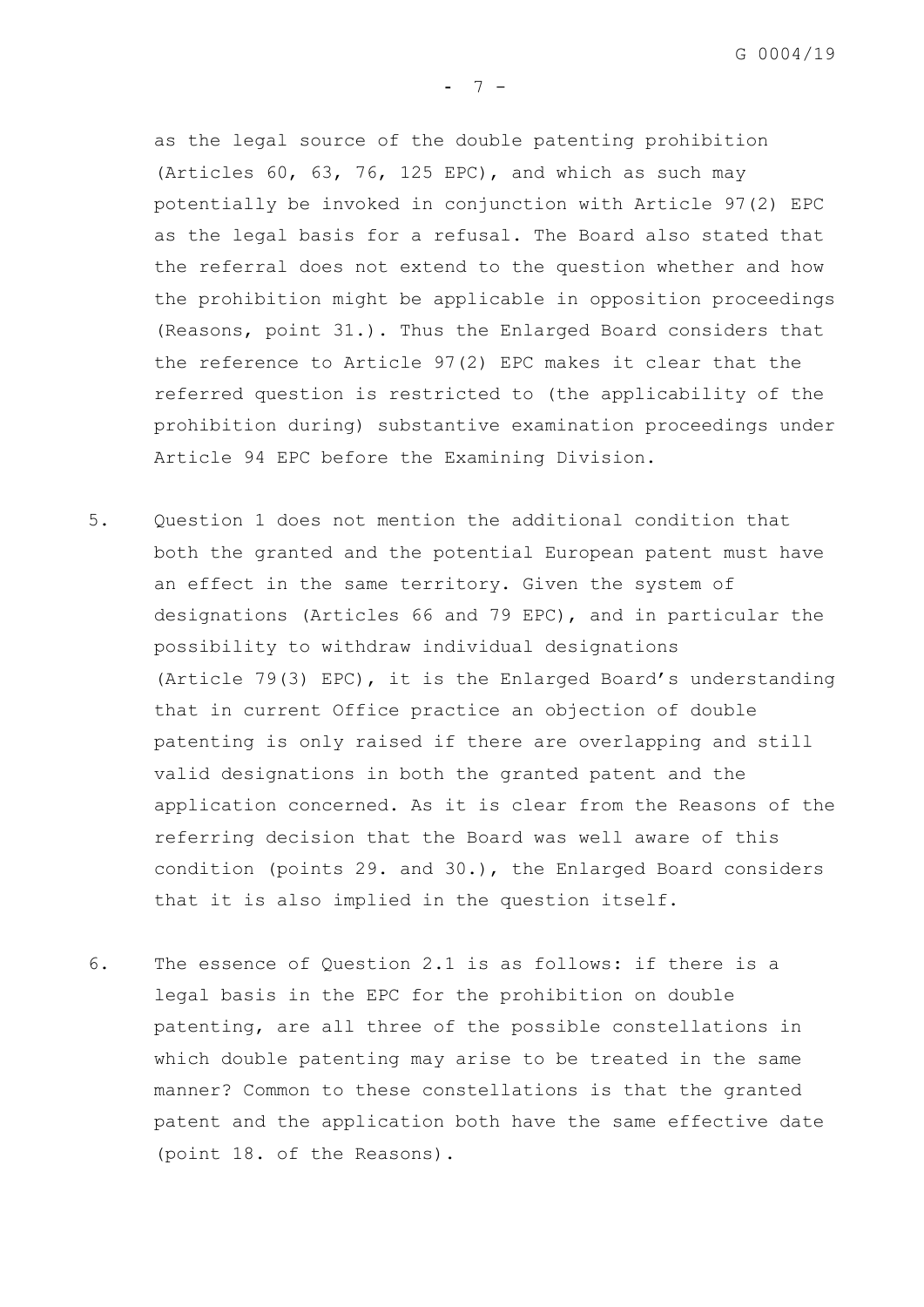$- 8 -$ 

- <span id="page-10-0"></span>7. Question 2.1 is to be answered only if the Enlarged Board finds that there is a legal basis in the EPC for the double patenting prohibition. The formulation "*… what are the conditions for such a refusal … ?*" may appear very broad in scope and intended to cover all possible criteria for establishing the conditions to be met for the double patenting prohibition to apply. For example, the referral invites the Enlarged Board to clarify the conditions for a "[lack of a] legitimate interest", which G 1/05 and G 1/06 saw as a possible basis for the prohibition (Reasons, point 13.4). It also invites the Enlarged Board to clarify the concept of "the same invention" (Reasons, point 80.). The *amicus curiae* submissions also ask for the criteria to be applied in defining "the same applicant". It is nevertheless clear from the Reasons of the referring decision that the central point of question 2.1 is really an extension of question 1, namely whether the legal basis for the prohibition in the EPC, if there is one, is applicable to all three of the constellations listed, or to only one or two of them. The Enlarged Board will limit itself to answering question 2.1 in this sense.
- 8. As to question 2.2, it is clear that the Board is primarily interested in knowing if the reason given in T 1423/07 – a legitimate interest in a longer term of protection, having regard to the *obiter* statement of the Enlarged Board in G 1/05 and G 1/06, Reasons, point 13.4 - may establish an exception to the double patenting prohibition for applications having different filing dates, but the same priority date.
- <span id="page-10-1"></span>9. Questions 2.1 c) and 2.2 are also apparently restricted to cases of internal priority, in which both applications are European applications, with one of them serving as the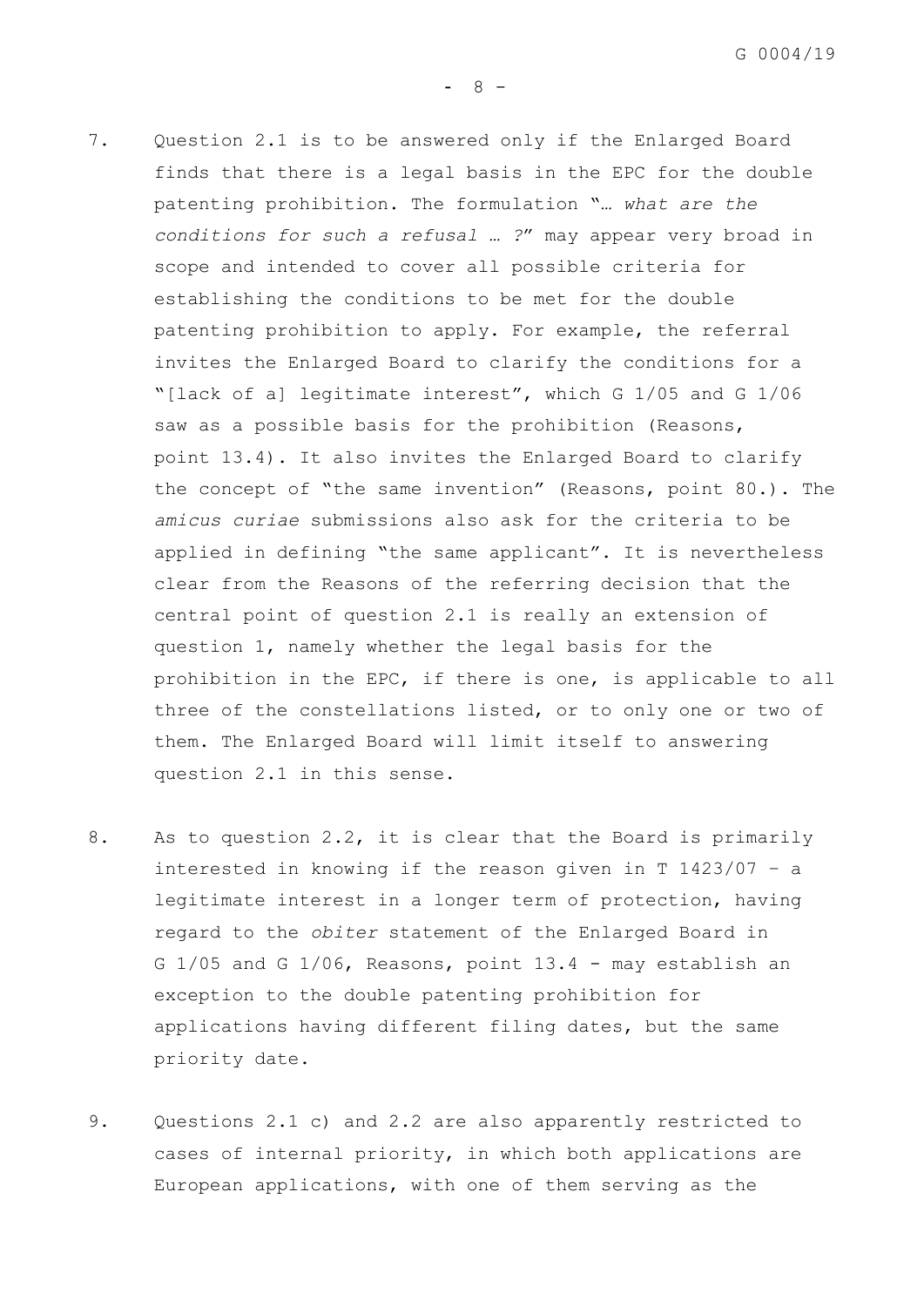priority application for the other. However, as pointed out in the President's comments (point 104.), the same question may be asked in cases where two European applications with different filing dates claim priority from the same national application.

<span id="page-11-0"></span>10. Furthermore, Questions 2.1 b) and c) already appear to be restricted to the (likelier) case in which the application filed earlier, (i.e. the application establishing the priority right, or the earlier application under Article 76 EPC - commonly referred to as the "parent application") is also granted first, and the examination of the subsequent application (i.e. the application claiming priority or the divisional application) is concluded later. However, any such restriction would appear to be unintended, and the question can be applied more generally to any procedurally related pairs of applications falling under the constellations of Question 2.1 b) and c), irrespective of which comes to grant first.

## **A.2 Admissibility criteria under Article 112 EPC**

11. Article 112(1) EPC provides: "In order to ensure uniform application of the law, or if a point of law of fundamental importance arises: (a) the Board of Appeal shall … refer any question to the Enlarged Board of Appeal if it considers that a decision is required for the above purposes. … (b) …"

12. On this basis, a referral to the Enlarged Board by a board of appeal is admissible if there is conflicting case law in the application of the EPC, or if a point of law of fundamental importance arises. Notably, a point of law can be one of fundamental importance even without any conflicting case law.

- 9 -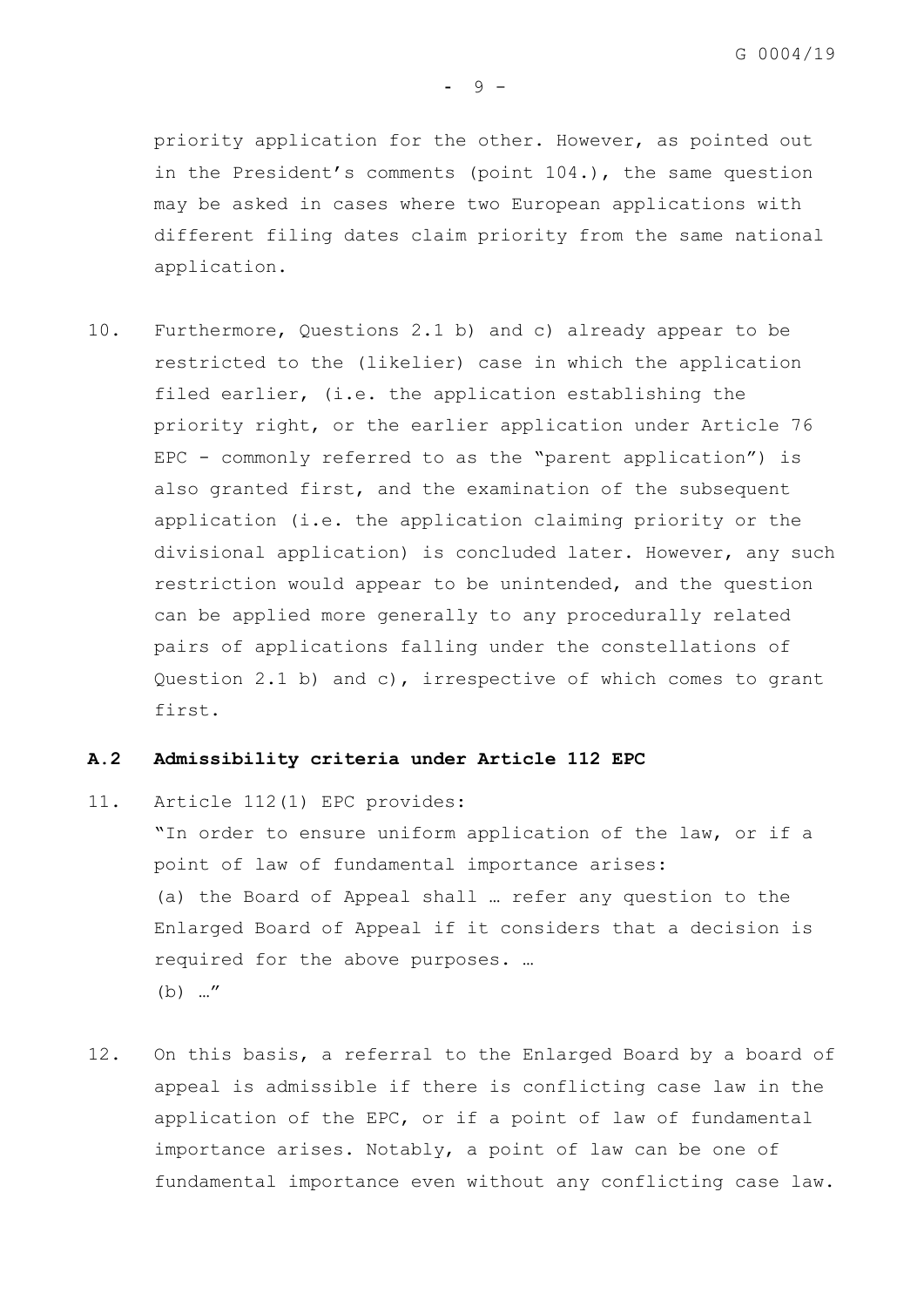The necessity to ensure the uniform application of the law may also arise without a high number of conflicting cases (G 1/11, Reasons, point 1.). Finally, a ruling by the Enlarged Board on the question must be decisive for the case before the board (G 1/14, Reasons, point 2.).

- 13. Question 1 of the referral concerns not merely the correct application of a legal provision, but whether certain procedures carried out by the Office have a proper legal basis. That the actions of public authorities cannot be arbitrary but must be based on the law is considered a fundamental principle of public law (principle of legality). Therefore the Enlarged Board also considers the referred question to be a point of law of fundamental importance, even without divergent or extensive case law on the issue. However, as the Board correctly identified, there is even divergent case law on the question whether any proper legal basis for a prohibition on double patenting exists at all (Reasons, points 43. to 46.), and the main part of the referring decision is dedicated to reviewing and analysing decisions in which different provisions of the EPC were identified as the possible legal basis for the prohibition, or the lack of a legal basis was perceived.
- 14. Questions 2.1 and 2.2 only become relevant if Question 1 is answered in the affirmative. They address issues which may not immediately appear to be questions of law of fundamental importance, but rather aspects of the application of the principle of the prohibition on double patenting. As already noted in point [7.](#page-10-0) above, Question 2.1 is formulated in such a way that it may be read as seeking an answer on all conceivable criteria for applying the prohibition. However, a question of such sweeping scope would certainly be inadmissible, given that the Enlarged Board has, as a matter

 $- 10 -$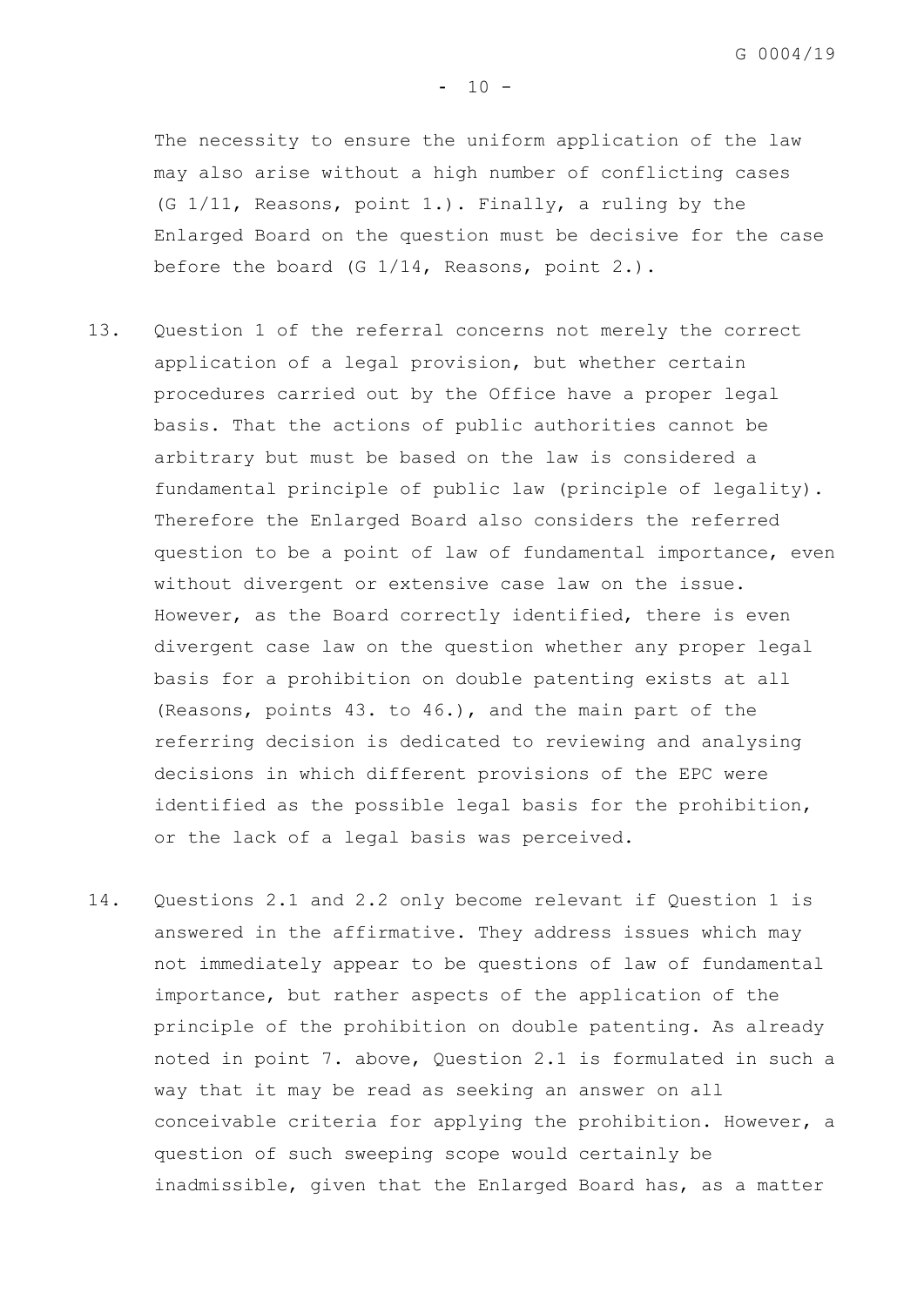of principle, no powers to decide in advance on legal issues which have not yet arisen in a case before a board of appeal.

- 15. In addition, the referral did not indicate that the Enlarged Board needs to clarify all the details of the referred questions. For example, it is not apparent that the definition of the "same invention" is a contentious issue in the case underlying the referral, given that the claims refused by the Examining Division are identical to the claims of the patent granted earlier (Reasons, point 3.).
- 16. For these reasons, the Enlarged Board reads Question 2.1 narrowly, and as essentially asking whether the possible legal basis in the EPC is equally applicable to the three identified constellations, or whether there may be reasons for treating them differently, for example by establishing an exception for one of them. Further questions which may arise in connection with double patenting, such as the question of the same invention or the same applicant, are not considered to be covered by the referral.
- 17. The Enlarged Board further notes with regard to the admissibility of Question 2.1 that the decisions cited in the context of the more specific Question 2.2. can also be considered to constitute conflicting case law for the purpose of answering Question 2.1. Thus, for example, there are decisions that view the *obiter dictum* of G 1/05 and G 1/06 as being restricted to divisional and parent applications (T 1423/07, Reasons, point 3.), while others view it as being more general in its scope, or at least as extending to applications linked by priority (T 2461/10, Reasons, point 14., confirmed by T 2563/11, Reasons, point 2.5).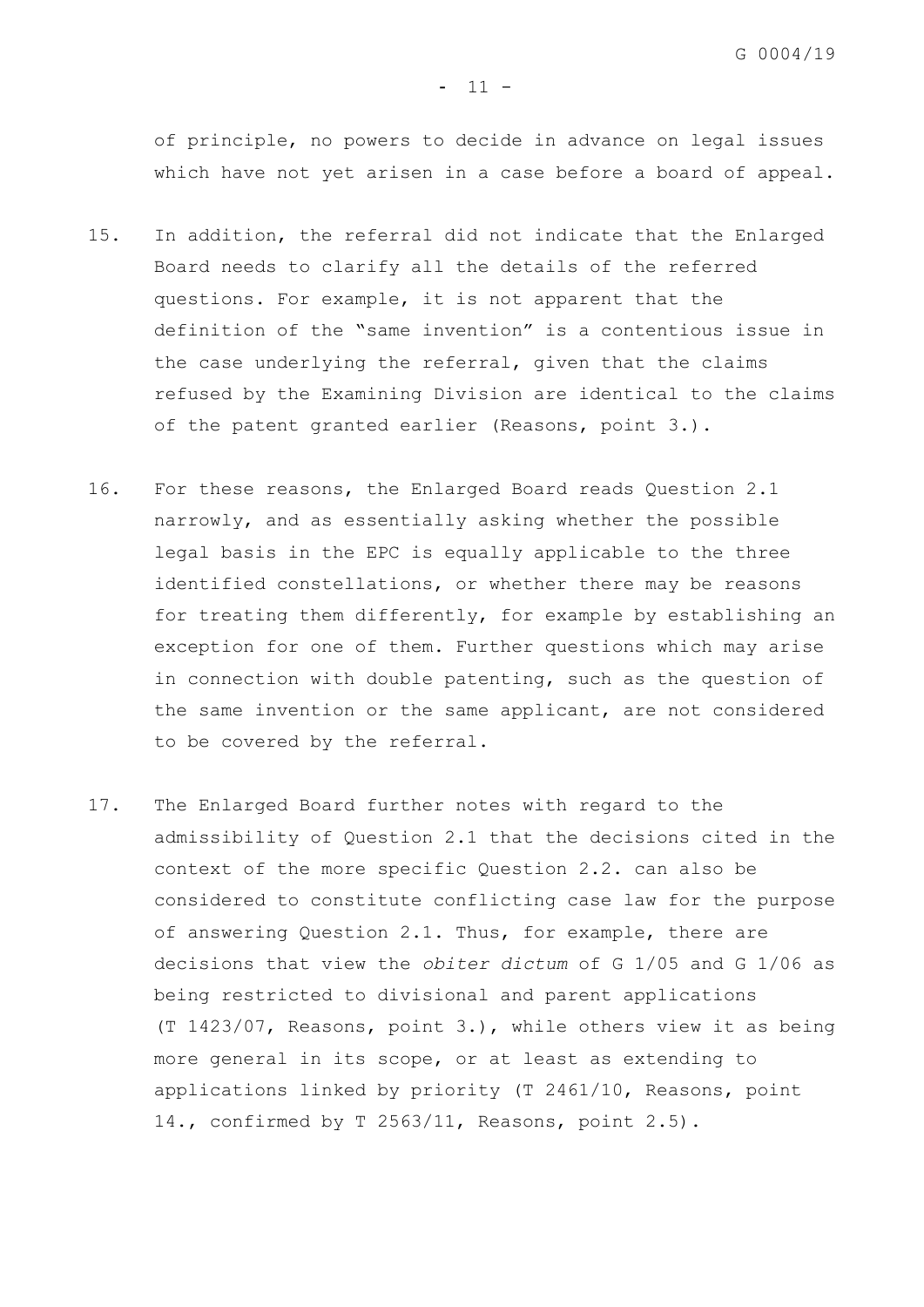$- 12 -$ 

- 18. One reason for a possible exception from the prohibition is identified in the more specific Question 2.2. For this question, too, the Board demonstrates that conflicting decisions exist (T 318/14, Reasons, points 65.-67.). The question's formulation appears to imply that the justification for a prohibition is the principle of (the lack of) a legitimate interest, following decisions G 1/05 and G 1/06. Thus the Enlarged Board proceeds on the assumption that it may only need to give a separate answer to this question if it concludes that the constellations of Question 2.1 may be treated differently from one another and that a prohibition on double patenting is indeed to be based on the principle of a legitimate interest in the proceedings.
- 19. The Enlarged Board is satisfied that a ruling on the referred questions (read narrowly) is necessary for the Board's decision on the appeal. The Enlarged Board also considers the structuring of the questions to be appropriate. Although the Board does not specifically say so, it can be inferred from the referring decision that, in the Board's own view, the case before it could potentially be decided at either a general level or a more specific level, depending on the answers of the Enlarged Board. This is reflected in the formulation of the referred questions.
- 20. Summing up, the Enlarged Board is satisfied that the referral is admissible. More specifically, each of the questions is admissible, provided that the requested clarification of the conditions for a refusal is restricted to those which are inseparable from the question of the legal basis for a refusal. A reformulation of the questions is not necessary. The observations made in points [9.](#page-10-1) and [10.](#page-11-0) above on the constellations covered by Question 2.1b) and c) can be taken into account in the formulation of the answers.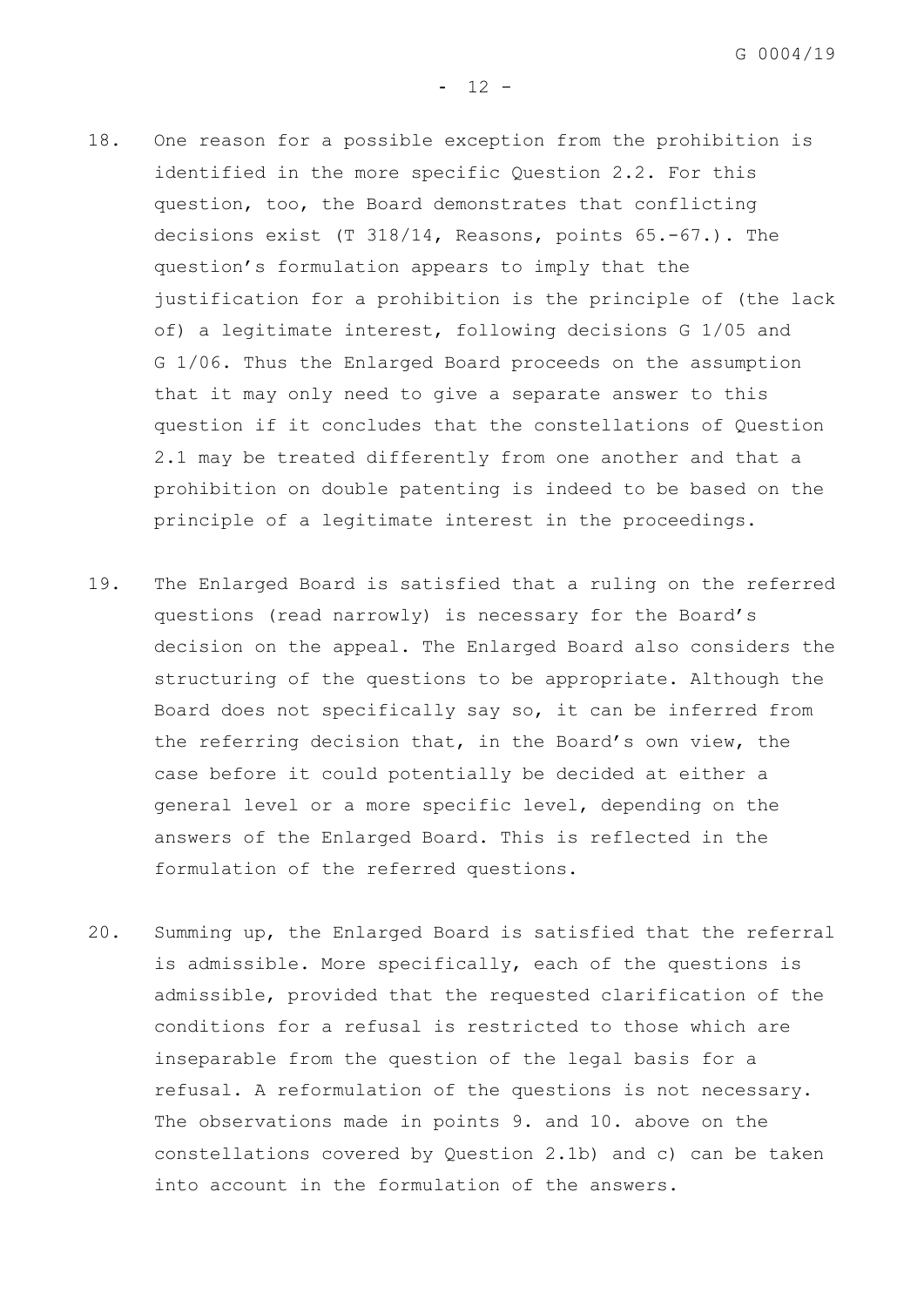#### $- 13 -$

#### **B. Substantive issues of the referral: Question 1.**

# **B.1 Article 125 EPC as the suggested legal basis**

21. The Board analysed several provisions of the Convention with respect to their suitability as the proper legal basis for the prohibition on double patenting. From the referral and the totality of the case law it is clear that Article 125 EPC is the most often discussed and, at least *prima facie*, the most promising one. Article 125 EPC is also given in the EPO Guidelines for Examination as the legal basis for refusals, and consequently was also invoked as such by the Examining Division in the decision under appeal. It is therefore appropriate to start with this provision.

# **B.1.1 Applicability of Article 125 EPC to the question of double patenting**

- 22. Article 125 EPC is titled "Reference to general principles" and provides that "[i]n the absence of procedural provisions in this Convention, the European Patent Office shall take into account the principles of procedural law generally recognised in the Contracting States".
- 23. The first question is whether the scope of Article 125 EPC or, more precisely, a procedural provision which is absent from the Convention but which may be established with the help of a principle of procedural law, may also extend to substantive issues. In the present case it can be asked if the missing, and as such hypothetical, provision which would govern the matter of double patenting could be classified as a procedural provision. Put differently, the term "procedural provision" requires interpretation.
- 24. The Enlarged Board's decision G 1/97 (OJ EPO 2000, 322) on the interpretation of Article 125 EPC is of no assistance in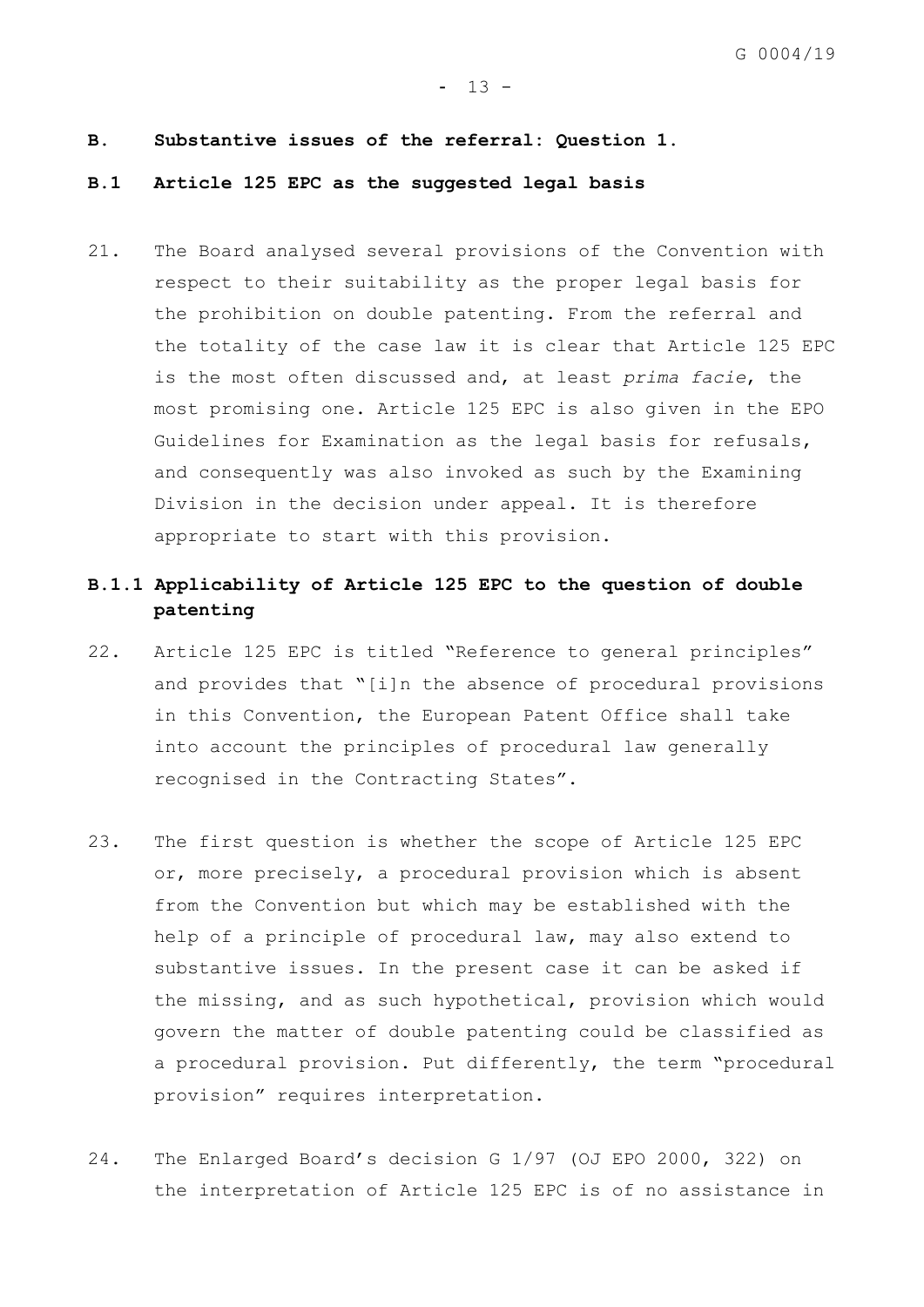the present case. Its finding, namely that Article 125 EPC does not permit the introduction of new procedures (Reasons, point 3.), does not provide an answer to the question whether the examination for double patenting may be covered by this article. At least, this possibility is not ruled out by G 1/97: a new procedure need not be introduced, as this examination can take place as part of the existing procedure for substantive examination under Article 94 EPC (see also point 71 of the President's comments).

- 25. In its review of the relevant decisions, the Board tended to agree with the approach of those decisions that considered double patenting to involve both procedural and substantive issues (Reasons, point 63., referring to T 1423/07), but it did not explain in detail its reasons for this position. It also pointed out that early decisions expressly denied the possibility that Article 125 EPC could regulate matters of substantive law (Reasons, point 43., with reference to T 587/98 (OJ EPO 200,497), Reasons, points 3.1, 3.2 and 3.5)
- 26. According to decision T 1423/07, double patenting also comprises procedural aspects, a finding which it held to be supported by the Minutes of the Munich Diplomatic Conference for the setting up of a European System for the Grant of Patents (in the following cited as R3), point 665. This source – in the reading of the deciding board – "*confirm[s] the procedural aspects of double patenting*". From this the deciding board concluded that the refusal of a European application for double patenting comprised procedural aspects as well as matters of substantive law, so that Article 125 EPC was applicable. T 1423/07 also concluded that, while some Contracting States applied the prohibition, it could not be shown to be generally recognised in the specific context of the pre-grant stage (Reasons, points 2.2.1 and 2.2.2).

 $- 14 -$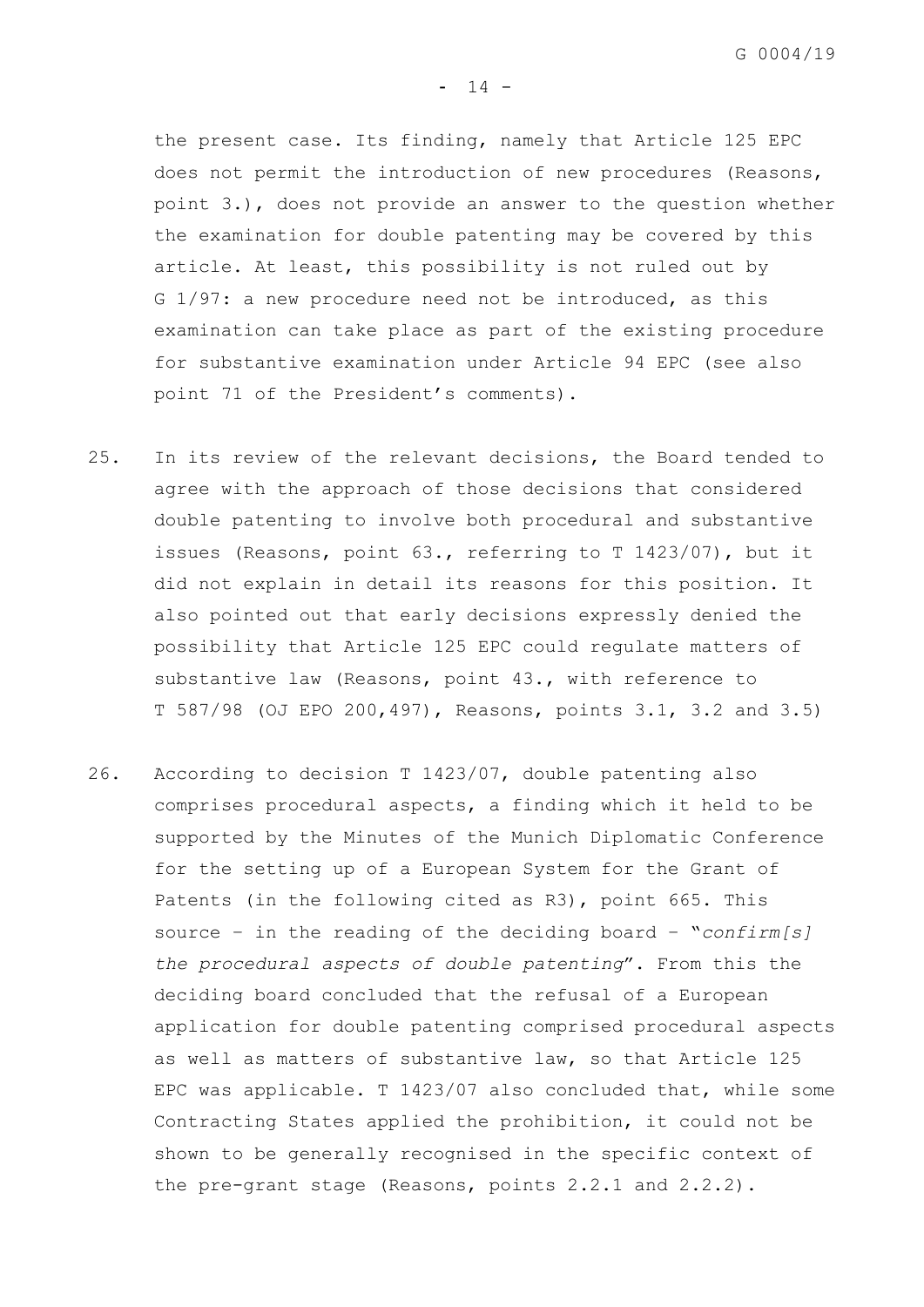$- 15 -$ 

- 27. The Enlarged Board also considers that a provision falling under Article 125 EPC may well cover issues which touch upon substantive matters, such as the scope of claimed subjectmatter. This interpretation can be based on the Convention itself, without reference to the preparatory documents. Thus it is not ruled out that some issues which may be considered "substantive" are to be decided on the basis of a principle of procedural law.
- 28. It is settled case law of the Enlarged Board of Appeal that, even though the VCLT is not formally binding on the boards of appeal, it provides an appropriate source of international law for interpreting the Convention. This was also recognised by the referring decision in its application of Articles 31 and 32 VCLT.
- 29. These articles are in Part III, Section 3, VCLT (titled "Interpretation of Treaties") and are worded as follows (with non-relevant parts omitted):

Article 31 VCLT – General rule of interpretation

1. A treaty shall be interpreted in good faith in accordance with the ordinary meaning to be given to the terms of the treaty in their context and in the light of its object and purpose.

2. The context for the purpose of the interpretation of a treaty shall comprise, in addition to the text, including its preamble and annexes:

(a) any agreement relating to the treaty which was made between all the parties in connection with the conclusion of the treaty;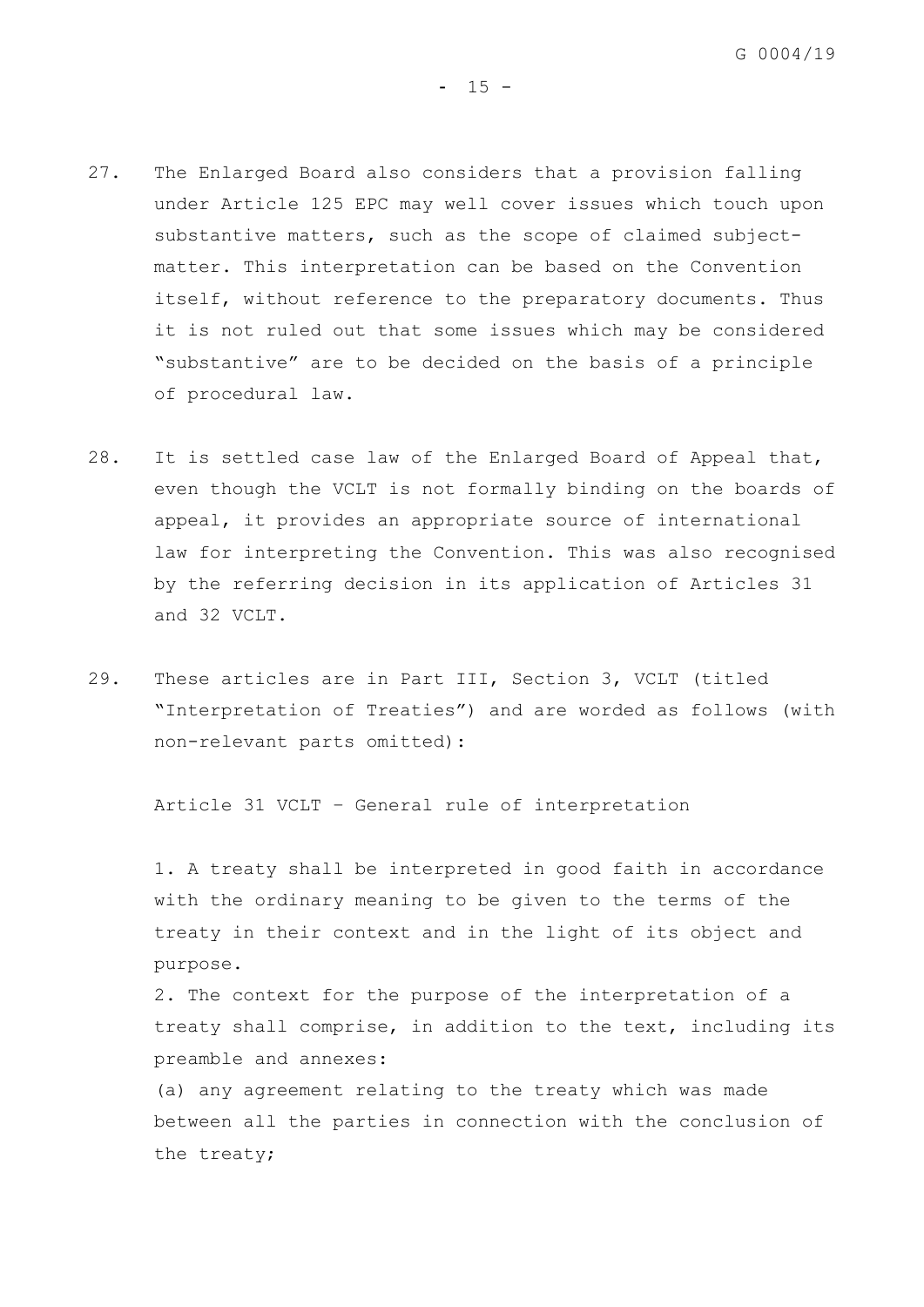(b) any instrument which was made by one or more parties in connection with the conclusion of the treaty and accepted by the other parties as an instrument related to the treaty. (3)…

(4)…

Article 32 VCLT – Supplementary means of interpretation

Recourse may be had to supplementary means of interpretation, including the preparatory work of the treaty and the circumstances of its conclusion, in order to confirm the meaning resulting from the application of article 31, or to determine the meaning when the interpretation according to article 31:

(a) leaves the meaning ambiguous or obscure; or (b) leads to a result which is manifestly absurd or unreasonable.

30. In view of Article 177 EPC, which provides that the three texts of the Convention, in English, French and German, are equally authentic, it is furthermore appropriate to point to Article 33 VCLT, which also belongs to Part III, Section 3:

Article 33 VCLT – Interpretation of treaties authenticated in two or more languages

1. When a treaty has been authenticated in two or more languages, the text is equally authoritative in each language, unless the treaty provides or the parties agree that, in case of divergence, a particular text shall prevail. 2. …

3. The terms of the treaty are presumed to have the same meaning in each authentic text.

4. …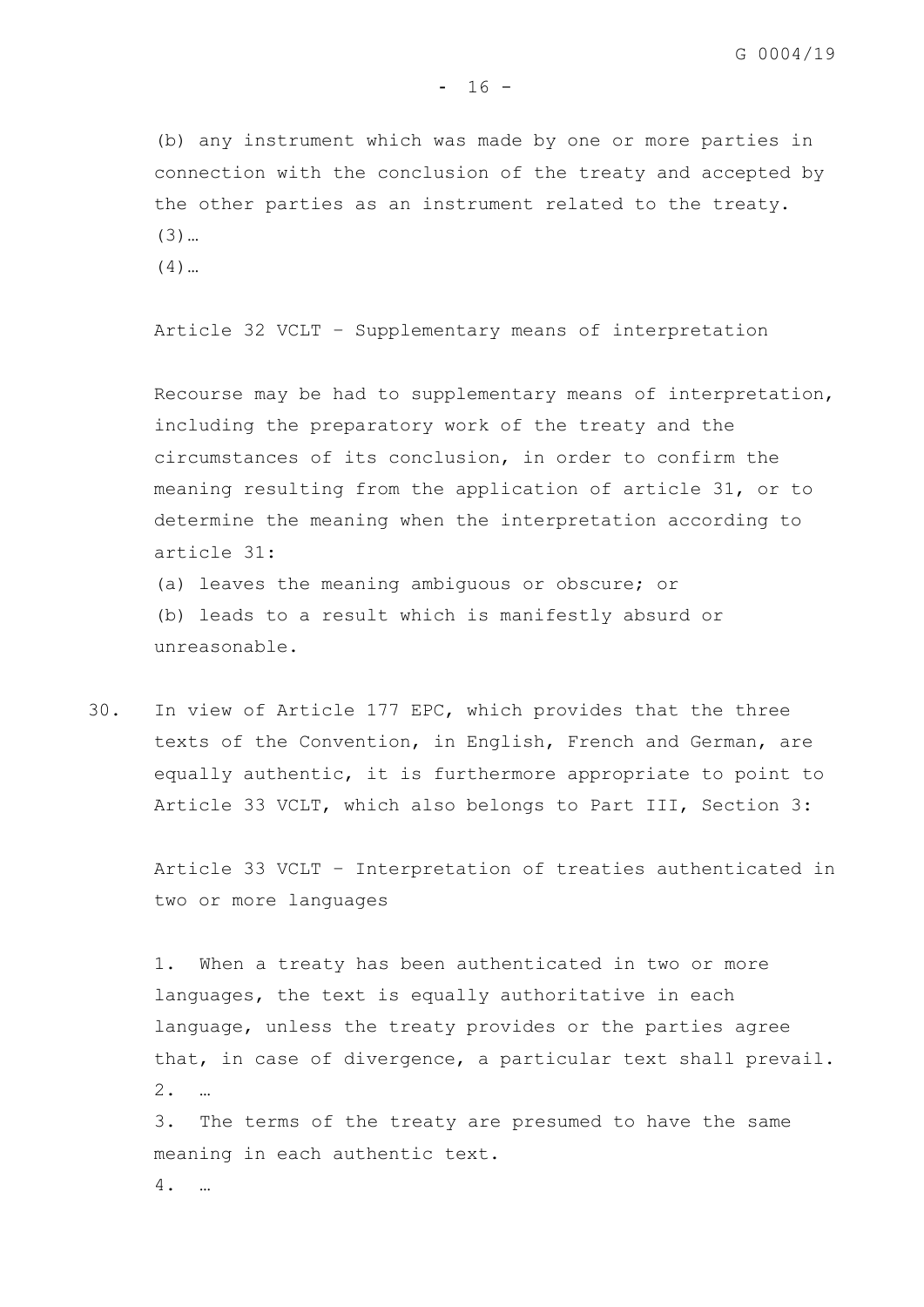- 31. Normally, the systematic interpretation is the next method to be applied if, as a result of the grammatical (literal) interpretation, the ordinary meaning of a term remains insufficiently clear. The same principle is expressed in Article 31(1) and (2) VCLT by the statement that the terms of the treaty are to be interpreted in their context, the primary context being the text of the treaty itself.
- 32. Article 125 EPC is in Chapter I of Part VII of the Convention (Common Provisions). This chapter is titled "Common provisions governing procedure". The term "common" refers to Parts IV to VI, i.e. the grant, opposition and appeal procedures. These parts themselves are also devoted to procedural provisions, and most articles in the common provisions of Chapter I of Part VII are clearly of a procedural nature, in the sense that they do not touch on the substantive provisions of Part II of the Convention, in particular the provisions of Chapter I of Part II (Articles 52 to 57 EPC).
- 33. Thus it can be acknowledged that the provisions of Chapter I of Part VII are procedural in nature. The Enlarged Board is of the opinion that the minimal difference between the term "procedural provisions" in Article 125 EPC of Chapter I of Part VII and the wording "provisions governing procedure" in the Chapter's title is not intended to make a material distinction. The same applies to the German wording: "Vorschriften über das Verfahren" (Article 125 EPC) and "Vorschriften für das Verfahren" (Chapter I title). In the French version, the term "disposition[s] de procédure" appears in both Article 125 EPC and the title of Chapter I. On this basis, both the wording of Article 125 EPC and its position in the Convention indicate that it concerns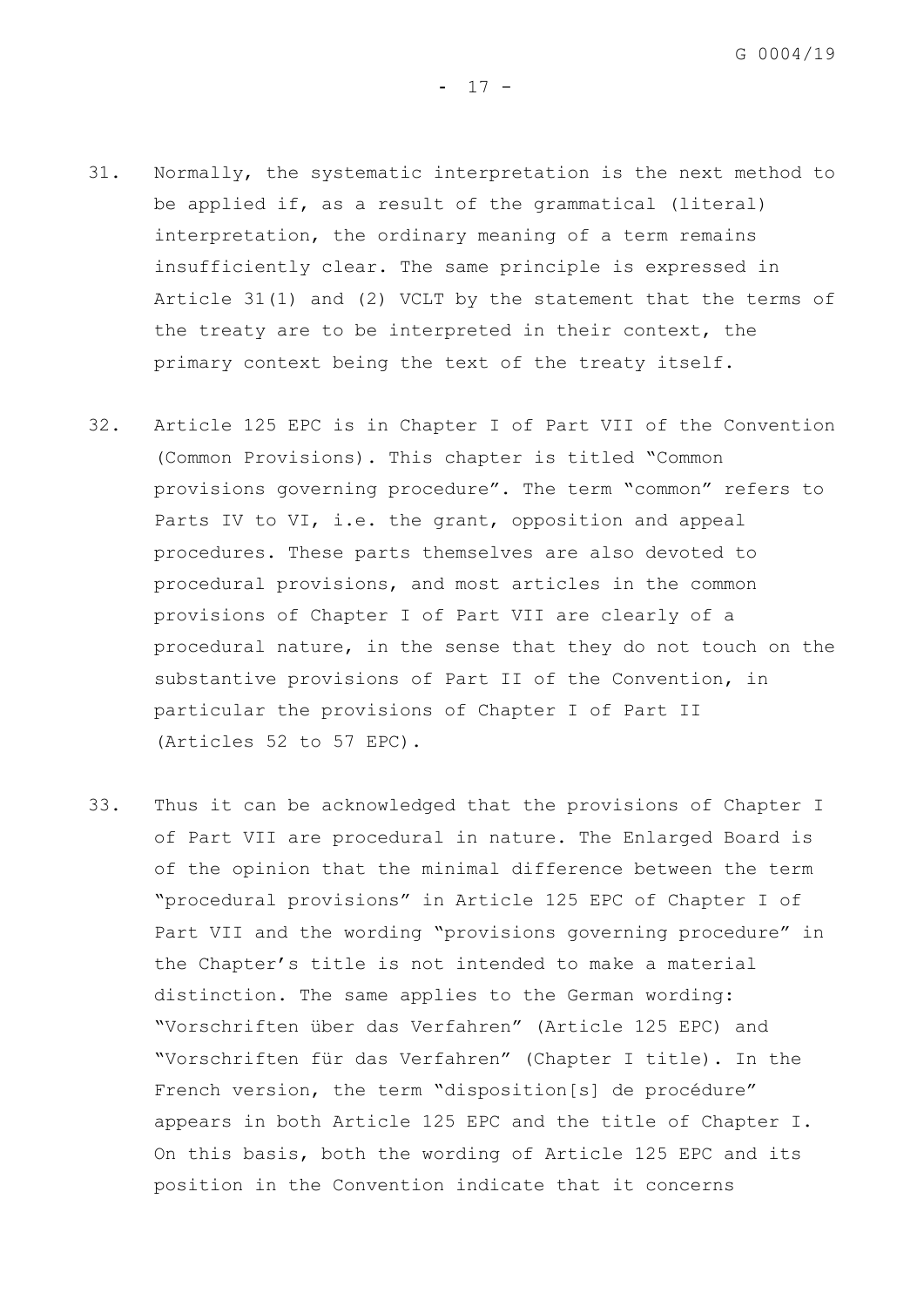procedural provisions comparable to the preceding articles in this chapter.

- 34. However, Chapter I also contains Articles 123(2) and (3) EPC, which are applied daily in the Office, with the former also serving as a legal basis for a refusal under Article 97(2) EPC. Therefore, from a formal point of view, Articles 123(2) and (3) EPC are procedural provisions. On the other hand, they cannot be perceived as being purely procedural, because they require the subject-matter of the claim to be determined when they are applied in the course of examination or opposition proceedings. Notably, in G 1/05 and G 1/06 the Enlarged Board held compliance with Article 123(2) EPC to be a substantive requirement, to be examined by the Examining Division (Reasons, point 3.3).
- 35. The above demonstrates that in the system of the EPC, the term "procedural provision" may well extend to provisions requiring a substantive examination of the subject-matter claimed. More particularly, provisions in Chapter I of Part VII may allow the refusal of a patent application under Article 97(2) EPC for reasons other than non-compliance with the substantive patentability requirements of Chapter I of Part II of the Convention (Articles 52 to 57 EPC).
- <span id="page-20-0"></span>36. Thus the Enlarged Board concludes that, from a purely systematic point of view, Article 125 EPC may provide a legal basis for the regulation of double patenting - whether this means permitting or prohibiting it - even though a consideration of substantive issues such as "the same subject-matter" may be involved as well.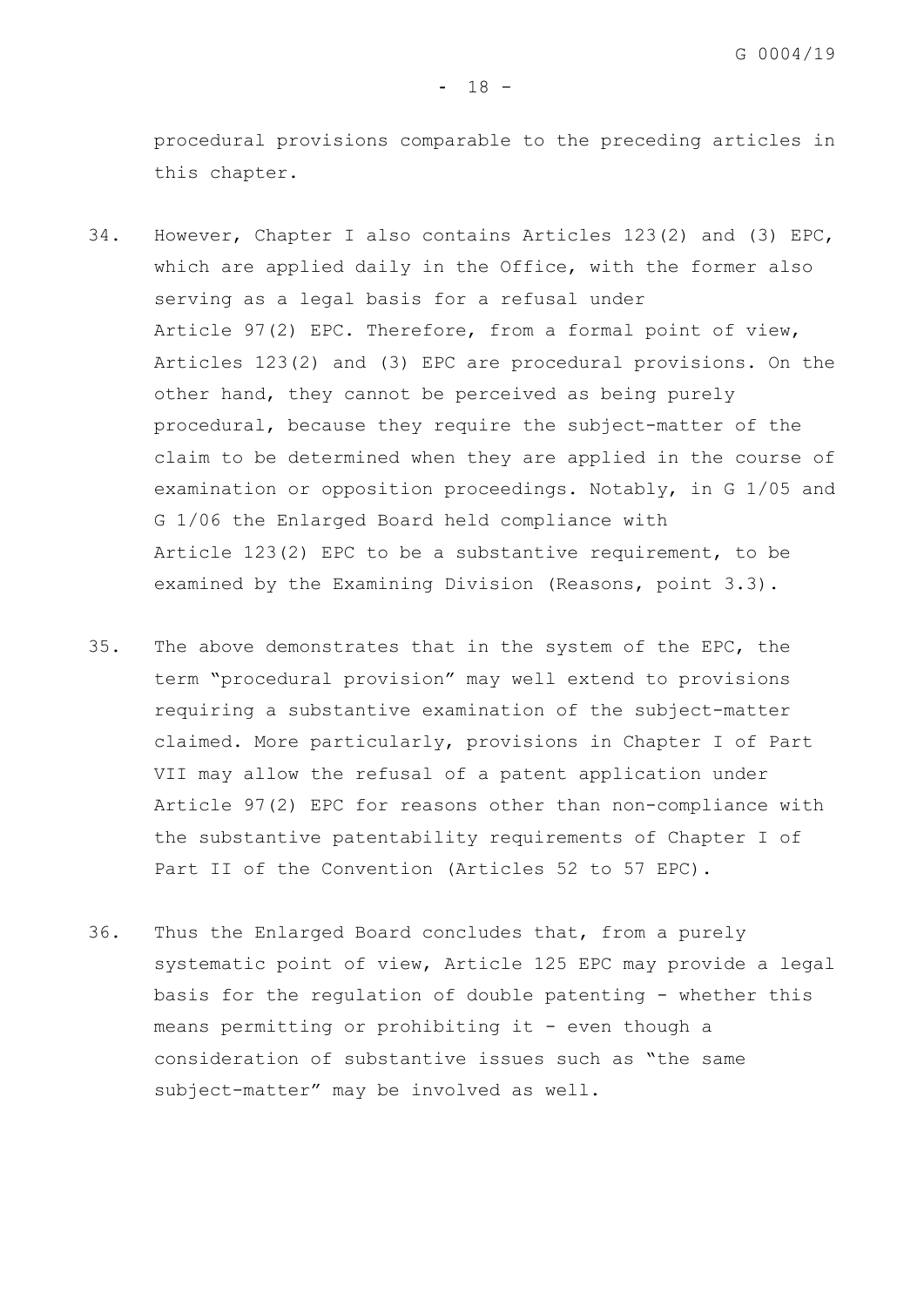# **B.1.2 Prohibition of or permission for double patenting as a generally recognised principle of procedural law in the practice of the Contracting States**

- 37. Since it has been concluded that Article 125 EPC may serve as the legal basis for a prohibition on double patenting, the next question is whether such a principle exists and is generally recognised in the Contracting States.
- <span id="page-21-0"></span>38. The Enlarged Board is not aware of any reliable source which would directly confirm this proposition as a fact. The sources cited in the referring decision (Reasons, point 60.) or in the comments of the President of the EPO, e.g. the regularly updated compilations by the EPO of the relevant provisions of national law (cited as N5 in the referring decision), only document the practice of the Contracting States concerning the implementation of Article 139(3) EPC, but cannot provide direct information about their practice on double patenting in the narrow sense, i.e. about the possibility of granting two national patents, analogously to double patenting in the context of European patents only, as explained in point [2.](#page-7-0) above. It appears that the Office can do no more than infer from the general practice on the interpretation of Article 139(3) EPC that the double patenting prohibition is also a generally recognised principle (points 80. and 81. of the President's comments). The above-cited facts are certainly consistent with the assumption that the prohibition on double patenting in the narrow sense is also recognised and applied in the majority of the Contracting States. Still, it remains the case that there are no data available to the Enlarged Board which would allow it to safely establish the practice in all or at least the majority of the Contracting States and therefore to confirm the applicability of the prohibition under Article 125 EPC on that basis.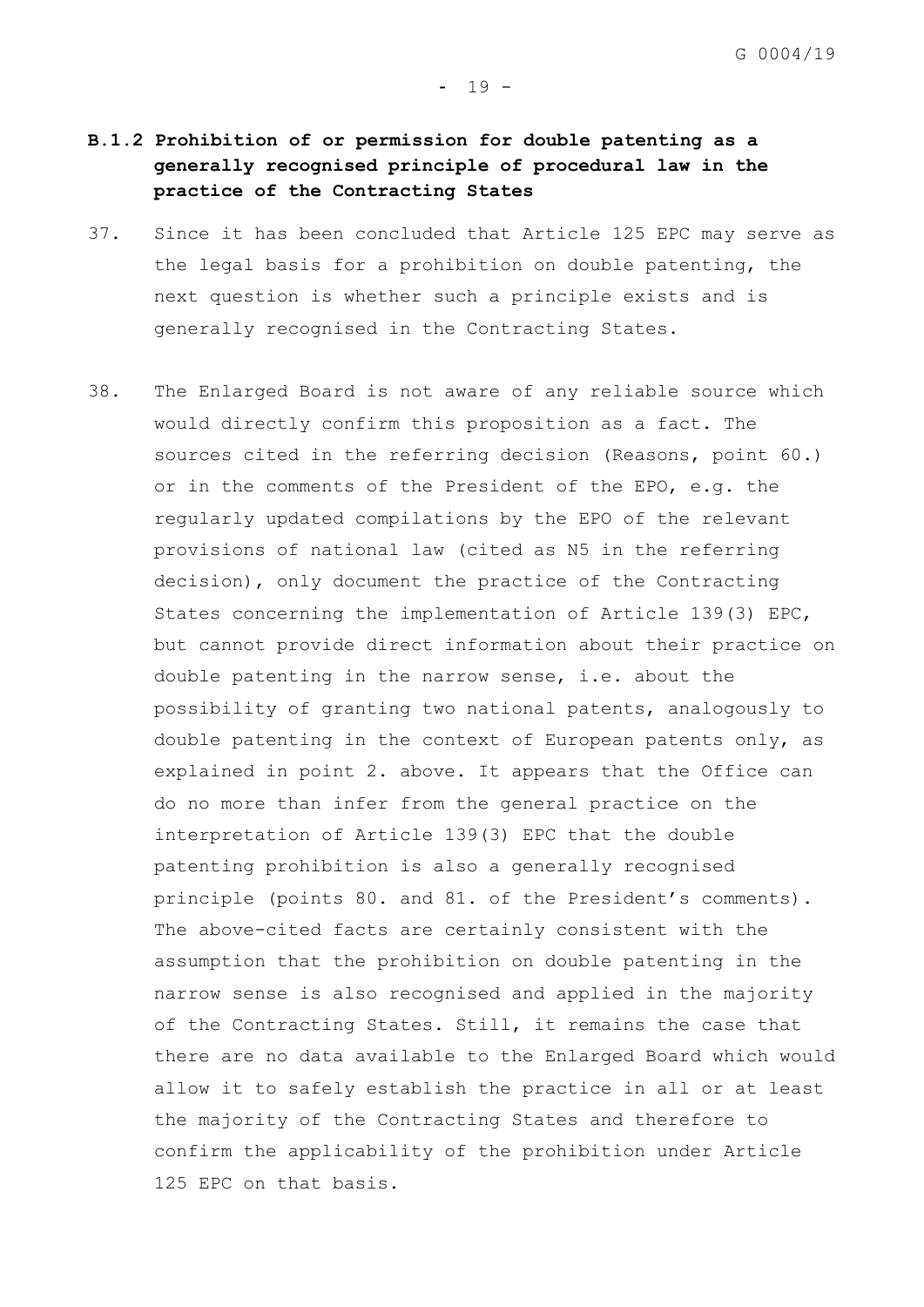# **B.1.3 The prohibition as an embodiment of the principle of a legitimate interest in the proceedings (implications of G 1/05 and G 1/06)**

39. The President of the EPO submitted that the *obiter dictum* of the Enlarged Board in G 1/05 and G 1/06 approved the practice of the Office. The EPO Guidelines for Examination in their present version (March 2021) also refer to those decisions in connection with double patenting, see Guidelines, G-IV 5.4. Although that particular part of the Guidelines is not quoted in point 93. of the President's comments, at point 94. G 1/05 and G 1/06 seem to be associated with the proposition that the necessity of having a legitimate interest in the proceedings is a generally recognised principle of procedural law in the Contracting States. However, in those decisions the Enlarged Board did not explain in what way the prohibition on double patenting should be derived from the principle of a legitimate interest. This is understandable, given that G 1/05 and G1/06 were not directed to this specific question. The Enlarged Board furthermore did not seem to be relying on Article 125 EPC when it stated its acceptance that the "*principle of prohibition exists on the basis of the lack of legitimate interest in the proceedings leading to a second patent*" and concluded from this that the practice of the EPO was not objectionable (G 1/05 and G 1/06, Reasons, point 3.14). Nor was there even a statement by the Enlarged Board that it regarded a legitimate interest in the proceedings to be a generally recognised principle of procedural law, which might have allowed the inference that Article 125 EPC should apply. In fact, the only firm conclusion which may be drawn from the Enlarged Board's *obiter* remarks in G 1/05 and G 1/06 is that the lack of a legitimate interest may provide an explanation for the prohibition.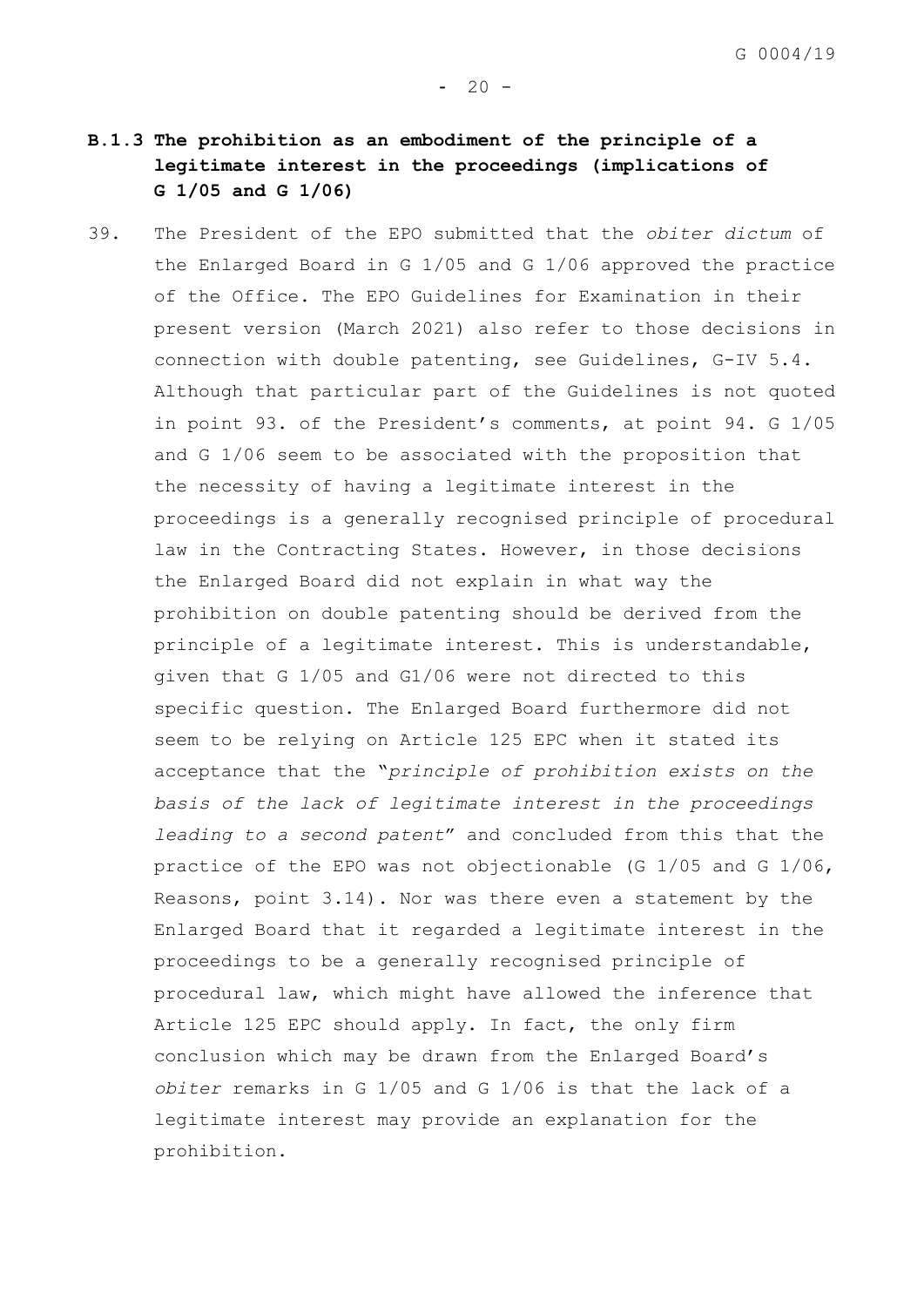$- 21 -$ 

- 40. Furthermore, the Enlarged Board's statement in the Reasons, point 13.4, that it "accepts" the existence of the prohibition and that the practice of the Office did not appear objectionable must be seen in context, in particular that of point 13.5 of the Reasons. There the Enlarged Board explained, with reference to the submissions of the President of the EPO (point VIII(d). in G 1/05 and G 1/06) that recognising the prohibition could not prevent applicants from keeping a series of divisional applications pending while containing the same subject-matter. The conclusion reached by the Enlarged Board in point 13.5 would have applied *a fortiori* if the Office had not applied the prohibition. Thus the Enlarged Board had no reason to question the Office's practice, because confirming it was not required for the purposes of its own decision. Nor was the practice of the Office called into question in the case law at that time, even by decision T 587/98 (*supra*), which was cited by the referring decision (Reasons, point 43.) as questioning the applicability of Article 125 EPC to questions of substantive law. In fact, T 587/98 carefully restricted its findings to the question of a broader claim wholly encompassing a narrower claim in cases of divisional applications (Headnote and Reasons, point 3.7), but it did not go so far as to cast doubt on the general principle of a prohibition on double patenting.
- <span id="page-23-0"></span>41. Accordingly, unreservedly approving the double patenting prohibition on the basis of the *obiter dictum* in G 1/05 and G 1/06 would not be appropriate for the purpose of the present referral.
- 42. In sum, from the foregoing (points [38.](#page-21-0) to [41.](#page-23-0)) alone, the Enlarged Board is unable to conclude that the prohibition on double patenting is a principle generally recognised in the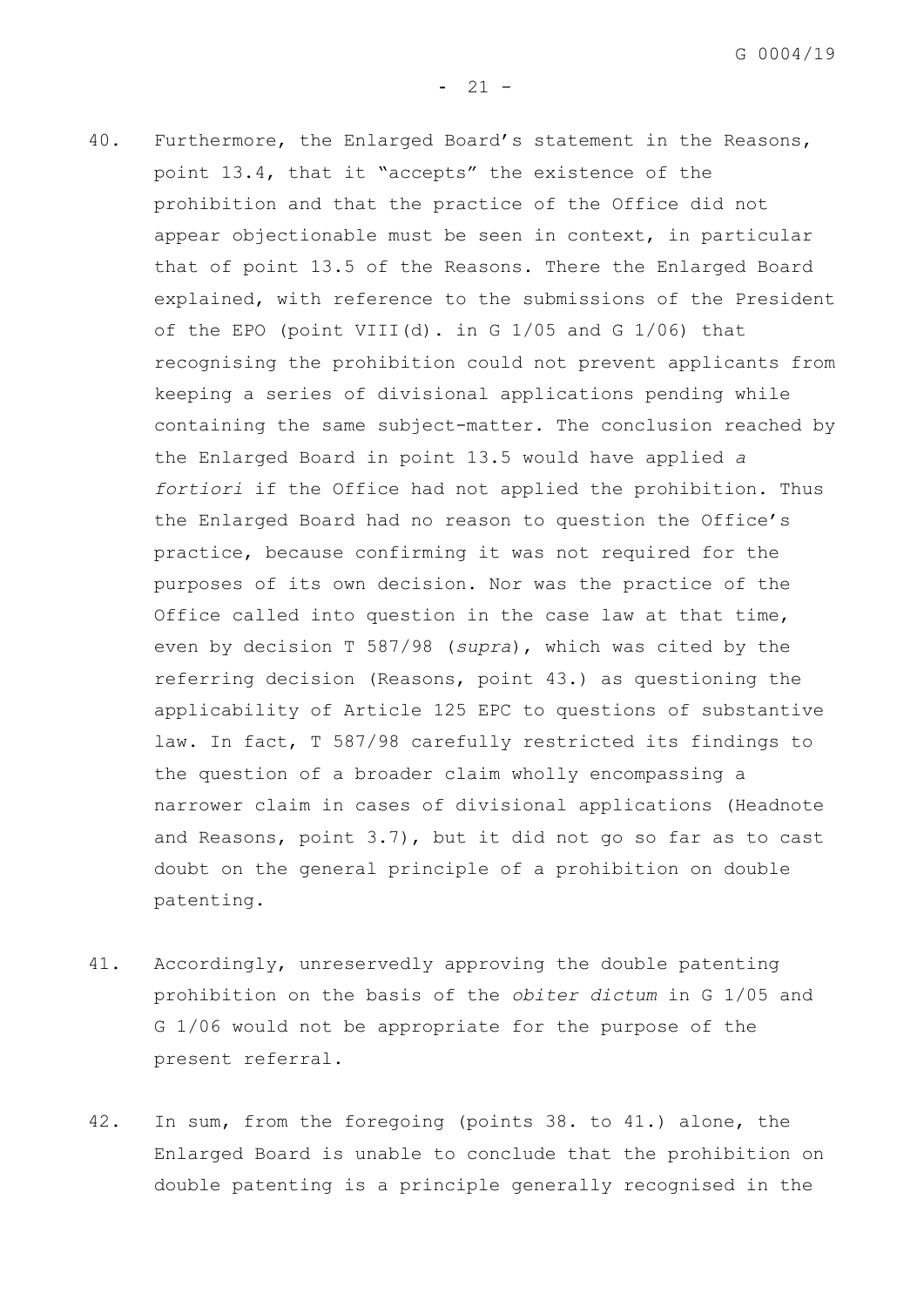$- 22 -$ 

Contracting States. It is therefore necessary to have recourse to other sources.

# **B.2 Recourse to the preparatory documents of the Convention (the "***travaux préparatoires***")**

- 43. The referring decision discussed whether the provisions of the VCLT could justify turning to the preparatory documents of the EPC for guidance. The Board held that under Article 32 in conjunction with Article 31 VCLT it was not possible to do so for the present case. This appears to have been because it found that neither condition of Article 32 VCLT was fulfilled. That is, for the issue of double patenting, an interpretation of the Convention, here Article 125 EPC, using the rules of interpretation laid down in Article 31 VCLT did not (a) leave its meaning ambiguous or obscure, or (b) lead to an obviously nonsensical (i.e. absurd) or unreasonable result (Reasons, point 59.). At least, no other conclusion can be drawn from the Board's statements there that "*[t]he majority opinion set out in point 665 of document M/PR/I cannot be relied on … as a supplementary means of interpretation*" and that "*neither of these alternatives [conditions (a) and (b) of Article 32 of the Vienna Convention] applies to the point of law under consideration*".
- 44. The EBA concurs with the Board's findings with respect to condition (b): as is clear from the whole context of the underlying case, the EPC may permit or it may prohibit double patenting. Neither possibility is obviously nonsensical or unreasonable. Granting two or more patents on the same invention to the same applicant may appear highly undesirable, but it is difficult to view it as outright nonsensical or clearly unreasonable. With regard to the other option, i.e. the *status quo* as set out in the Guidelines for Examination, it has never been argued that the practice of the Office is obviously nonsensical or unreasonable, but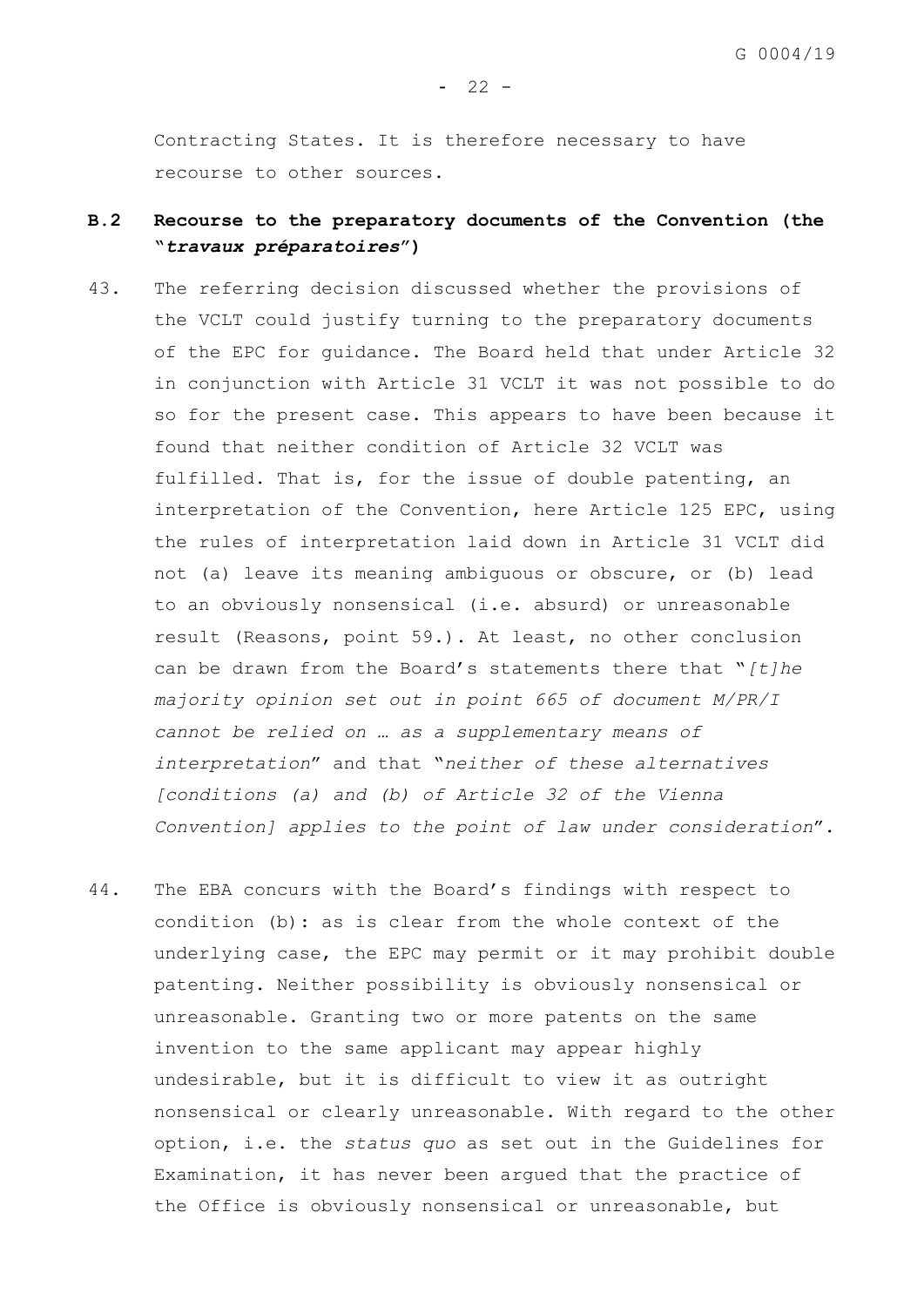simply that it lacks a proper legal basis. It has never been argued either that the existing practice is in any way manifestly unjust. Thus the Enlarged Board agrees that condition (b) is not applicable.

- 45. However, it is difficult to see why the ordinary means of interpretation pursuant to Article 31 VCLT do not leave the meaning of the Convention ambiguous or even obscure with respect to double patenting. It is clear from the referral that over thirty years of case law have not been able to settle the issue. The ambiguity of the Convention with respect to the question of double patenting is also implicitly confirmed by those decisions that have dealt with the questions of the same applicant or the same invention (see e.g. T 1391/07, Reasons, point 2.5, T 1780/12, Reasons, points 8.-10., T 879/12, Reasons, point 13., and the further decisions cited there). The fact that these questions were examined indicates that the deciding boards could not have been fully convinced that there is no prohibition on double patenting under the EPC. Had they been convinced, it would not have been proper for them to decide on the questions of the same invention and the same applicant, as these questions would have been irrelevant.
- 46. The Enlarged Board does not endorse the opinion that the interpretation of the Convention (in itself) provides a clear answer. It rather takes the view that Article 125 EPC is worded in such general terms that, for this reason alone, its potential scope can be considered to be ambiguous. As explained in point [36.](#page-20-0) above, based on a systematic interpretation, the regulation of double patenting does not seem to be excluded from the scope of Article 125 EPC. Thus the Convention is not clear, but rather silent on this issue. The result of a systematic interpretation may still require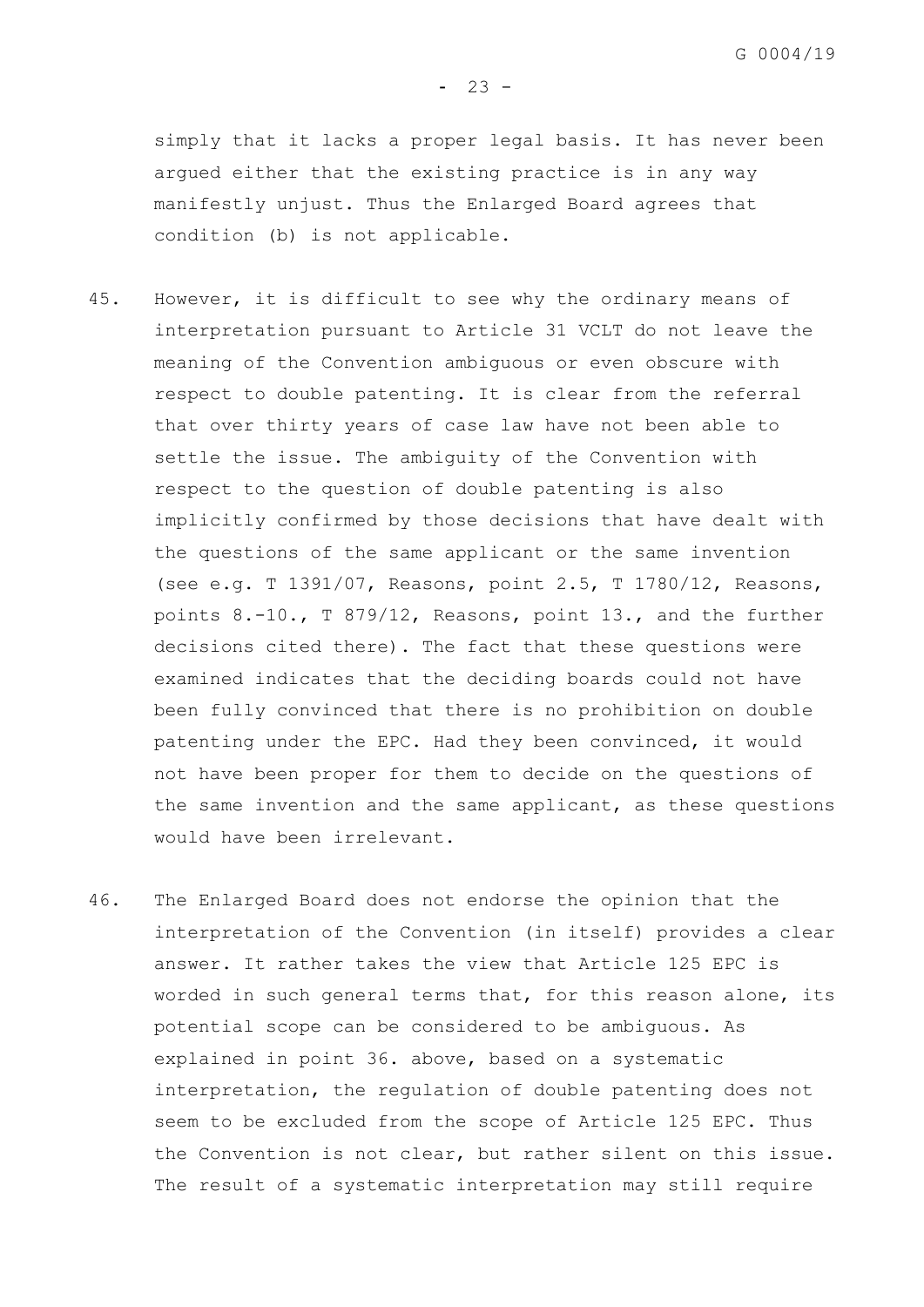G 0004/19

 $- 24 -$ 

confirmation. Accordingly, it is not at all apparent why supplementary means of interpretation, and in particular the preparatory documents of the EPC, cannot or should not be used in order to determine the position under the Convention or the meaning of Article 125 EPC with regard to double patenting. On the contrary, there are good reasons, including on the basis of Article 32 VCLT, for consulting the *travaux préparatoires*. Indeed, as the cited cases show, in the past both the boards and the Enlarged Board have turned to the *travaux préparatoires* as a matter of course for assistance in interpreting Article 125 EPC.

# **B.2.1 Double patenting in light of the** *travaux préparatoires*

47. In the following, reference will be made to certain documents among the preparatory documents of the Convention. The references used are listed below. They replace the usual full references for the sake of brevity, and also the numbering N1 to N4 used by the appellant and in the referring decision because parts of the *travaux préparatoires* that were not included in the extracts filed by the appellant will also be referred to.

R1: A collection of the comments by the participating governments and other bodies on the draft provisions of the future Patent Convention, as established by the 6th meeting of the Inter-Governmental Conference for the setting up of a European System for the Grant of Patents, held in Luxembourg from 19 to 30 June 1972 (in short: the 6th Meeting). The comments are listed as "M9 to M29" in the documentation maintained by the European Patent Office on the *travaux préparatoires*. R1 also contains the extract filed as N2 in the referral proceedings.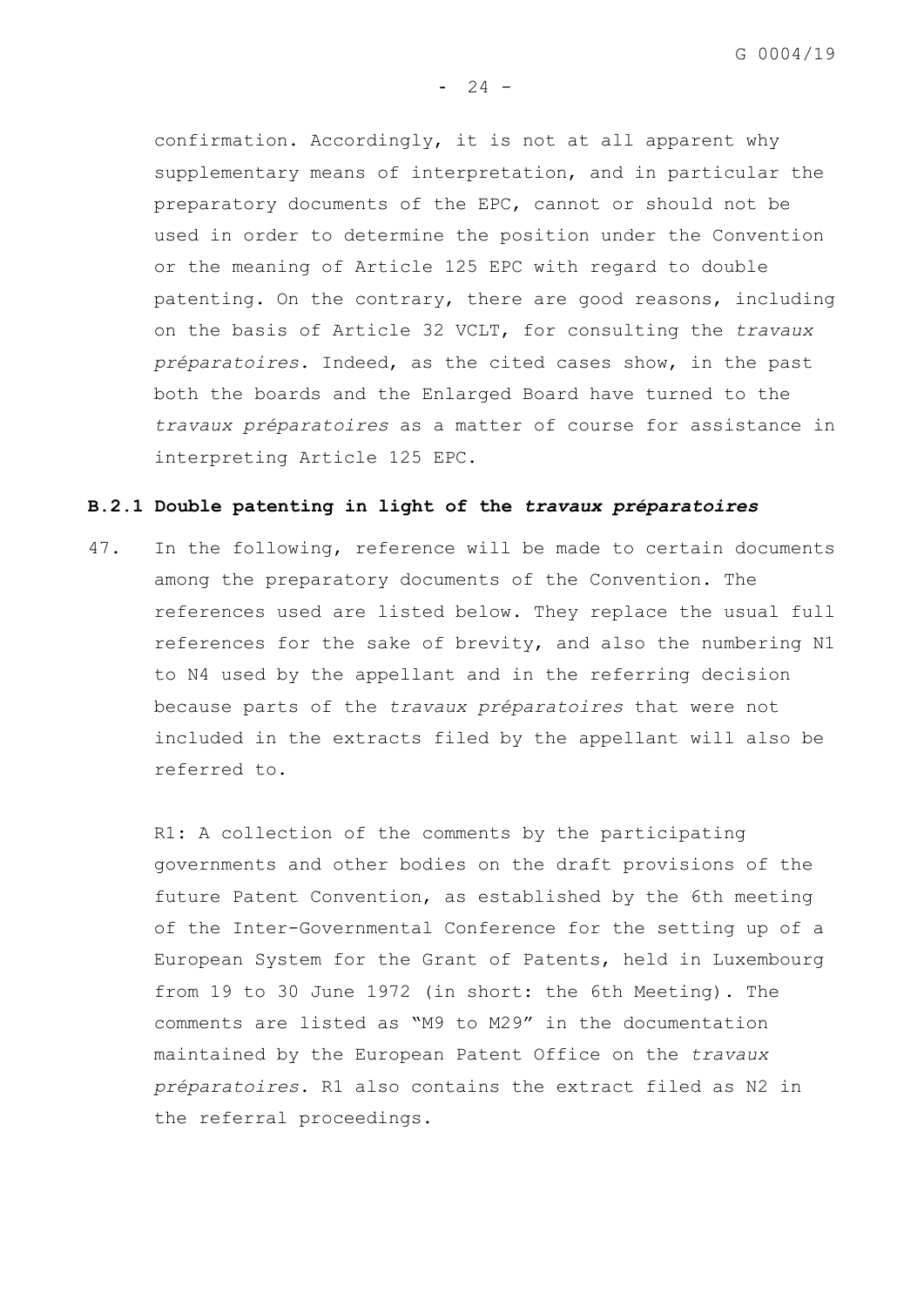R2: The Minutes of the 6th meeting of the Inter-Governmental Conference, listed by the EPO as BR/219 e/72. It contains N4.

R3: The Minutes of the Diplomatic Conference, titled "Minutes MDC 1973" in the EPO documentation (English version). It contains N1.

R4: The Minutes of the 10th meeting of Working Party I of the Inter-Governmental Conference, listed by the EPO as BR/144 e/71. It contains N3.

M/34: The Draft Rules of Procedure of the Diplomatic Conference. The reference used by the EPO is maintained. It is to be noted that this Draft was adopted without amendments and became the final Rules of Procedure, see R3, point 10, page 13.

These documents are also accessible to the public via the website of the EPO (see [https://www.epo.org/law](https://www.epo.org/law-practice/legal-texts/epc/archive/epc-1973/traveaux/documents.html)[practice/legal-texts/epc/archive/epc-](https://www.epo.org/law-practice/legal-texts/epc/archive/epc-1973/traveaux/documents.html)[1973/traveaux/documents.html,](https://www.epo.org/law-practice/legal-texts/epc/archive/epc-1973/traveaux/documents.html) at the time of writing).

- 48. It appears undisputed that the last recorded statement on the present issue of the competent legislator, the Diplomatic Conference, is the agreement in point 665. of R3. The significance of this agreement must be evaluated in light of the legislative work done both at and before the Diplomatic Conference. Before looking at the preparatory work of the Convention dating back even earlier, for the purpose of answering Question 1 it is sufficient to start with the 6th Meeting.
- 49. By the time of the 6th and final Meeting in June 1972, Article 125 already had its present wording and numbering,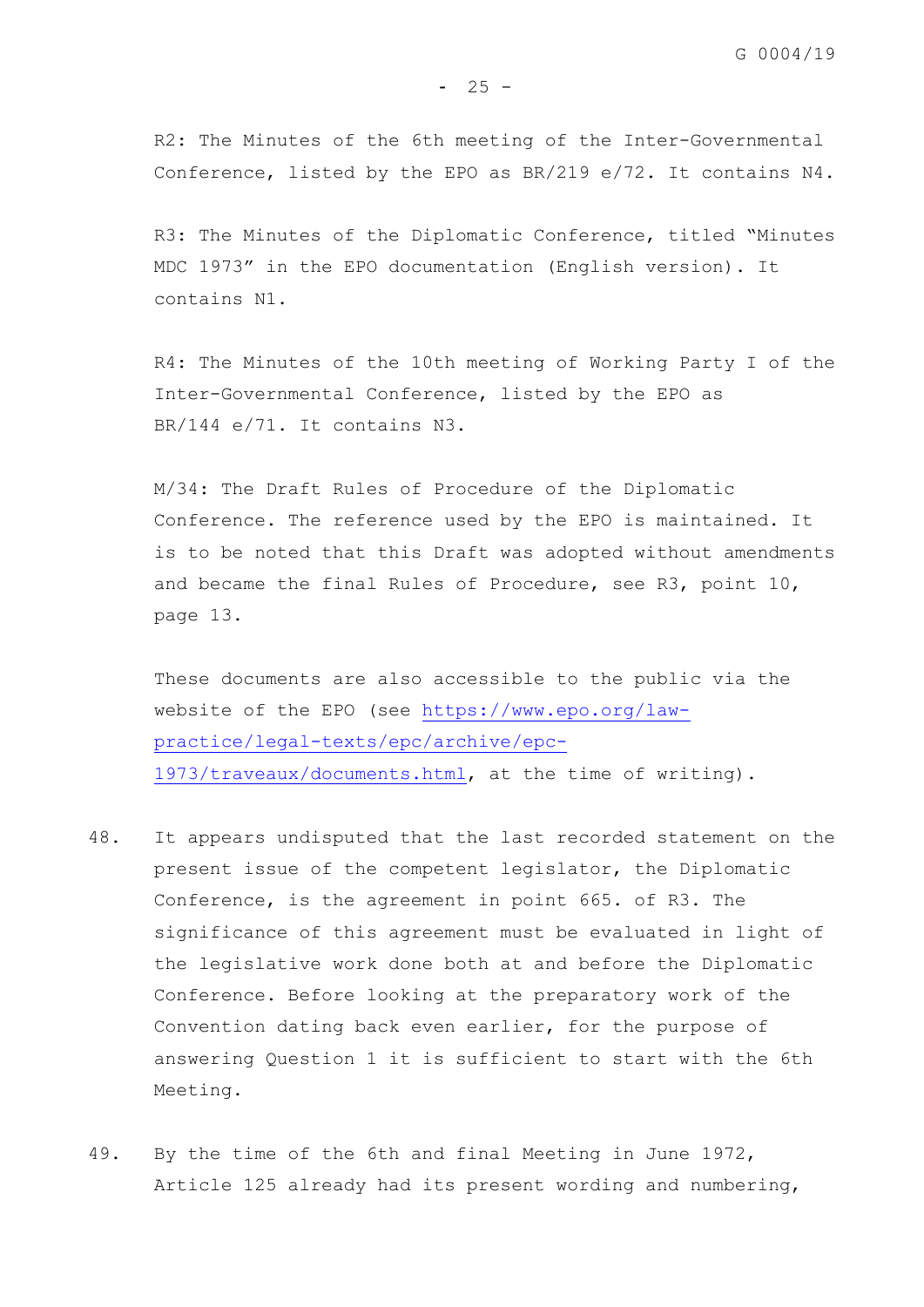and consequently was also part of the Draft Convention after the closure of the Inter-Governmental Conference following the 6th Meeting. It was clear that the documents adopted by the Inter-Governmental Conference would form the basis of the work of the planned Diplomatic Conference (R1, Introduction, point 4, last paragraph).

## **B.2.1.1 Minutes of the 6th Meeting (R2)**

<span id="page-28-0"></span>50. As acknowledged in the referring decision, a common understanding was already reached during the discussions on Article 125 at the 6th meeting that double patenting was not possible (Reasons, point 56., referring to N4). This common understanding was recorded in R2 under point 49. The exact wording is as follows:

#### "*Article 125*

*49. During discussion of this Article the Conference established that the European Patent Office may not grant more than one European patent to the same person for the same invention being the subject of applications filed on the same date.*

*The Conference also established that the European Patent Office is entitled to correct any slips which it may make.*"

Apart from these two issues (i.e. the double patenting prohibition and error correction *ex officio*), no further details are recorded in R2 of the discussions concerning Article 125.

51. The participating governments and bodies were invited to submit comments on the drafts, including the Draft Convention (R1, Introduction, points 4 and 6). Comments that were received before 15 May 1973 were published by the German Government in preparation for the Diplomatic Conference (R1,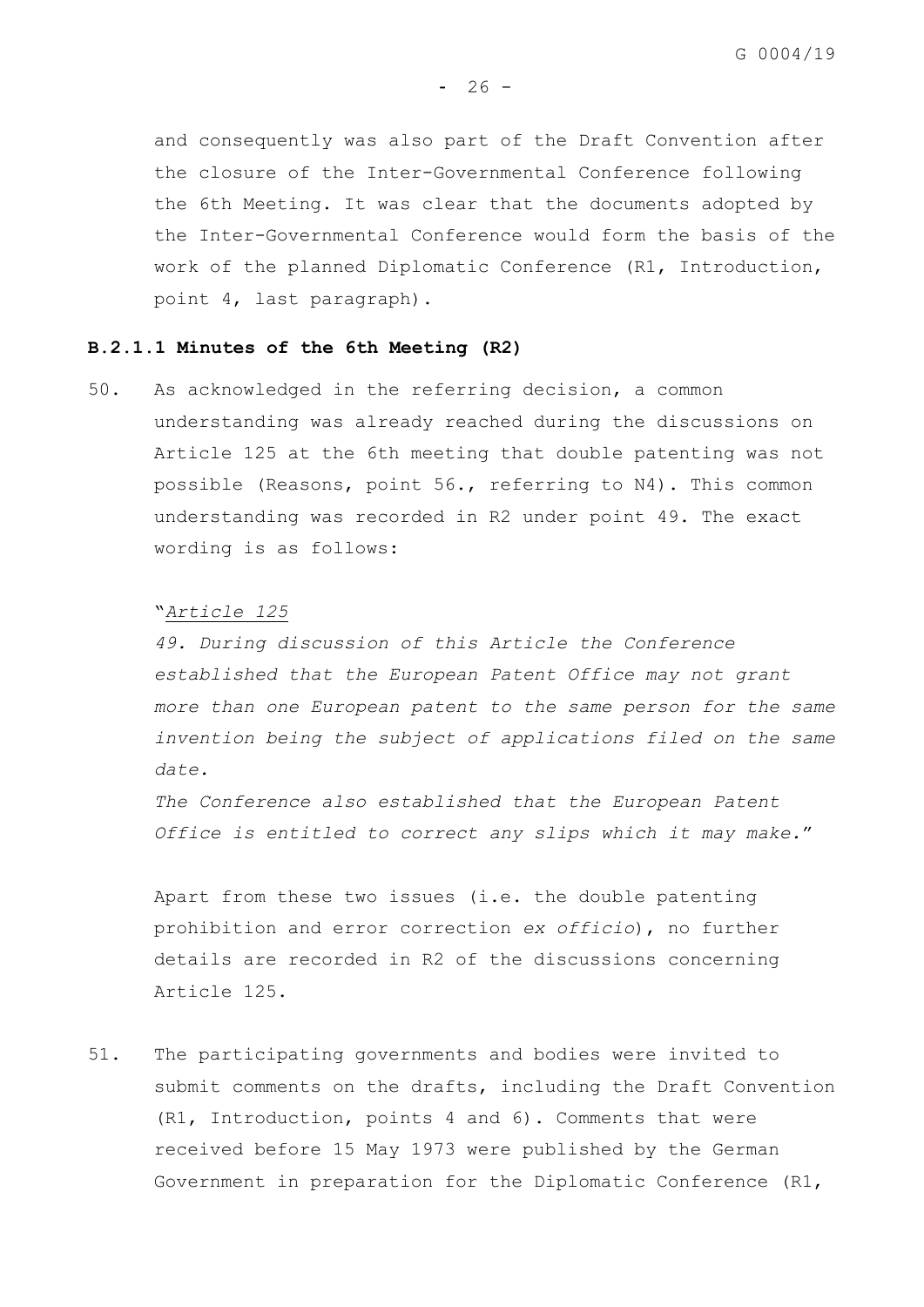$- 27 -$ 

Introduction, point 6). Comments on Article 125 by two participating governments are known to the Enlarged Board.

#### **B.2.1.2 M/28, Comments by the Norwegian Government in R1**

52. Norway took part in the Inter-Governmental Conference from the beginning (R1, Introduction, point 2) and submitted comments. The complete submission of the Norwegian Government in M/28 is on pages 341-349 of R1; it was received by the Secretariat on 5 May 1973. The comment on Article 125 is in point 11 of M/28 (R1, page 346). The English version is worded as follows:

"*In connection with Art. 125 the sixth meeting of the Inter-Governmental Conference "established that the European Patent Office may not grant more than one European patent to the same person for the same invention being the subject of applications filed on the same date" (Minutes par. 49). However, in the Norwegian opinion, it follows from Art. 52(3) that applications filed on the same day do not at all constitute novelty hindrance against each other and that an applicant may thus without detriment to himself file several applications on the same day. Under the circumstances, a possible restriction as established at the sixth meeting should be expressly stated in the Convention.*"

#### **B.2.1.3 M/10, Comments by the UK Government in R1**

53. The tabular summary compiled by the Secretariat of the Diplomatic Conference of the comments contained in R1 (pages 12-14) only mentions Norway as submitting comments in the context of Article 125 (R1, page 13, right-hand column, at the bottom). In fact, the comments of the UK Government also address the issue of double patenting in the same context. Reference is made to document M/10 (pages 41 to 49 in R1). These comments of the UK delegation in M/10 were not included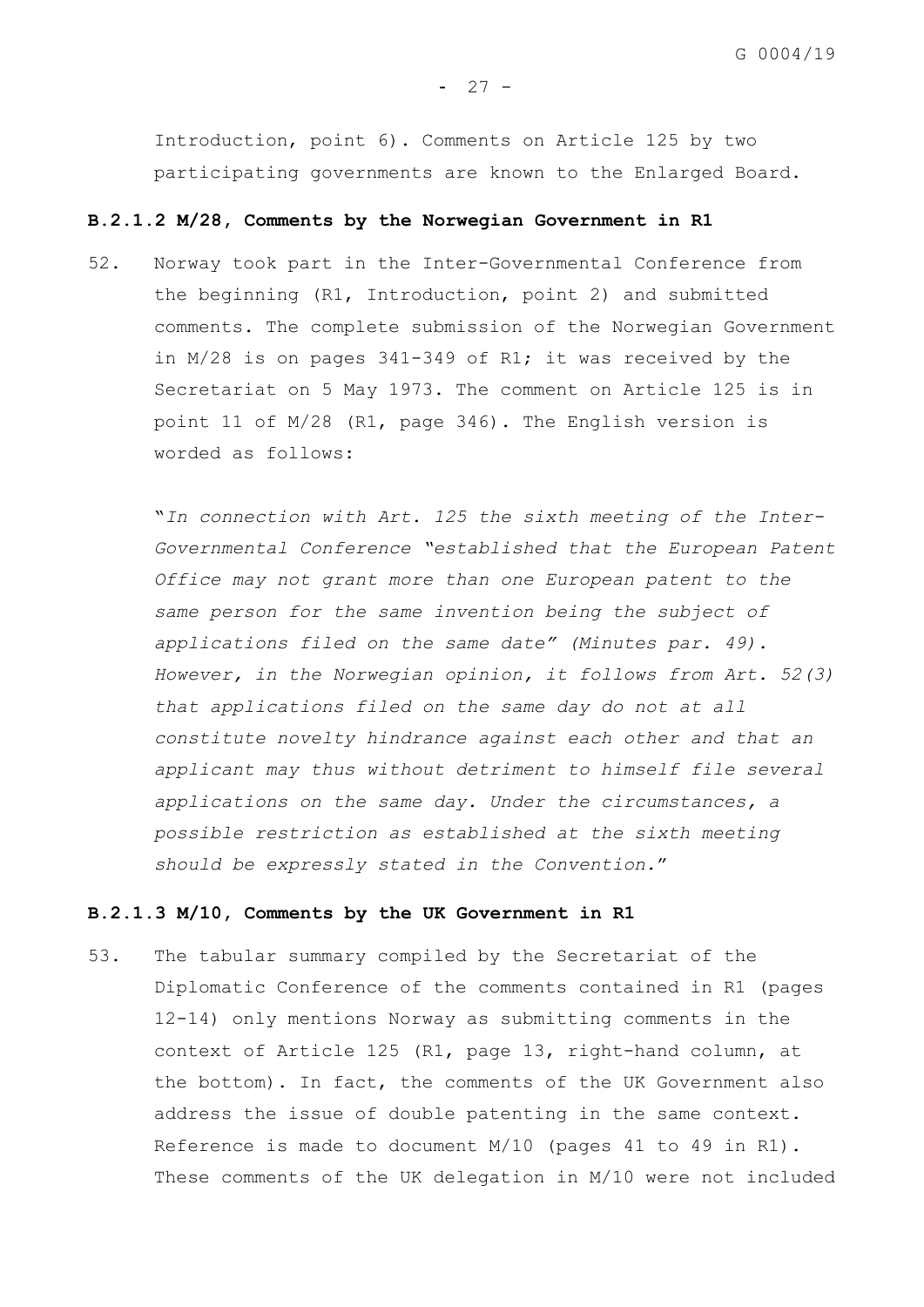$- 28 -$ 

under Article 125 in the tabular summary in R1, given that Article 125 was not mentioned. M/10 was submitted to the Secretariat earlier than M/28, on 29 March 1973.

54. M/10, point 2, is titled "GENERAL" and contains the following:

> "*We would prefer the understandings recorded under paragraph 49 of the minutes of the Conference in June 1972 to be mentioned also in the records of the Diplomatic Conference.*"

This point in M/10 apparently refers to point 49 of R2 (see point [50.](#page-28-0) above).

# **B.2.1.4 Minutes of the Diplomatic Conference (R3), point 665.**

55. The work of the Diplomatic Conference was regulated by the Rules of Procedure (M/34). These were adopted unanimously at the beginning of the Conference (R3, point 10, page 13). The Rules specified the organs of the Conference: the Plenary, various Committees, Working Parties and Rapporteurs (M/34, Rules  $3(2)$  to  $3(4)$ ). The Main Committees had to establish the draft texts, for submission to the Committee of the Whole (M/34, Rule 12(5)). The Committee of the Whole had to adopt the texts for submission to the Plenary (M/34, Rules 3(2) and 36(2)). Main Committee I was tasked with examining Part VII of the Draft Convention (M/34, Rule 12(2)), including Article 125. All government delegations were entitled to participate in all three Main Committees and in the Committee of the Whole  $(M/34$ , Rules  $12(6)$  and  $14(2)$ ). The decisions of the various organs required a qualified (two-thirds) or simple majority of the votes, abstaining delegations being considered as not voting (M/34, Rules 36 and 37). Decisions in the Main Committees and Working Parties required a simple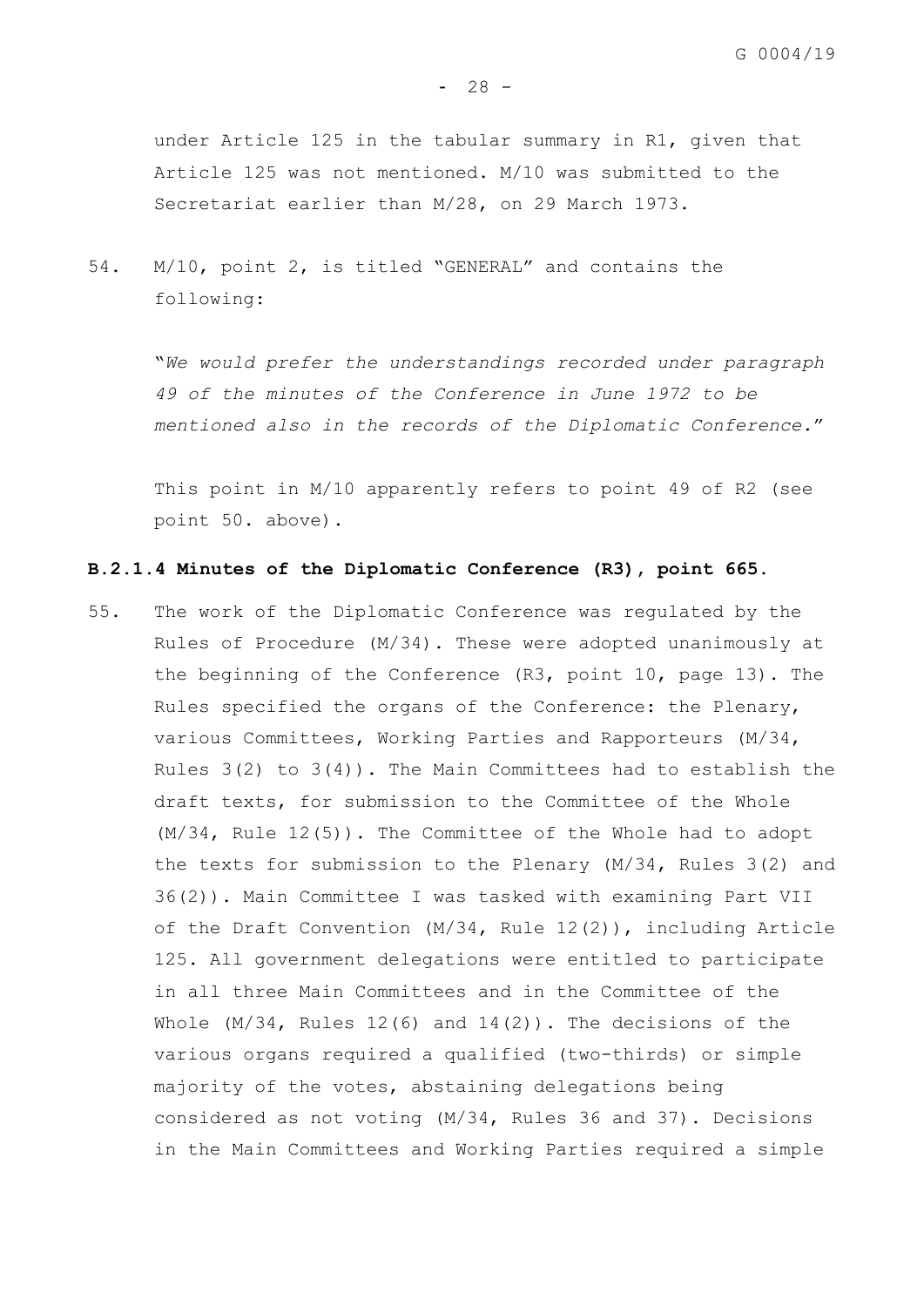majority (except for reconsideration of proposals under Rule 34).

56. Article 125 is dealt with in the Minutes of the Proceedings of Main Committee I, points 665. to 669., with points 665. to 668. being dedicated to the issue of double patenting, while point 669. records the unanimous opinion that the EPO may correct inadvertent errors. Point 665. is worded as follows in the English version:

"*In connection with Article 125, it was established at the request of the United Kingdom delegation that there was majority agreement in the Main Committee on the following: that it was a generally recognised principle of procedural law in the Contracting States that a person can be granted only one European patent for the same invention in respect of which there are several applications with the same date of filing.*"

57. On closer scrutiny, the statement as recorded in the English version "it was established … that it **was a** … **principle** … **in the Contracting States** that … only one **European patent** [can be granted] …" (emphasis by the Enlarged Board) appears somewhat puzzling. A comparison with the German and French versions (see point [58.](#page-32-0) below) shows that it may be a mistranslation. An alternative explanation could be that the original English text put to the vote first mentioned the granting of only one (national) patent as the recognised principle of procedural law, from which it followed that no more than one European patent should be granted for the same invention, but that this was then shortened and thus erroneously redacted for the English version of the minutes.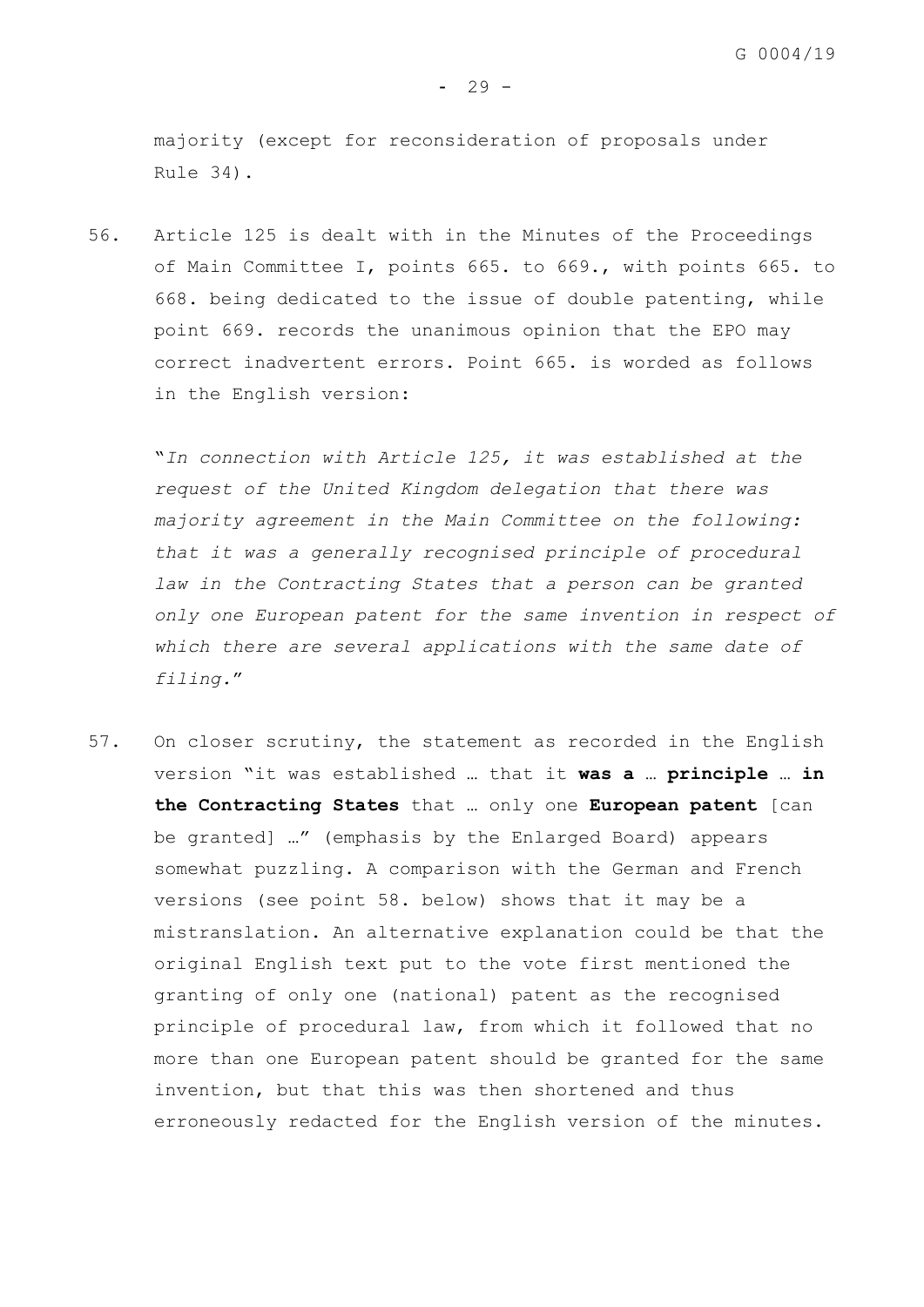- <span id="page-32-0"></span>58. Either way, the proper interpretation of this statement is rather that it "… **followed from** the … principles of procedural law in the Contracting States that only one European patent [can be granted]…". This is clear from the corresponding German version of the minutes ("BerichteMUCDK" in the EPO documentation): "… *Aus den allgemein anerkannten Grundsätzen des Verfahrensrechts der Vertragsstaaten ergibt sich, dass …* ". The French version ("M-PR" in the EPO documentation) conveys the same: "*… il découle des principes de procédure généralement admis dans les Etats contractants qu'il …* ".
- <span id="page-32-1"></span>59. It is also apparent that the UK motion recorded in point 665. of R3 is the direct consequence of the UK's comment in M/10. The Enlarged Board is not aware that this issue is treated anywhere else in the Minutes of the Diplomatic Conference. The only fact derivable from the wording of points 665. and 666. (the latter is discussed below) is that the majority position was established and recorded. This majority agreement appears to have been established without preceding debate, as no discussion is recorded or even hinted at. This may also be concluded from the fact that FICPI's question and the UK's response on the definition of the "same invention" were recorded in detail (points 667. and 668. of R3). The referring decision noted that the issue was no longer mentioned by the Rapporteur of Main Committee I in his report to the Committee of the Whole (Reasons, point 58.).

# **B.2.1.5 Minutes of the Diplomatic Conference (R3), point 666.**

<span id="page-32-2"></span>60. According to the minutes, the Norwegian delegation made a statement after the vote on the agreement referred to in point 665. Point 666. records the statement as follows: "*The Norwegian delegation stated that it could not agree to this principle in its present general form since under*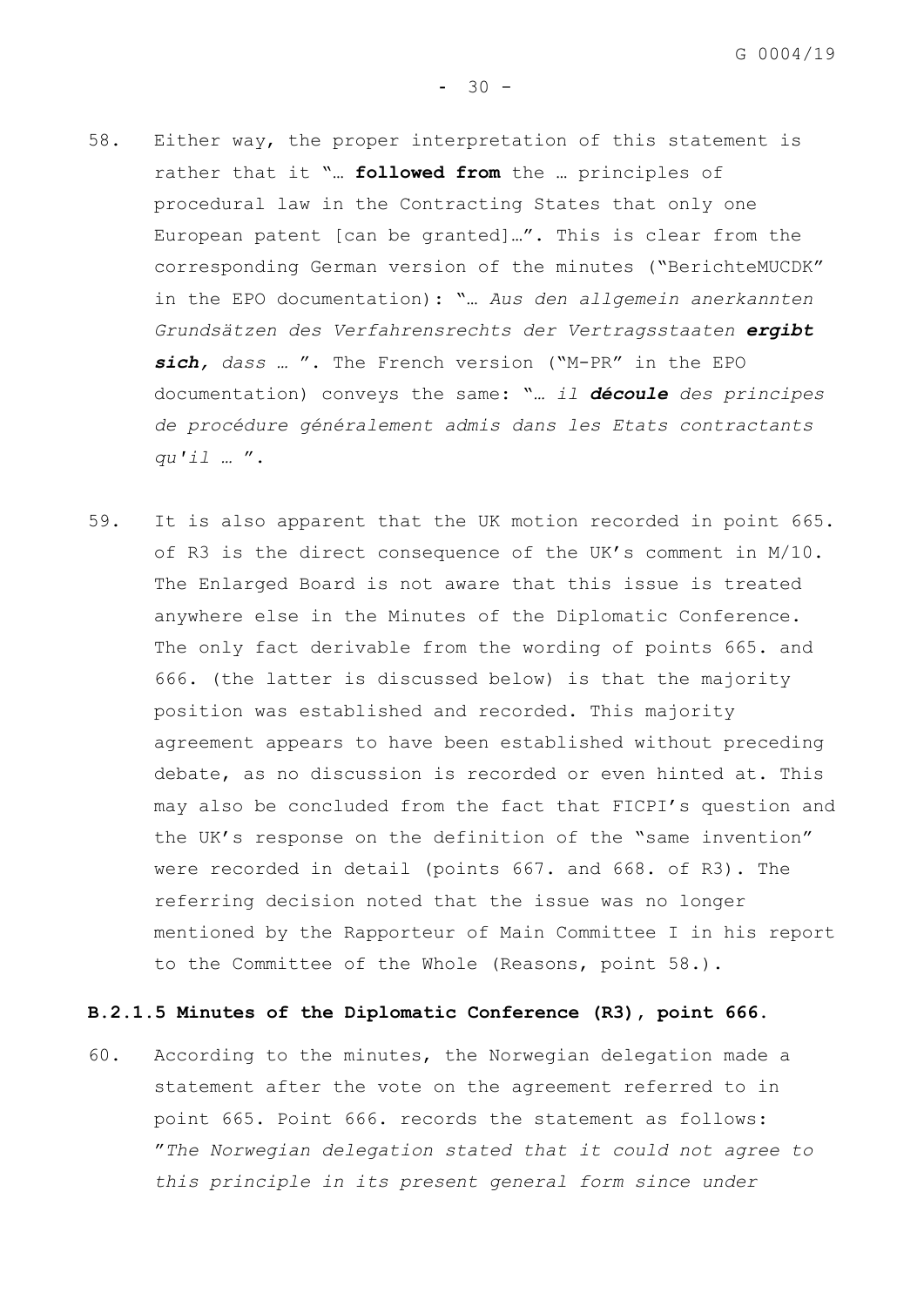#### $-31 -$

*Scandinavian law it was possible in theory to grant two patents to an applicant for the same invention.*"

61. This statement is compatible with the fact that the agreement recorded in point 665. was a majority agreement. Otherwise, as mentioned above, there is no indication in the minutes or elsewhere in the *travaux préparatoires* that either double patenting or Article 125 was the subject of any further debate. Accordingly, this agreement is not only the last recorded statement of the competent legislator, but can also be taken as the expression of its final and unchanged intention on the question of double patenting.

## **B.2.2 Interpretation of the agreement in point 665.**

- 62. The significance for the issue of double patenting of a majority agreement being reached and recorded in the minutes is not difficult to establish. In view of the wording of Article 125 EPC, and the fact that the agreement was explicitly linked to this article in the minutes, the straightforward interpretation of the agreement is that the (potential) Contracting States agreed that the prohibition on double patenting was a generally recognised principle of procedural law in the Contracting States and as such applicable under Article 125 EPC.
- 63. In the opinion of the Enlarged Board, there can be little doubt that an agreement established among the delegations was mentioned in the records for a purpose, and that this had to be clear to all delegations. The work of a diplomatic conference for establishing an international treaty is a serious matter, in which recorded agreements must carry weight. The purpose of the agreement recorded in point 665. of R3 is clear: it was to provide an interpretation of Article 125 EPC and have the provision applied in accordance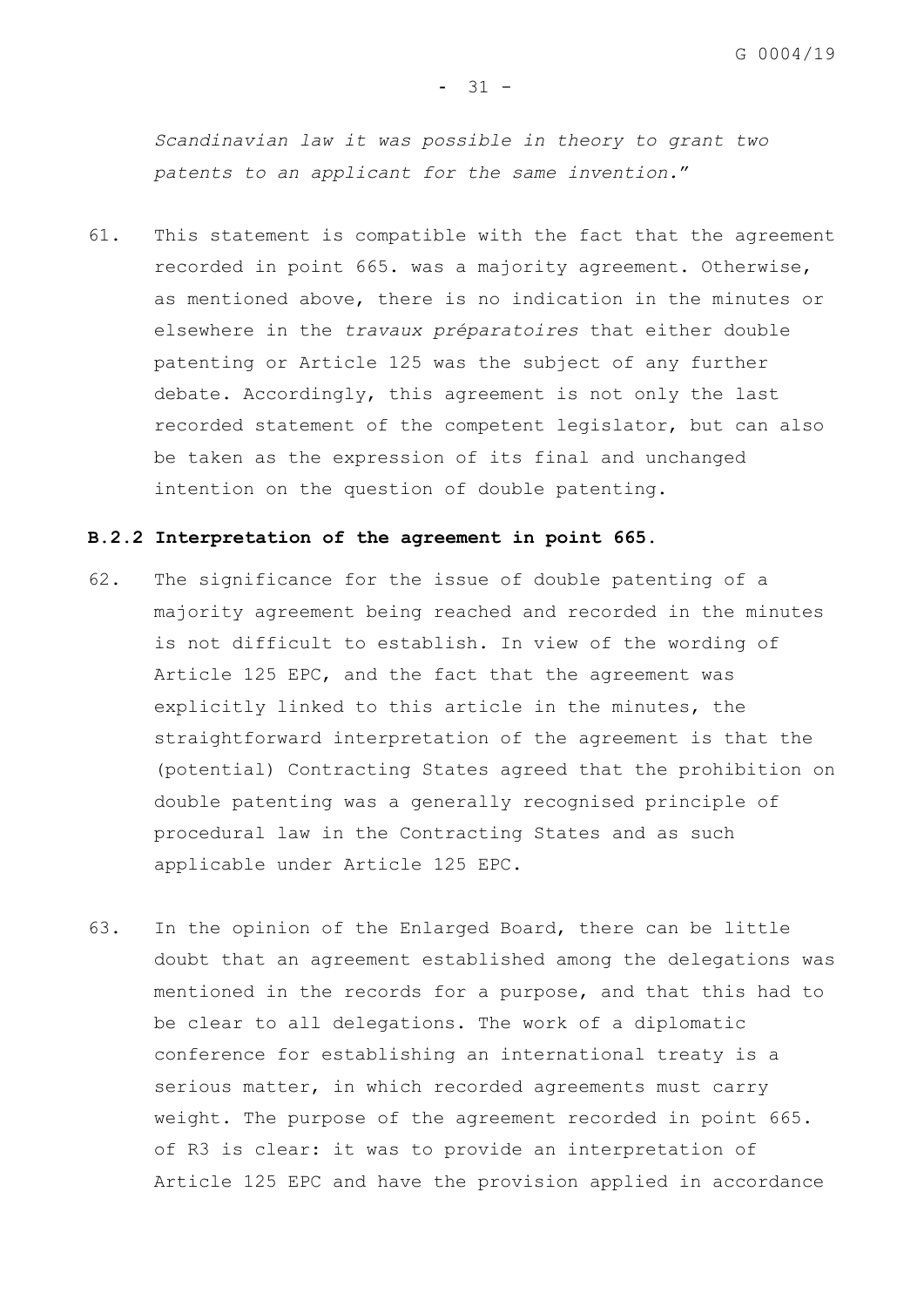with this interpretation. As is evident from the literature (and from the preparatory documents of the Vienna Convention itself), the practice of consulting the preparatory materials in order to determine the legislative intent behind treaty provisions was already long established in international law, even if this practice was not always accepted without reservation.

 $-32 -$ 

#### **B.2.3 Reservations expressed in the referring decision**

- 64. The Board noted that the issue of double patenting arose during the discussions on Article 125 of the Convention, and that up to the Diplomatic Conference it was common ground that double patenting should not be possible. Nevertheless, the Board finally held that it could not be established beyond doubt that the prohibition on double patenting could indeed fall under Article 125 EPC or that an agreement to this effect was reached. It concluded: "The documents of the Munich Diplomatic Conference, however, fail to demonstrate that there was still agreement on the principle …" (Reasons, point 58.). The Board's doubts appear to have been based on various factors emerging from the minutes: that a declaration at the Diplomatic Conference was originally planned (Reasons, point 57., referring to N3 and N4) but did not materialise, that the agreement was not reported to the Committee of the Whole, and that only a majority, not a unanimous, agreement was reached (Reasons, point 58., referring to N1, i.e. points 665. and 666. of R3).
- 65. The Enlarged Board does not share the Board's reservations. The various factors which it mentioned in connection with the agreement of point 665., and which were also put forward by the appellant, do not cast doubt on the validity of the agreement or its applicability for the interpretation of the Convention. On the contrary, the agreement as recorded was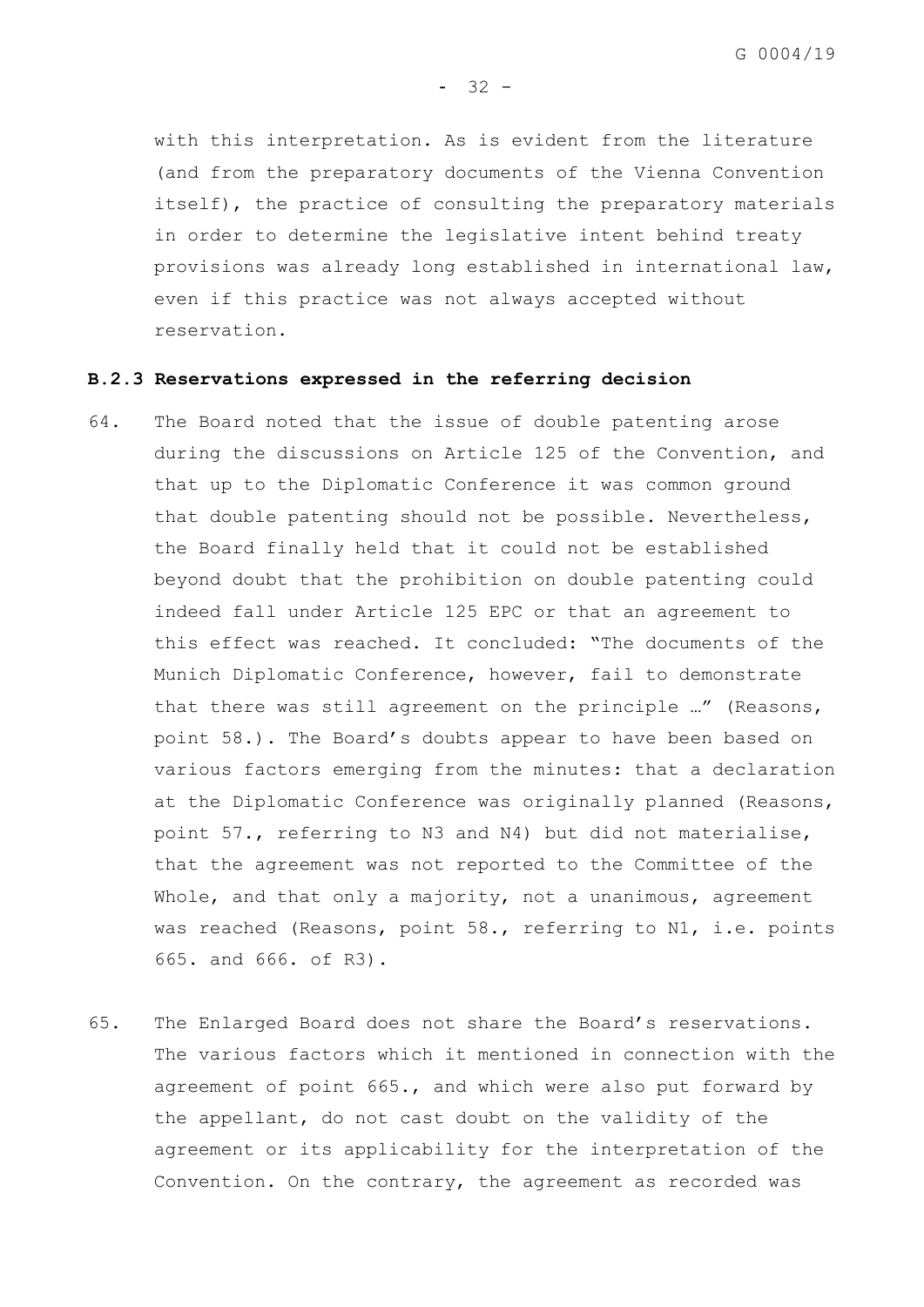sufficient for its purpose, it did not require additional follow-up, and there is no indication that it lost support.

#### **B.2.3.1 Lack of unanimous agreement among the contracting parties**

- 66. The referring decision came to the conclusion that the events recorded in points 665. and 666. of R3 could not demonstrate the existence of a common understanding or agreement among all Contracting States for the purposes of Article 31 VCLT, and could not be used either for establishing the prohibition in place of an express provision in the Convention through the application of Article 32 VCLT (Reasons, point 59.). This view may be correct if it is based on the premise that the events recorded in points 665. and 666. were evidence of only an attempt, and as such an unsuccessful act, to bring about a common understanding. However, in light of document M/10, it is clear that the "establishment of the majority agreement" was not merely an attempt, but a successful motion from the UK delegation, the primary purpose of which was to ensure the "mentioning in the records" of the previously established agreement on the principle of the prohibition.
- 67. The fact that the agreement did not find unanimous support does not preclude it from being taken into account as a means of interpreting the Convention. The agreed texts of the Convention were also established by majority vote, and even the adoption of the Convention as a whole only required a two-thirds majority of the Plenary (M/34, Rules 36(1) and (2)). Each State participating in the Conference was also entitled not to sign the Convention, or to sign it with certain reservations (Article 167 EPC 1973). However, Article 125 could not be the subject of a reservation. From this it is clear that the adoption of the Convention by a Contracting State did not mean that, at the stage of the negotiations during the Diplomatic Conference, each and every Contracting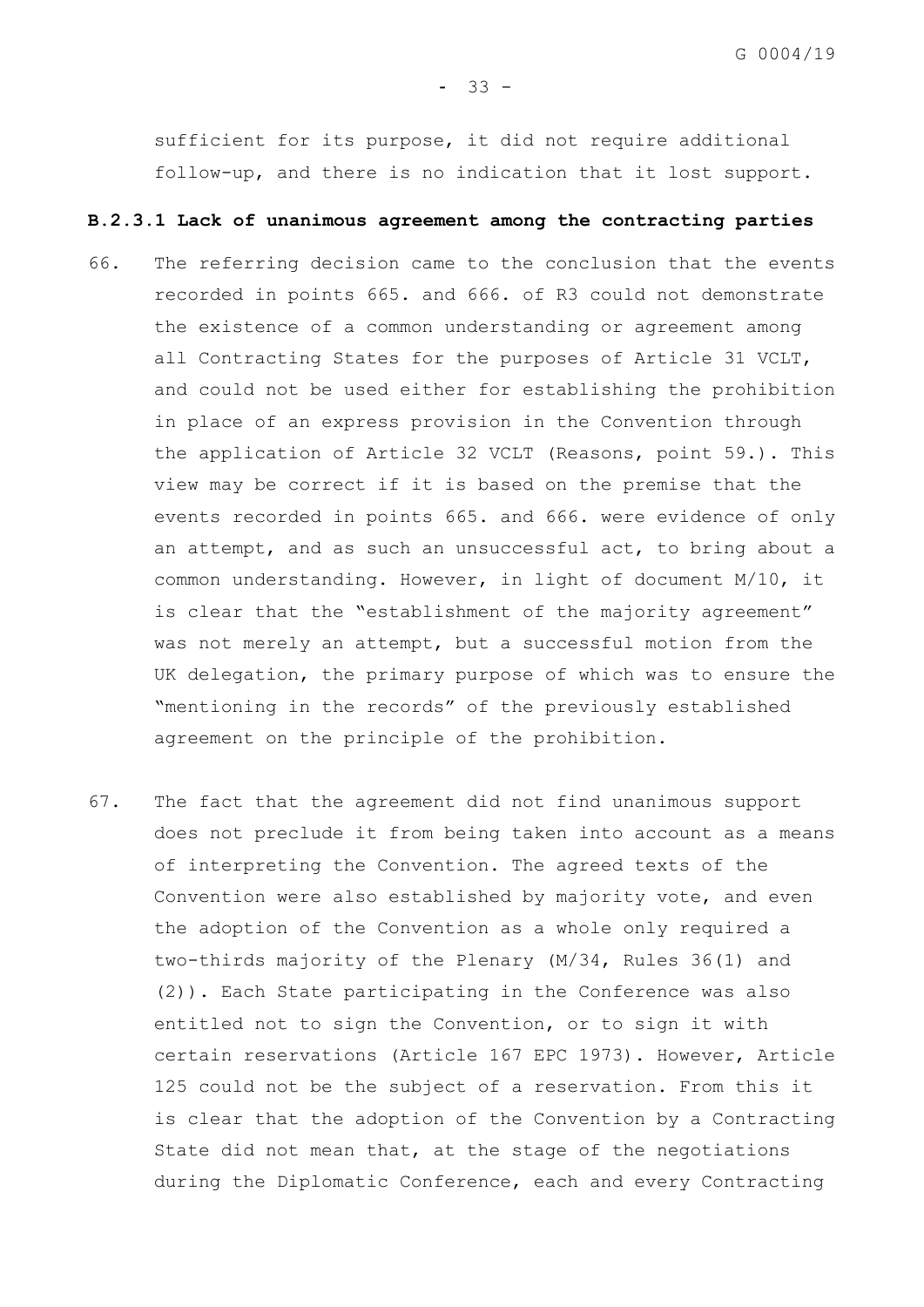State already had to agree specifically to each and every Article and Rule. The common agreement of all parties concerning the scope of the Convention as a whole was only achieved and attested by their signatures, followed by the appropriate ratification (Articles 165(1) and (2) EPC 1973, Articles 11, 12 and 14 VCLT), or by accession (Article 166 EPC 1973, Articles 11 and 15 VCLT).

### **B.2.3.2 Intended declaration referred to in R4**

- 68. It was argued by the appellant and also mentioned in the referring decision (Reasons, point 57.) that earlier documents suggested that there was to be a declaration on double patenting, instead of an express provision in the Convention. As recorded in point 119. of R4, it was decided that such a declaration should be contained in the minutes of the Diplomatic Conference. This point of R4 is also cited in the referring decision (Reasons, point 55.). The appellant argued that the agreement referred to in point 665. of R3 was not the intended declaration because it added the condition of the same filing date. The referring decision did not endorse this argument, but does appear to have agreed with the appellant that the agreement of point 665. could not be considered to be the aforementioned declaration (Reasons, points 57. and 58.), possibly because of the lack of unanimity and the absence of any follow-up.
- 69. In the Enlarged Board's judgement, apart from the fact that R3 does not use the word "declaration" but "agreement" in point 665, there is no apparent reason why that agreement should not be taken as the intended interpretative declaration. The UK Government's comments in M/10 make it clear that the motion of the UK delegation had the same objective as the foreseen declaration and that it effectively achieved the same result. The UK proposed that the

 $-34 -$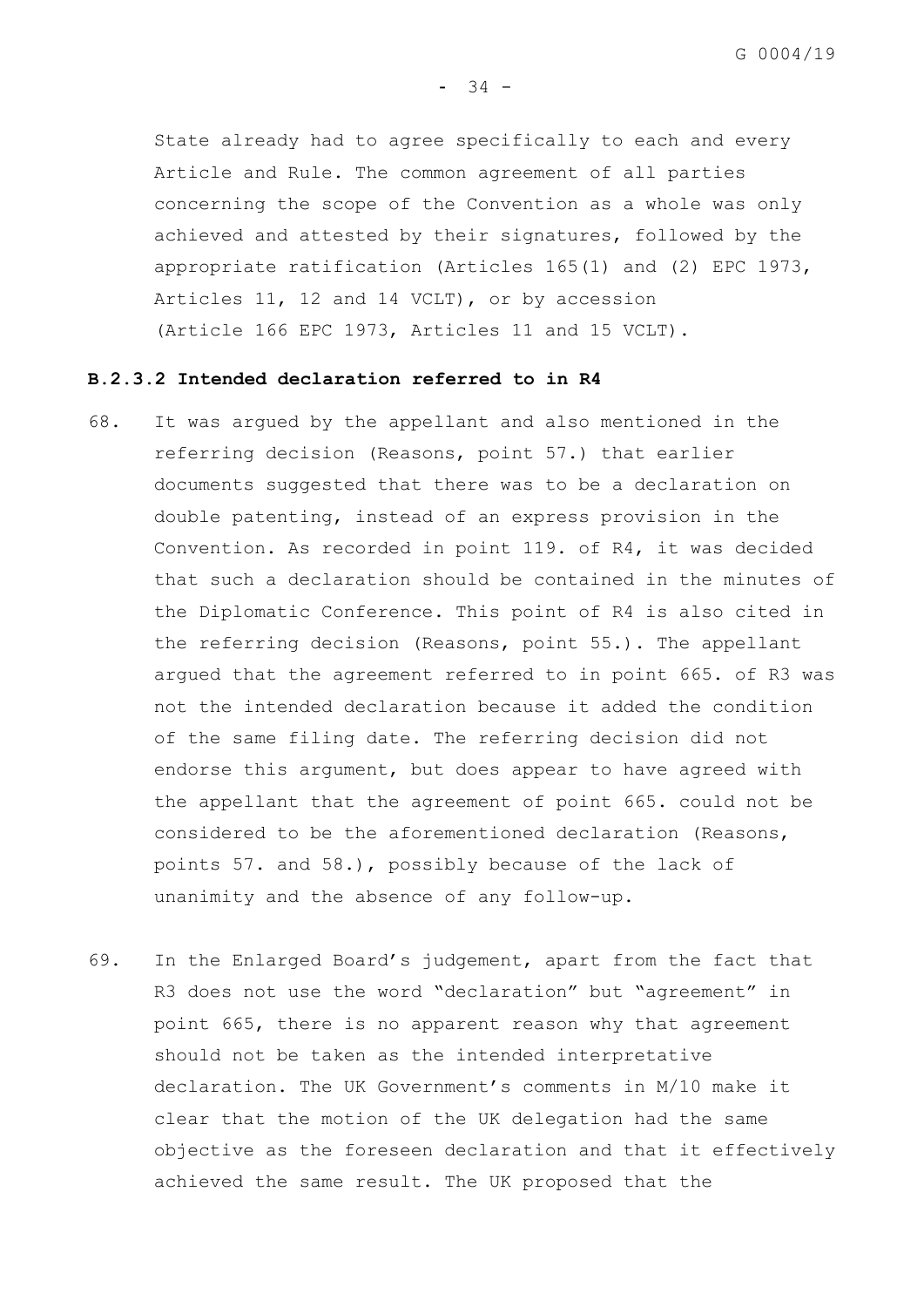$-35 -$ 

"understandings [established at the 6th meeting should] be mentioned also in the records of the Diplomatic Conference". Clearly, that happened, and once the agreement of point 665. was recorded, any further declaration was unnecessary.

# **B.2.3.3 Omission of the agreement by the rapporteur of the Main Committee I**

- 70. The foregoing conclusion also accords with the fact that the issue was no longer mentioned by the rapporteur of the Main Committee I in his report to the Committee of the Whole. The double patenting issue was discussed on several levels and occasions and the text of Article 125 remained unchanged. Establishing the agreement of the majority did not require any amendment to the text of the Convention, nor could it be seen as a resolution or recommendation, the adoption of which would have been in the competence of the Plenary (M/34, Rule 3(2)).
- 71. The absence of any mention in the rapporteur's report to the Committee of the Whole confirms that the issue was not controversial and did not entail any serious discussion, as explained in point [59.](#page-32-1) above. Reference is made to the following account on page 183 of R3, in Chapter C, I. Preliminary Remark: "*[t]he present rapporteur considered it his duty to give the Committee of the Whole as comprehensive a survey as possible of the discussions of Main Committee I and the decisions which resulted therefrom. With this in mind items of discussion which were of lesser importance or which were more of a drafting nature have been deliberately ignored even where they led to amendments to the text*". For example, the unanimous opinion on the error correction in point 669 of R3 was not mentioned either by the rapporteur. Indeed, his report concentrates on the truly contentious issues. Given that the agreement of point 665. did not change the wording of Article 125, there was even less reason to mention it.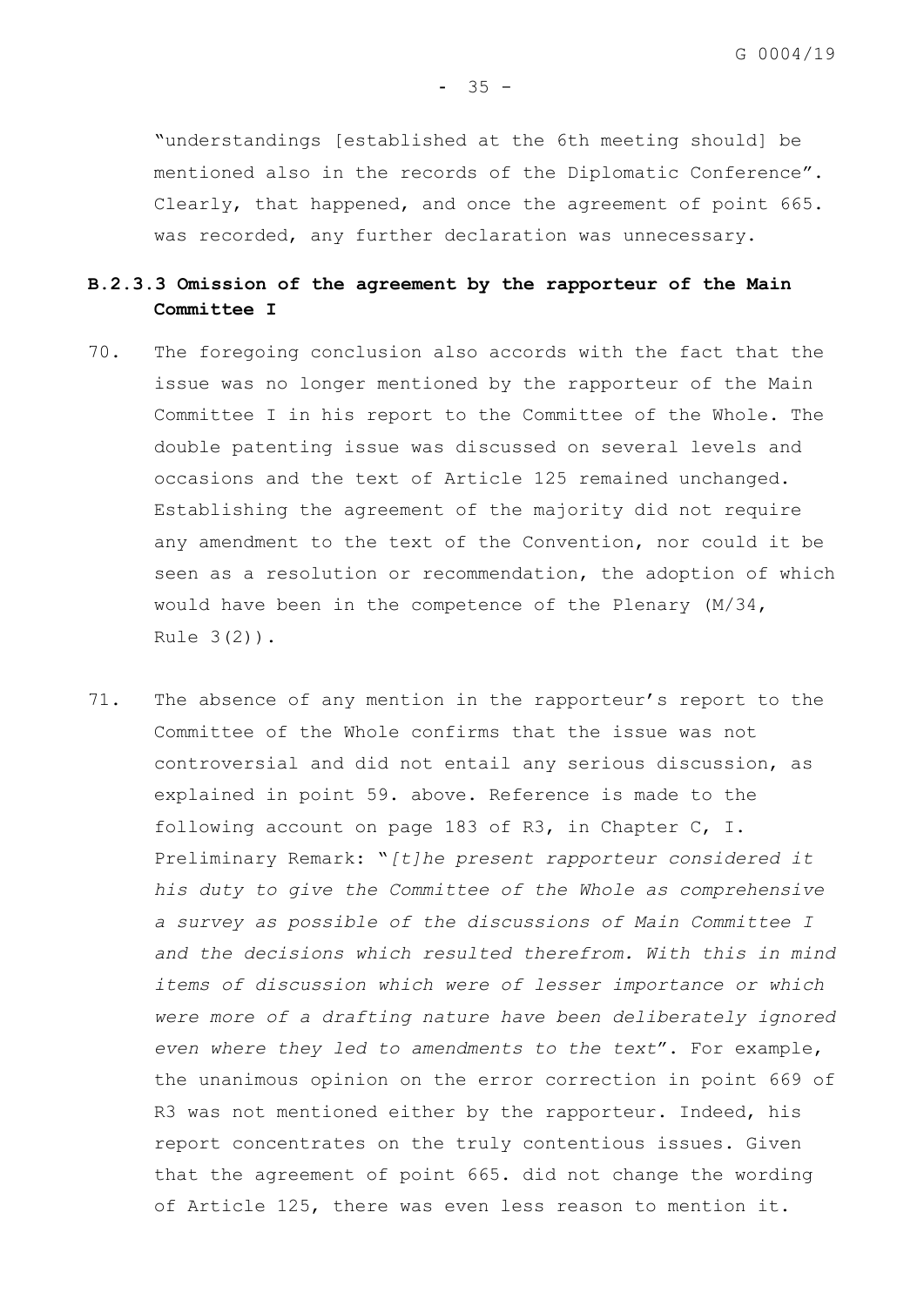#### $-36 -$

#### **B.2.3.4 Lack of proof of a final agreement**

- 72. The Enlarged Board sees no circumstance indicating a lack of a final agreement or any change of opinion. It is not plausible that a change of opinion on double patenting could have occurred without any record in the minutes. In connection with the agreement the only dissent recorded is the statement of the Norwegian delegation in point 666. in R3 (see point [60.](#page-32-2) above) explaining only after the majority agreement was established why it could not support the UK's proposal. The Rules of Procedure expressly provided the possibility for delegations to explain their votes, even after a vote was held (M/34, Rule 39). It follows that Norway's dissent does not imply that the issue was still open. Re-opening the debate, while possible, would have been difficult: if a delegation still wished to assert the view that the principle of the prohibition or its application by way of Article 125 was wrong, it would have had to make a proposal for reconsideration, which in turn would have required a two-thirds majority (M/34, Rule 34).
- 73. Moreover, if the understanding with regard to the prohibition on double patenting previously established at the 6th Meeting and confirmed in point 665. of R3 had lost support, it would have deserved a mention by the rapporteur of the Main Committee I as well. The delegations in the Committee of the Whole would have had to be aware of such a situation when submitting the texts to the Plenary, likewise the delegations in the Plenary when voting for the Convention as a whole, including Article 125 in unamended form. The President of the EPO argues similarly (at point 40.) when he states that a subsequent change of view at such a late stage would have been reflected in the minutes.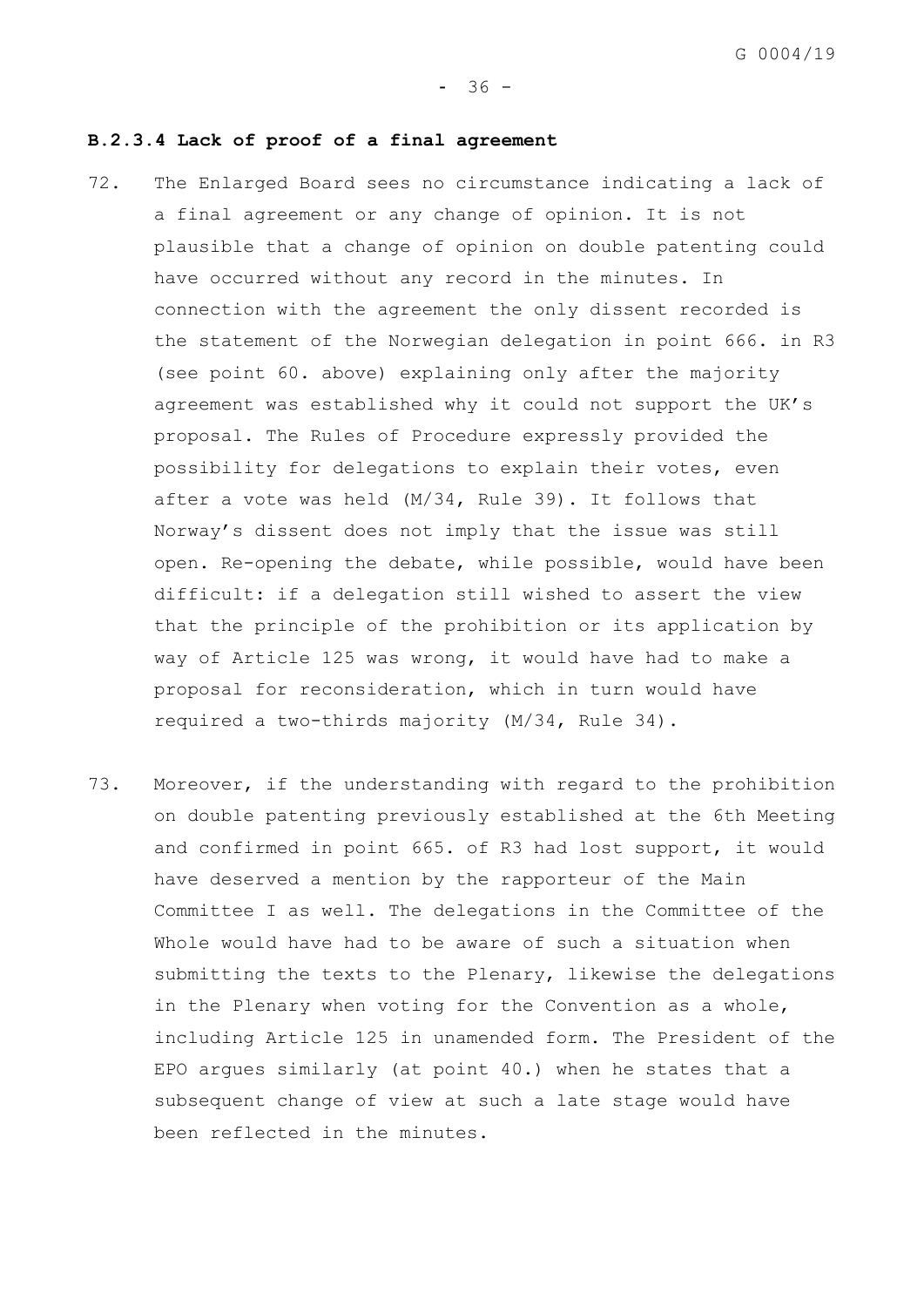# **B.2.4 Agreement in point 665. of R3 as a supplementary means of interpretation under Article 32 VCLT**

- 74. Article 32 VCLT mentions both the preparatory work of a treaty and the circumstances of its conclusion as supplementary means of interpretation. The agreement recorded in point 665. of R3 must be seen as an integral part of the legislative process, and not as intended to be a separate agreement or separate instrument of the parties possibly falling under Article 31(2)(a) or (b) VCLT and requiring the consent of all parties. If the texts of the Convention could be adopted by a two-thirds majority vote, and draft articles could be established by simple majority, it would not have made sense to expect explanatory statements to be adopted unanimously. Given that the Plenary of the Diplomatic Conference agreed to task Main Committee I with the preparation of the draft wording of Article 125 on behalf of the Plenary (the Committee of the Whole also being an organ of the Plenary, cf. M/34, Rule 3(2)), it was only logical that any interpretation of Article 125 should also be discussed in Main Committee I. Against this background, the agreement recorded in point 665. of R3 was established in accordance with the rules on decision-making which the Diplomatic Conference laid down for itself, and to that extent it is no less suitable as a means for determining the common intention of the Contracting States than any of the express provisions in the Convention.
- 75. It is true that the agreement recorded in point 665. of R3 is neither an agreement under Article 31(2)(a) VCLT nor an instrument under Article 31(2)(b) VCLT, as also noted in the comments of the President of the EPO (at point 42.). Nevertheless, it is a suitable and admissible means for determining the intention of the contracting parties concerning the scope and meaning of Article 125 EPC, and of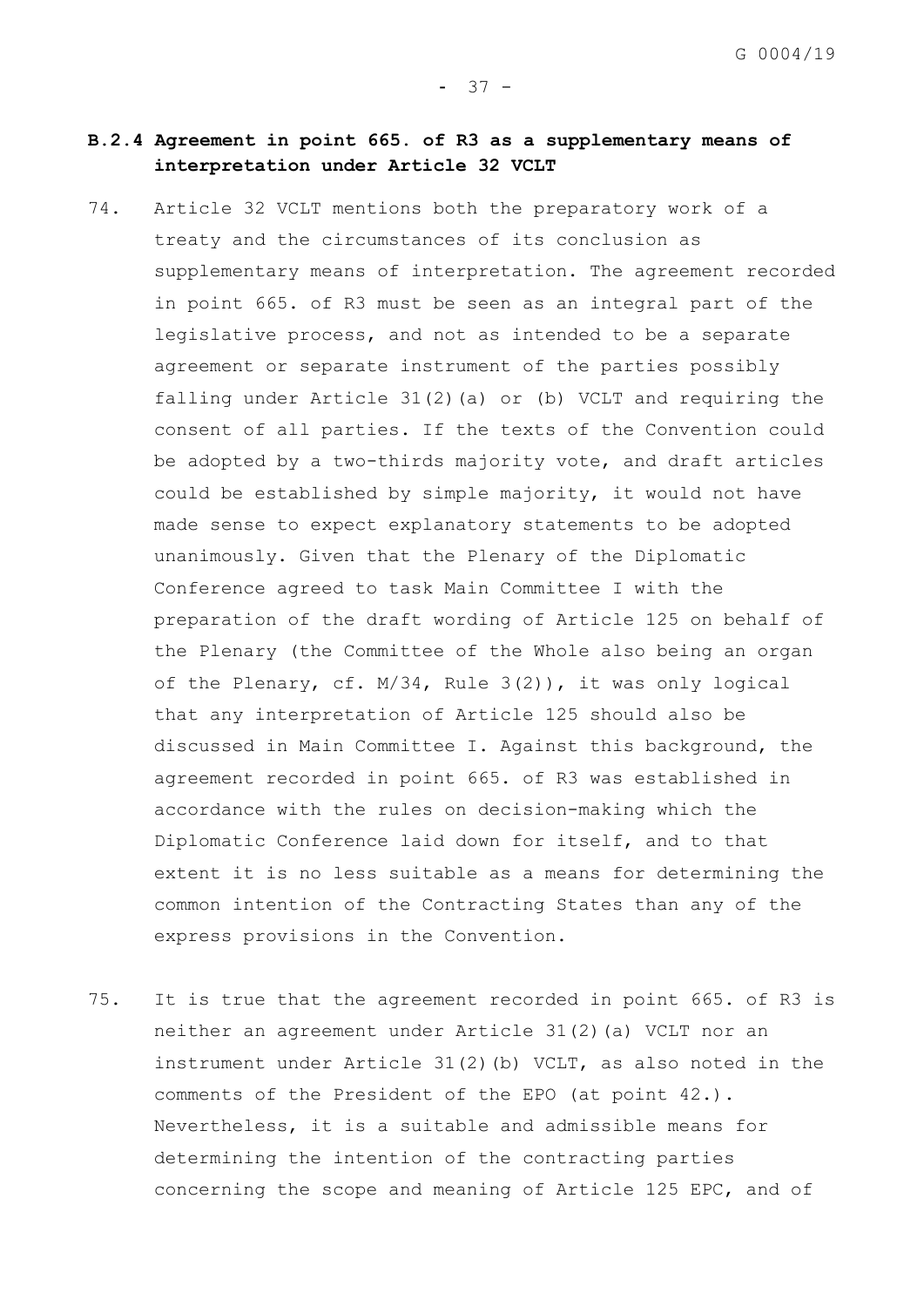$-38 -$ 

the Convention more generally. Since an interpretation in accordance with Article 31 VCLT alone or in conjunction with the case law cannot dispel the ambiguity surrounding the question of double patenting, the meaning of the Convention is to be determined by establishing the intention of the parties. Pursuant to Article 32(a) VCLT, this may be done by recourse to the preparatory work of the treaty and the circumstances of its conclusion.

76. Summing up, the proposition that the majority agreement on double patenting as recorded in point 665. of R3 cannot be taken into account in interpreting the Convention is not tenable. The preparatory documents demonstrate with overwhelming certainty that there was a real and effective agreement that the European Patent Office should prohibit double patenting by taking into account principles of procedural law generally recognised in the Contracting States, i.e. by a direct application of Article 125 EPC. Furthermore, there must have been a common understanding among the potential signatories to the Convention that this majority agreement was made on behalf of the Plenary of the Diplomatic Conference and recorded with the purpose of defining the scope of Article 125, and that therefore the principle expressed in the agreement formed part of the Convention.

### **B.3 Other suggestions for a legal basis**

77. In view of these findings, it is not necessary to examine the other provisions proposed as the proper legal basis for the prohibition on double patenting, i.e. Articles 60(1), 63(1) and 76(1) EPC. Nor is it necessary to determine the conditions for a legitimate interest in the proceedings or to examine if there is a need to fill a lacuna in the Convention. The analysis above shows that the prohibition is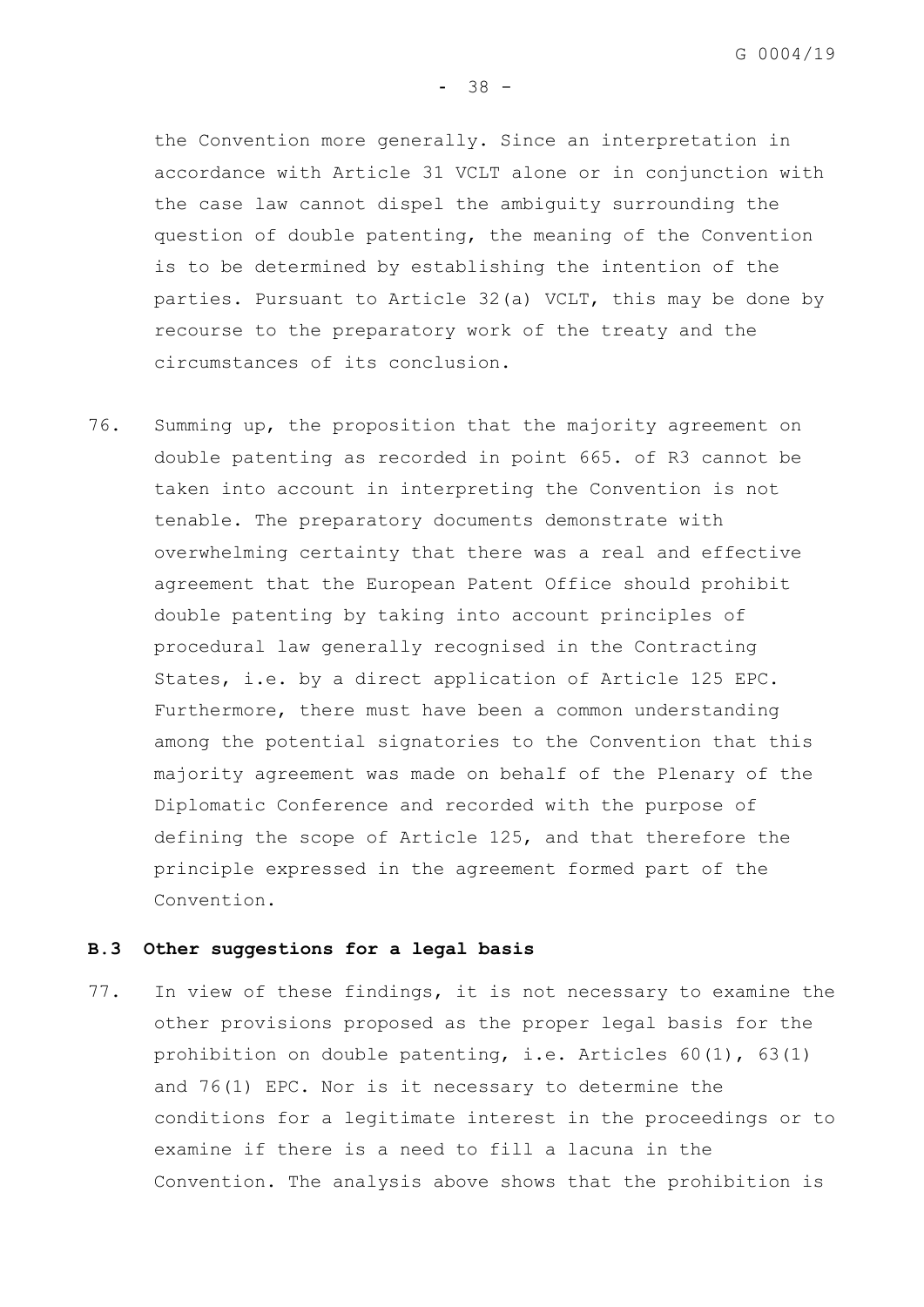to be derived from the legislative intention underlying the Convention and that no lacuna exists.

# **B.4 Consequence of the established legislative intent for Article 125 EPC**

- 78. Article 125 EPC expressly empowers and, indeed, possibly even instructs or obliges the European Patent Office to take into account ("berücksichtigt", "prend en consideration") generally recognised principles of procedural law, where the Convention is silent. Therefore, since the competent legislator, here the Diplomatic Conference, established that the prohibition on double patenting was a generally recognised principle as a question of fact, and in addition made it clear that this was a principle falling under Article 125 EPC as a matter of interpretation of the law, the Office was thereby not only empowered to apply this principle but effectively also duty-bound to do so.
- 79. At the time of signing of the Convention, the statement of the delegations in point 665. of R3 had to be taken as proof that the principle of the prohibition on double patenting was a generally recognised principle in the Contracting States, and therefore the Office was correct to apply it from the start. No information has been brought to the Enlarged Board's attention, nor has it been argued, that this situation might have changed, for example through the accession of new Contracting States, or as a result of more recent legislation in the Contracting States. Accordingly, there is no reason to conclude that the principle is no longer to be applied by the EPO.
- <span id="page-41-0"></span>80. Overlapping designations under Article 79 EPC are an additional precondition for the prohibition to apply. Neither the key statement in point 665. of R3 nor the previous agreement in point 49 of R2 provide an explanation of why the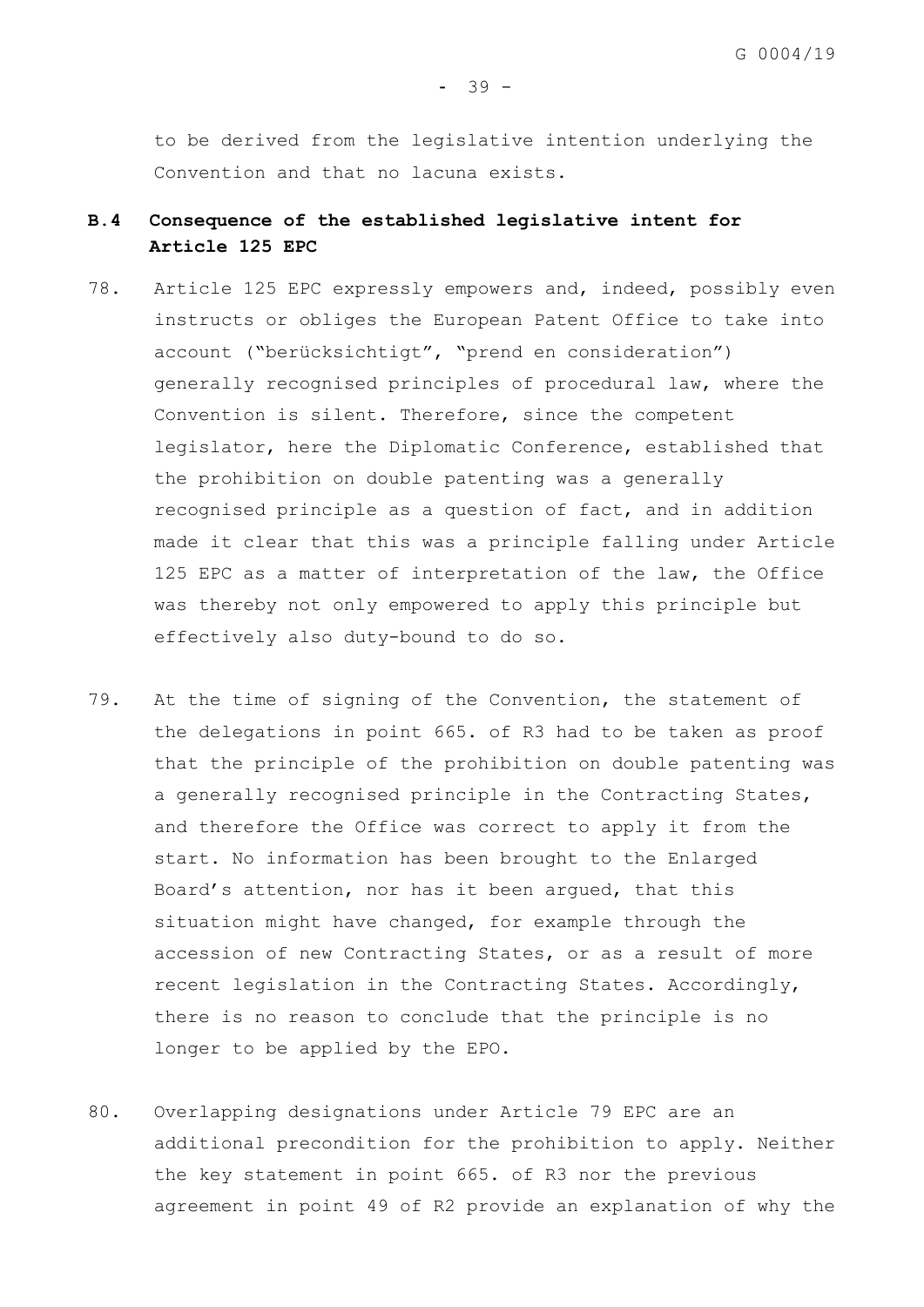G 0004/19

EPO must take this into account. However, there was no need for the records of the discussions at the Diplomatic Conference to make express mention in this context of the precondition of overlapping territorial effect because this principle was stated to originate in the Contracting States and is an inherent feature of national patents. On the other hand, the statements of Working Party I in the second and fourth paragraphs of point 118. of R4 (cited in point [90.](#page-47-0) below) show that the legislator was aware that double patenting only arises in the event of overlapping designations. Moreover, if the Office did not take this additional precondition into account, i.e. if it refused to grant a second European patent regardless of the status of the respective designations, the effect of such a strict prohibition would go beyond the scope of the original national principle and thus deprive it of its legal basis.

81. For all these reasons, Question 1 is to be answered in the affirmative.

## **C. Questions 2.1 and 2.2**

#### **C.1.1 Question 2.1**

82. The above findings of the Enlarged Board confirm that on the question of double patenting under the EPC in the narrow sense the intent of the legislator is derivable from the preparatory documents of the Convention. According to this legislative intention, the prohibition is applicable "*for the same invention in respect of which there are several applications with the same date of filing*". In view of the general wording used, it is probable that different conditions for the constellations set out in Question 2.1 were not envisaged.

 $40 -$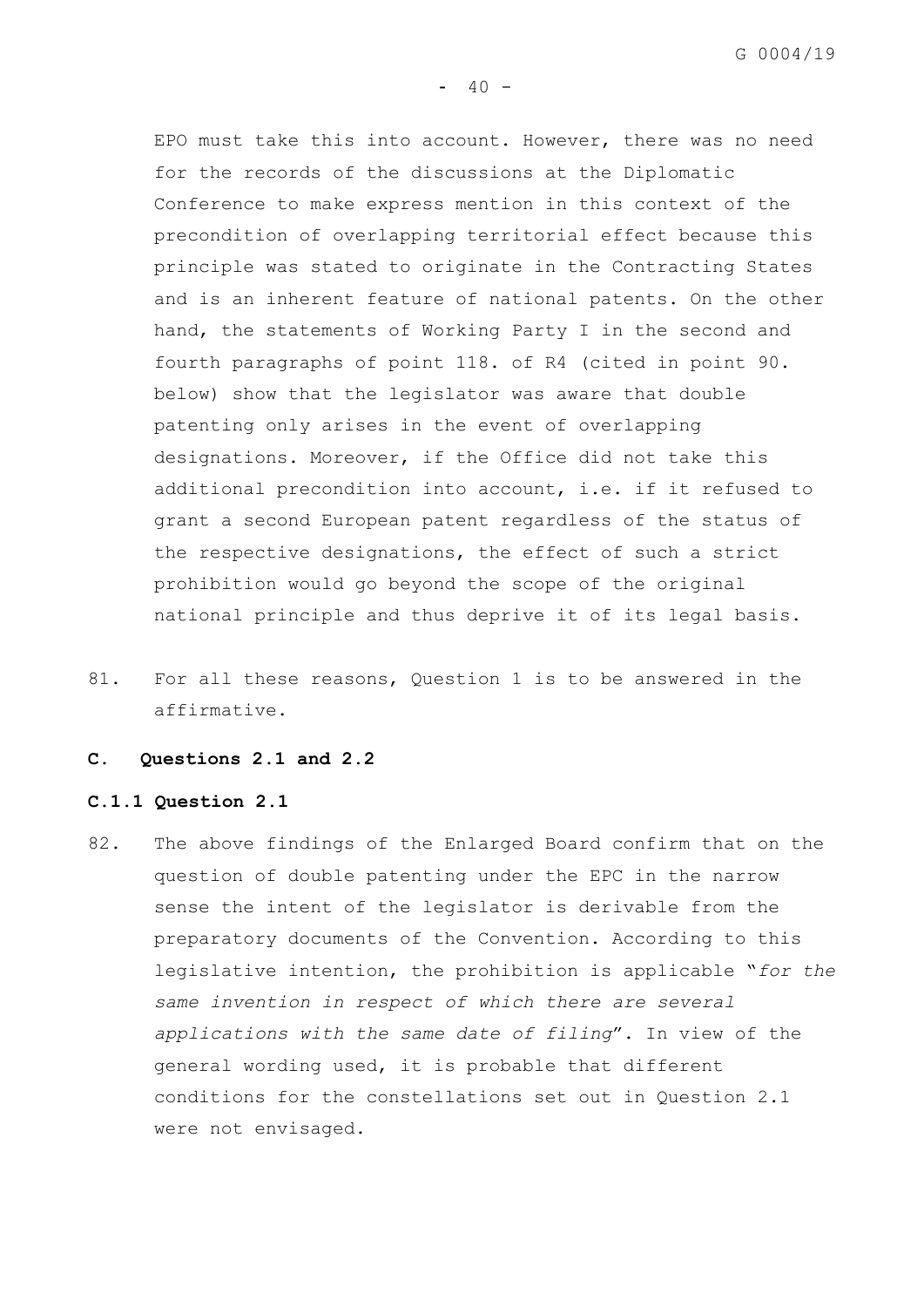- 83. The appellant argued that the agreement was restricted to applications with the same filing date, and for this reason the constellation of Question 2.1(c) was not covered. However, as the preparatory documents show, the final agreement referred to in point 665. of R3 was a confirmation of the earlier agreement at the 6th Meeting (point 49 of R2). The referring decision pointed out that the earlier agreement also contained the condition of the same filing date, but that this was likely to have been an inadvertent inaccuracy (Reasons, point 56.). It is reasonable to assume that this inaccuracy was taken over when the agreement in point 665. of R3 was established and recorded. As noted in point [80.](#page-41-0) above, the additional requirement that has been consistently applied by the Office, namely that the prohibition only applies where the application under examination and the already granted patent have common designated states, was not contained in the agreement of point 665. of R3 either.
- 84. Furthermore, the agreement in point 665. of R3 is not to be read as a legal provision in the usual sense, but rather as what it was intended to be, namely the expression of a general principle. Therefore, it cannot be expected to have been formulated with the precision of a legal provision. Against this background, the Enlarged Board considers that the requirement of the same date as stated in point 665. of R3 is to be understood as the same "effective date", in line with the explanation in point 18. of the Reasons of the referring decision, such that applications with a common priority are also covered by the prohibition.

# **C.1.2 Conclusions from the Minutes of the 10th Meeting of Working Party I (R4)**

85. That the prohibition on double patenting applies to all three of the constellations set out in referred Question 2.1 is confirmed by the parts of the preparatory work that preceded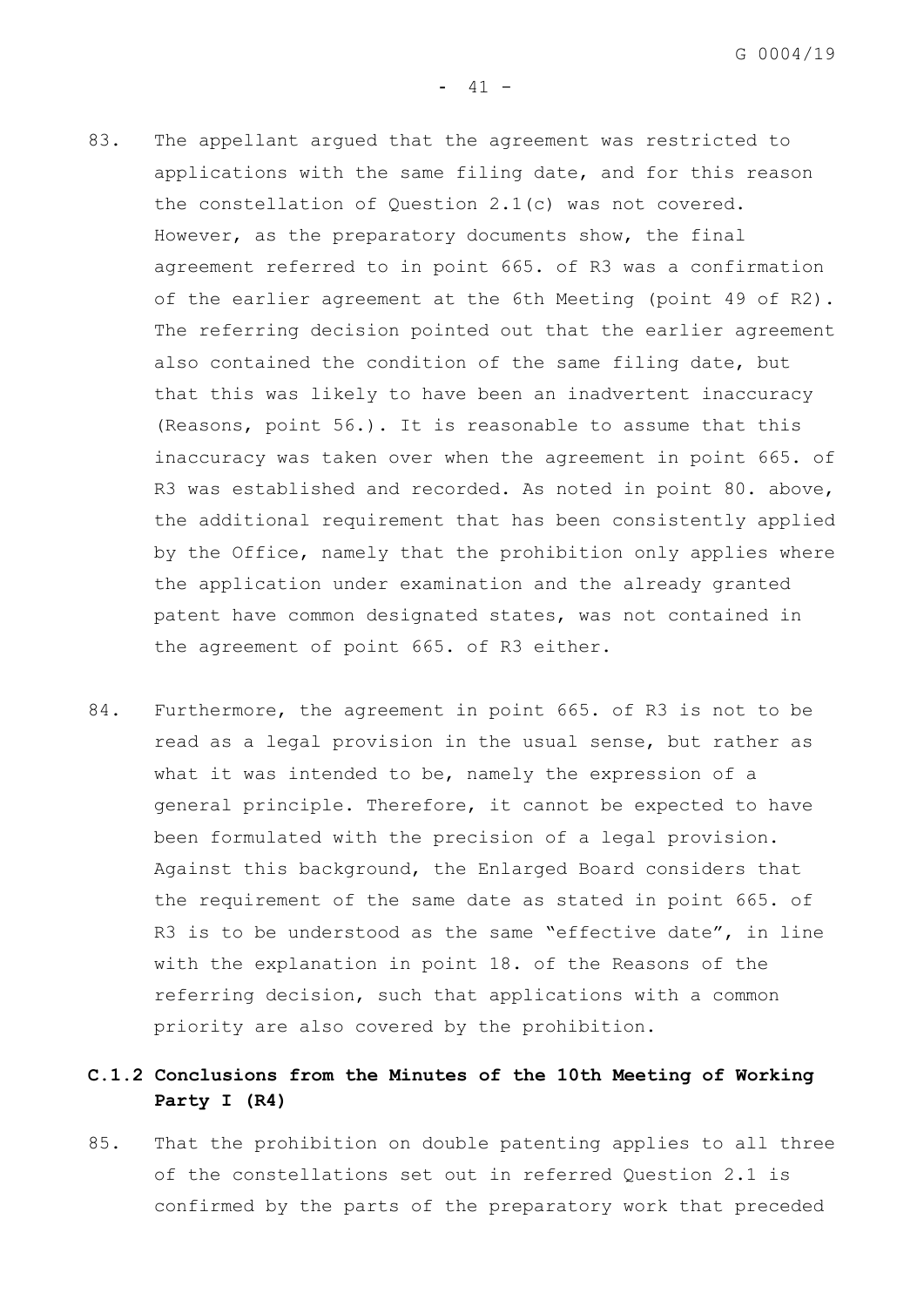G 0004/19

 $- 42 -$ 

the final conclusion expressed in point 665. of R3. The Enlarged Board sees no reason to conclude, nor was any put forward in the referring decision, that those parts of the *travaux préparatoires* which treat the various aspects of this question, i.e. the applicability of the prohibition in the different constellations of Question 2.1, are not a reliable source for exploring the legislative intent, or that the positions expressed there were later replaced by contrary ones. Nor is there any indication in the *travaux préparatoires* or elsewhere that, despite mentioning no particular conditions, the final explicit statement of the legislator, i.e. the agreement recorded in point 665. of R3, was for some other reason intended not to be generally applicable. Indeed, the Board expressed the view (Reasons, point 55.) that the *travaux* do not seem to support any exception for European applications having different filing dates but a common priority, because, as attested by R4 (see points 117-120), the double patenting prohibition was also discussed for such applications, and not only for divisional applications. Other decisions cited in the referring decision, e.g. T 2461/10 (supra, Reasons, point 14.), came to the same conclusion.

86. The Enlarged Board concurs with these findings of the referring decision and T 2461/10. Points 117. and 118. of R4 provide a clear indication that the legislator's intention to exclude protection for the same subject-matter covered not only parent-divisional pairs of applications but also applications with a common priority, because each point contains an identical statement to this effect (see also the referring decision, Reasons, point 55., where these statements are cited). Formally, point 117. is directed to divisional applications (Article 137a of the then Draft Convention), but its first paragraph already makes clear that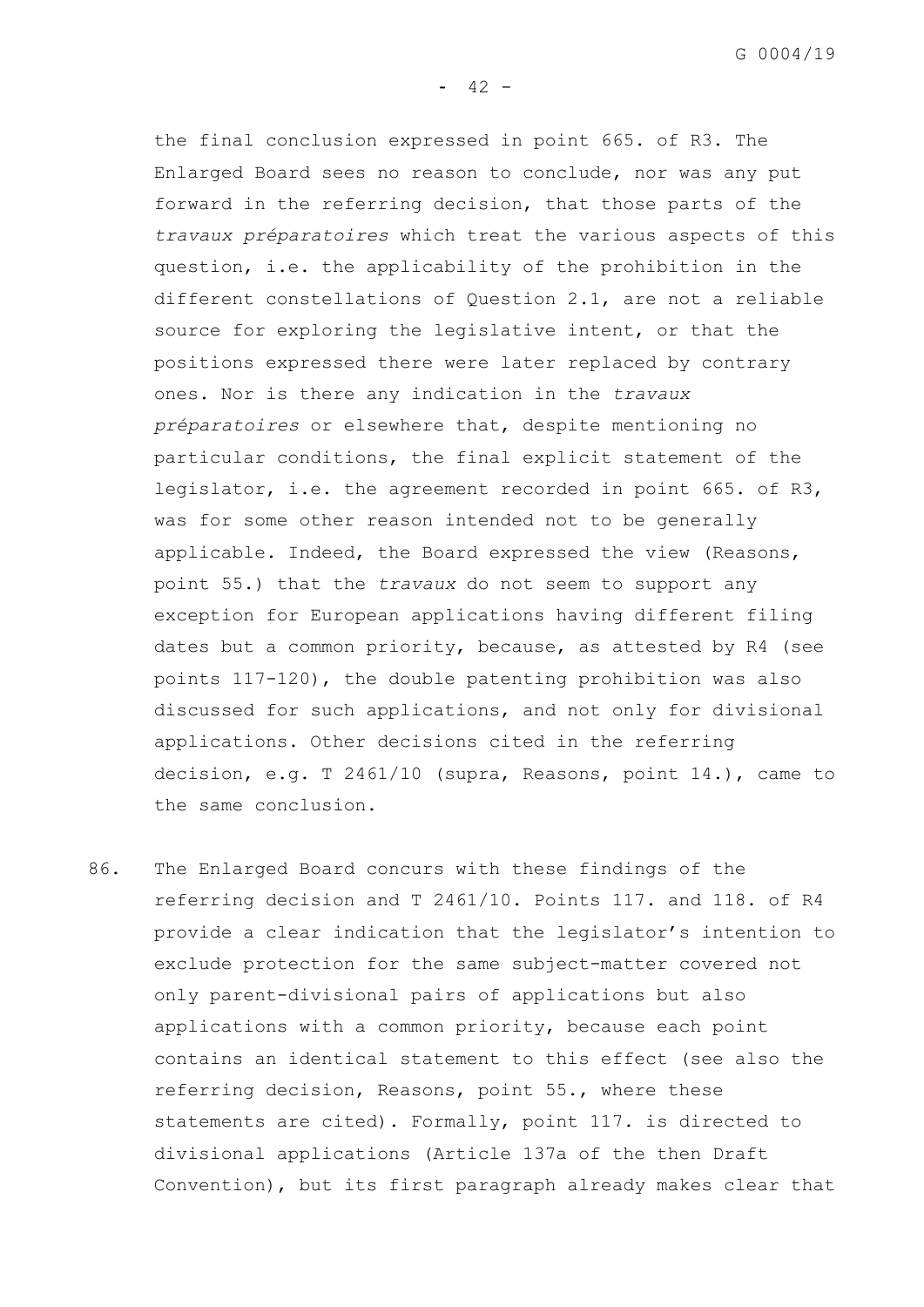the considerations are to be extended to parallel applications (i.e. constellation a) of Question 2.1) as well. Point 118. explicitly addresses applications with a common priority, thus demonstrating that the prohibition is also applicable to those.

87. Reference is also made to the comments of the President of the EPO, point 27., and to decision T 2563/11 (supra, Reasons, points 2.4 and 2.5), where the deciding board noted that point 120 of R4 provided a more detailed explanation of why, in the context of divisional applications, a provision prohibiting claims directed to the same subject-matter had been deleted, and why this provided support for the prohibition being of a more general nature. The same conclusion was drawn by the Board in the referring decision, Reasons, point 69., in connection with its analysis of Article 76(1) EPC. A comparison of the original and the amended wording of Article 137a (European divisional applications) illustrates this point.

Article 137a(2) as approved at the 9th meeting of Working Party I (in October 1971) was worded as follows: "*(1)…*

*(2) The claims of the earlier application and any divisional application shall exclude the matter for which protection is sought by any of the other applications. Where possible, the description and drawings of each application shall relate only to the matter for which protection is sought by that application. However, when it is necessary for an application to describe the matter for which protection is sought by another application, it shall include a cross-reference to that other application.*"

(source: BR/134 e/71, cf. Introduction, point 2, explaining that this draft was the outcome of the 9th meeting of Working

 $- 43 -$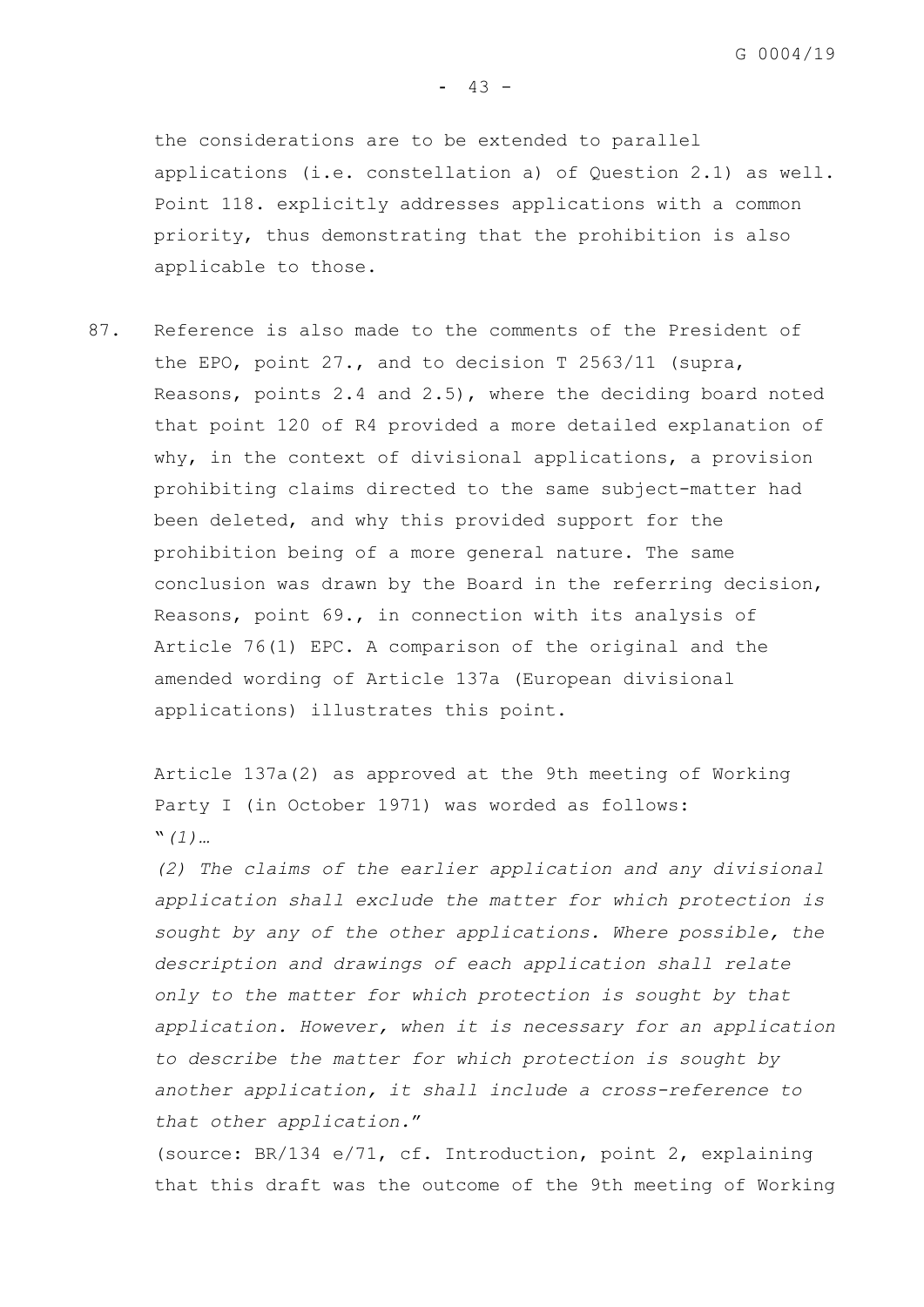Party I and that it would be discussed at the 10th meeting; also cited in the referring decision, Reasons, point 54.)

Following the deletions made at the 10th Meeting, Article 137a(2) had this wording:

"(2) *Where possible, the description and drawings of the earlier and any divisional application shall relate only to the matter for which protection is sought by the respective application. However, when it is necessary for an application to describe the matter for which protection is sought by another application, it shall include a cross-reference to that other application.*" (source: BR/139 e/71, cf. R4, point 4)

88. Considered in isolation, the deletions from the wording of Article 137a of the Draft Convention may not point to a general prohibition on double patenting, but could on the contrary appear to endorse the possibility of claiming identical subject-matter. However, the correct explanation is to be found in the aforementioned point 120. of R4, and in this regard, rather than the English text (quoted by the President of the EPO in point 27. of his comments), it is more instructive to look at the German version (BR/144 d/71): "*Um einem Umkehrschluss aus Artikel 137 a Absatz 2 vorzubeugen, der dahin gehen könnte, dass - ausser bei Teilanmeldungen - die Patentansprüche späterer Anmeldungen denselben Gegenstand enthalten dürfen wie die Ansprüche früherer Anmeldungen, beschloss die Arbeitsgruppe, Satz 1 dieser Bestimmung zu streichen.*" Thus the German version makes it clearer that the deletion was meant to prevent any inverse conclusion that only divisional applications had to be directed to different subject-matter, whereas other applications of the same applicant were permitted to claim the same invention. The French version (BR/144 f/71) conveys

 $- 44 -$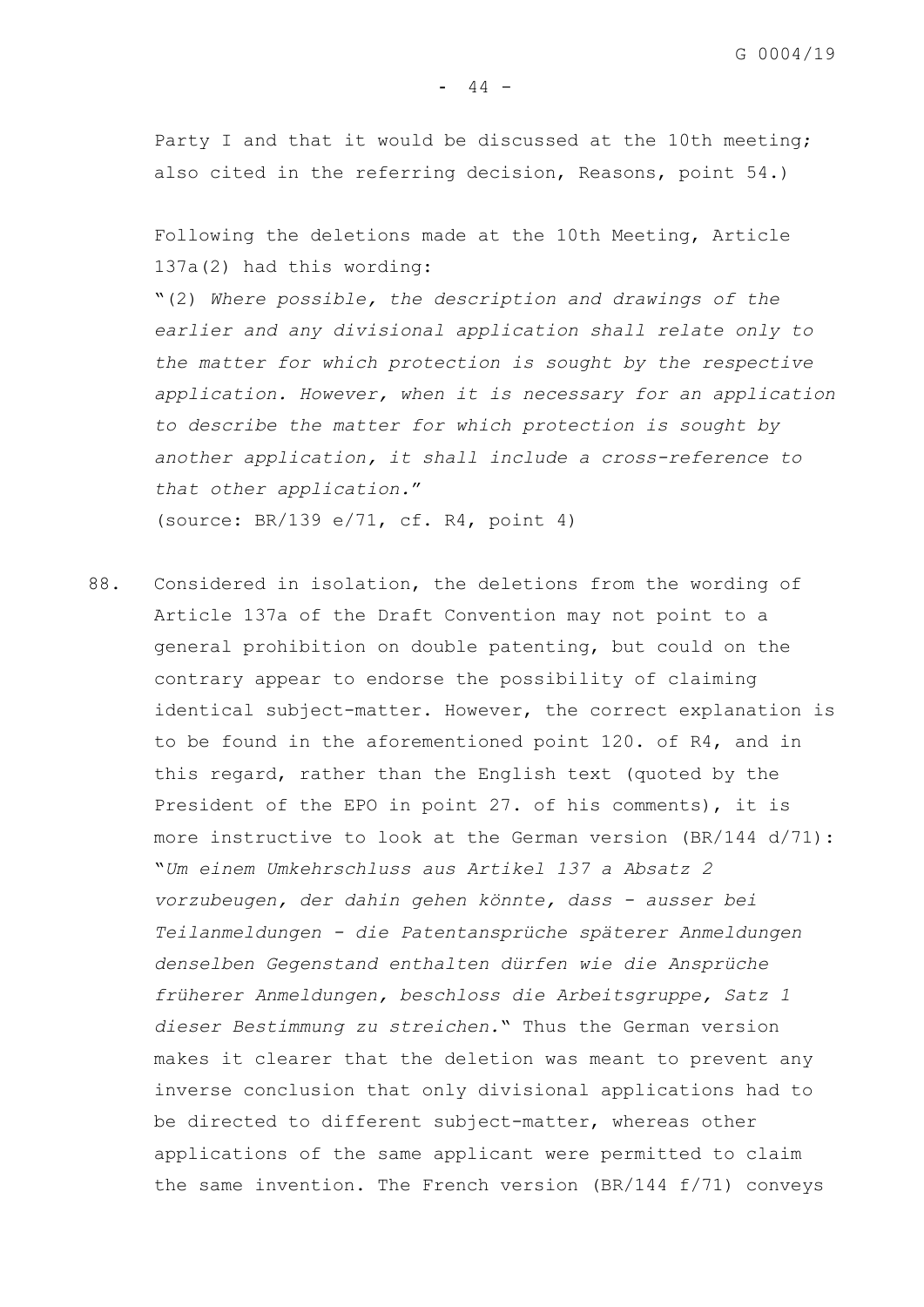the same sense as the German. Thus point 120. of R4 is consistent with the conclusion of the Enlarged Board's above reasoning that the prohibition on double patenting is general and applies to all the constellations of Question 2.1.

- 89. Thus the Enlarged Board considers that the *travaux préparatoires* do not point to any special circumstance or condition inherent in the identified constellations which would lead to the conclusion that any of the three constellations should be treated differently from the others with respect to the prohibition on double patenting. This gives the answer to Question 2.1.
- <span id="page-47-0"></span>90. The appellant also argued that the last sentence in the fourth paragraph of point 118. of R4 suggests that in cases of internal priority the legislator accepted an extended term of protection in respect of states designated in both the priority and the subsequent application. The following is stated there: "*The Working Party came to the conclusion that even when an applicant claimed the priority of an earlier European patent application, he should not be able to obtain the same patent twice for the same invention in the same designated States. It was not necessary, however, to provide a rule to this effect in the Convention. Under the present version of the Paris Convention, there would have to be an extended term for those States which were designated twice*".
- 91. However, this statement has to be read together with the condition described at the end of the second paragraph of point 118. of R4, namely the assumption that the earlier application would have been withdrawn in the meantime: *"The majority of the delegations considered that Article 73 of the Convention [Priority right, essentially corresponding to Article 87 EPC 1973 and Article 87 EPC 2000] did not in*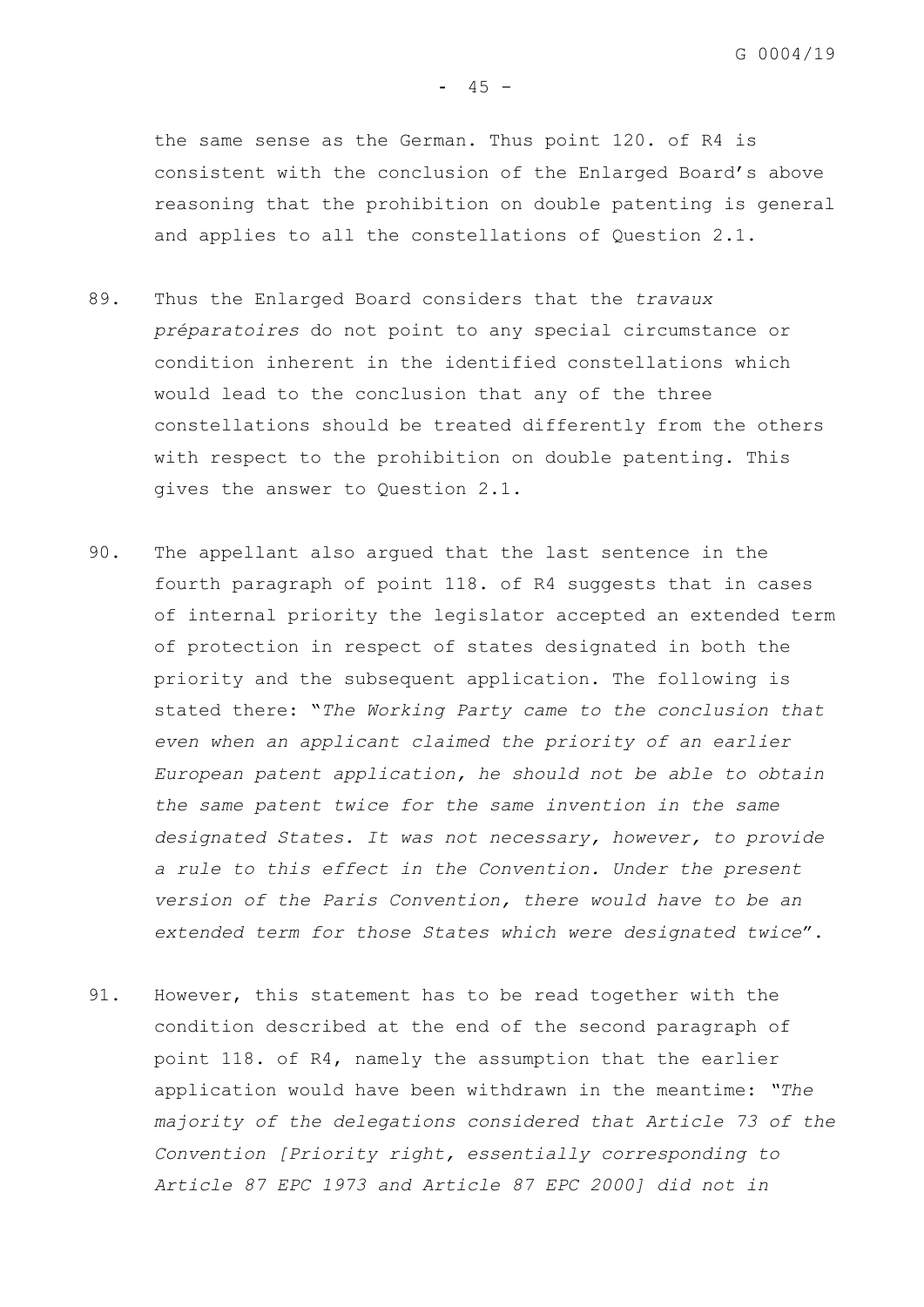G 0004/19

 $- 46 -$ 

*principle prevent an applicant from claiming the priority of an earlier European patent application, while Article 8 of the PCT in fact makes provision for this in respect of international applications. It did appear doubtful whether a State which had been designated in the earlier application could be designated again in the later European application, as this could lead to the term of the patent being extended by the time between the filing of the two applications in the case of the earlier application being withdrawn during that time"* (emphasis by the Enlarged Board). In the third paragraph of point 118. the Working Party established that the problem of an extended term was likely to disappear due to expected amendments to the Paris Convention (mentioned as the "Paris Union"). As a result, the extended term referred to can be understood as a combination of the term of protection under Article 64(1) EPC with that of provisional protection under Article 67(1) EPC (at that time Articles 18 and 19, which essentially corresponded to the articles of the EPC 1973 and the present articles). In light of this, the statement of the Working Party relied on by the appellant does not concern the situation of double patenting in the narrow sense, nor does it contradict the Working Party's preceding explicit statement that a second patent cannot be granted for the same invention even in the case of internal priority.

# **C.2 Question 2.2**

92. In light of the above findings, it is clear that the legislator's intention with respect to the prohibition on double patenting also extends to applications having a common priority. As stated above, the answer to Question 2.1 is that the prohibition applies to all three constellations identified. It follows that Question 2.2 does not require a separate answer.